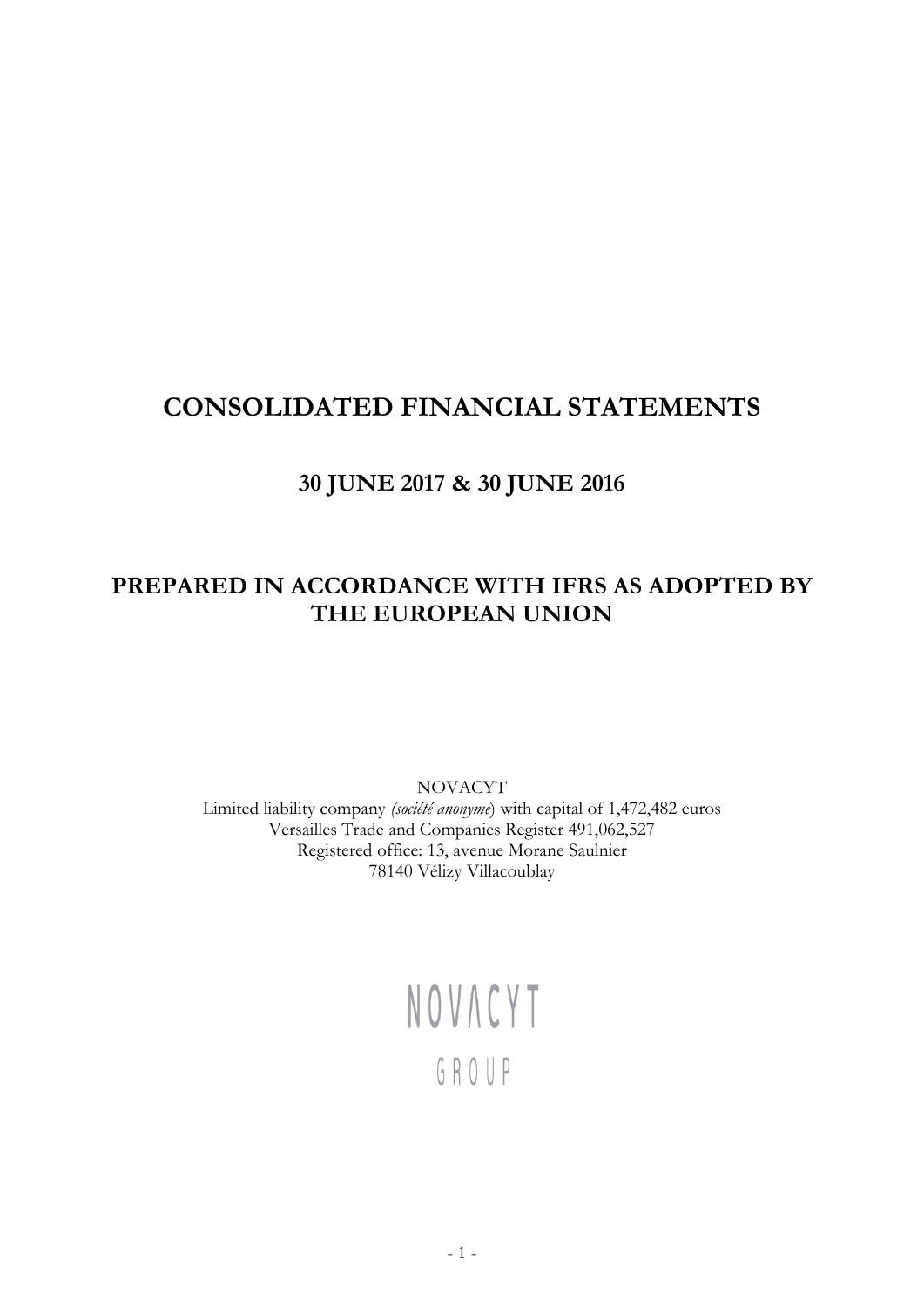## **Consolidated income statement at 30 June 2017**

| Amounts in '000 $\epsilon$                                                                                                                                      | <b>Notes</b>       | Six months<br>ended 30<br><b>June 2017</b><br>(unaudited) | Six months<br>ended 30<br><b>June 2016</b><br>(unaudited) |
|-----------------------------------------------------------------------------------------------------------------------------------------------------------------|--------------------|-----------------------------------------------------------|-----------------------------------------------------------|
| Revenue                                                                                                                                                         | 5                  | 7 0 29                                                    | 4 9 5 0                                                   |
| Cost of sales                                                                                                                                                   | 7                  | $-2771$                                                   | $-2345$                                                   |
| Gross profit                                                                                                                                                    |                    | 4 2 5 8                                                   | 2605                                                      |
| Sales and marketing costs<br>Research and development<br>General & administrative expenses<br>Governmental subsidies<br>Operating loss before exceptional items | 8<br>9<br>10<br>12 | $-1615$<br>$-397$<br>$-3389$<br>144<br>$-998$             | $-1483$<br>$-429$<br>$-2596$<br>88<br>$-1815$             |
| Costs related to acquisitions                                                                                                                                   |                    |                                                           | - 464                                                     |
| Impairment of goodwill                                                                                                                                          | 17                 |                                                           |                                                           |
| Other operating income                                                                                                                                          | 13                 | 7                                                         | 22                                                        |
| Other operating expenses                                                                                                                                        | 13                 | $-144$                                                    | $-376$                                                    |
| <b>Operating loss</b>                                                                                                                                           |                    | $-1135$                                                   | $-2633$                                                   |
| Financial income                                                                                                                                                | 14                 | 301                                                       | 92                                                        |
| Financial expense                                                                                                                                               | 14                 | $-878$                                                    | $-982$                                                    |
|                                                                                                                                                                 |                    |                                                           |                                                           |
| Loss before tax                                                                                                                                                 |                    | $-1712$                                                   | $-3523$                                                   |
| Tax expense                                                                                                                                                     | 15                 |                                                           | $-2$                                                      |
| Loss after tax                                                                                                                                                  |                    | $-1712$                                                   | $-3525$                                                   |
| Attributable to owners of the company (*)                                                                                                                       |                    | $-1712$                                                   | $-3525$                                                   |
| Earnings per share                                                                                                                                              | 16                 | 0,09                                                      | $-0,37$                                                   |
| Diluted earnings per share                                                                                                                                      | 16                 | 0,09                                                      | $-0,37$                                                   |

(\*) There are no non-controlling interest.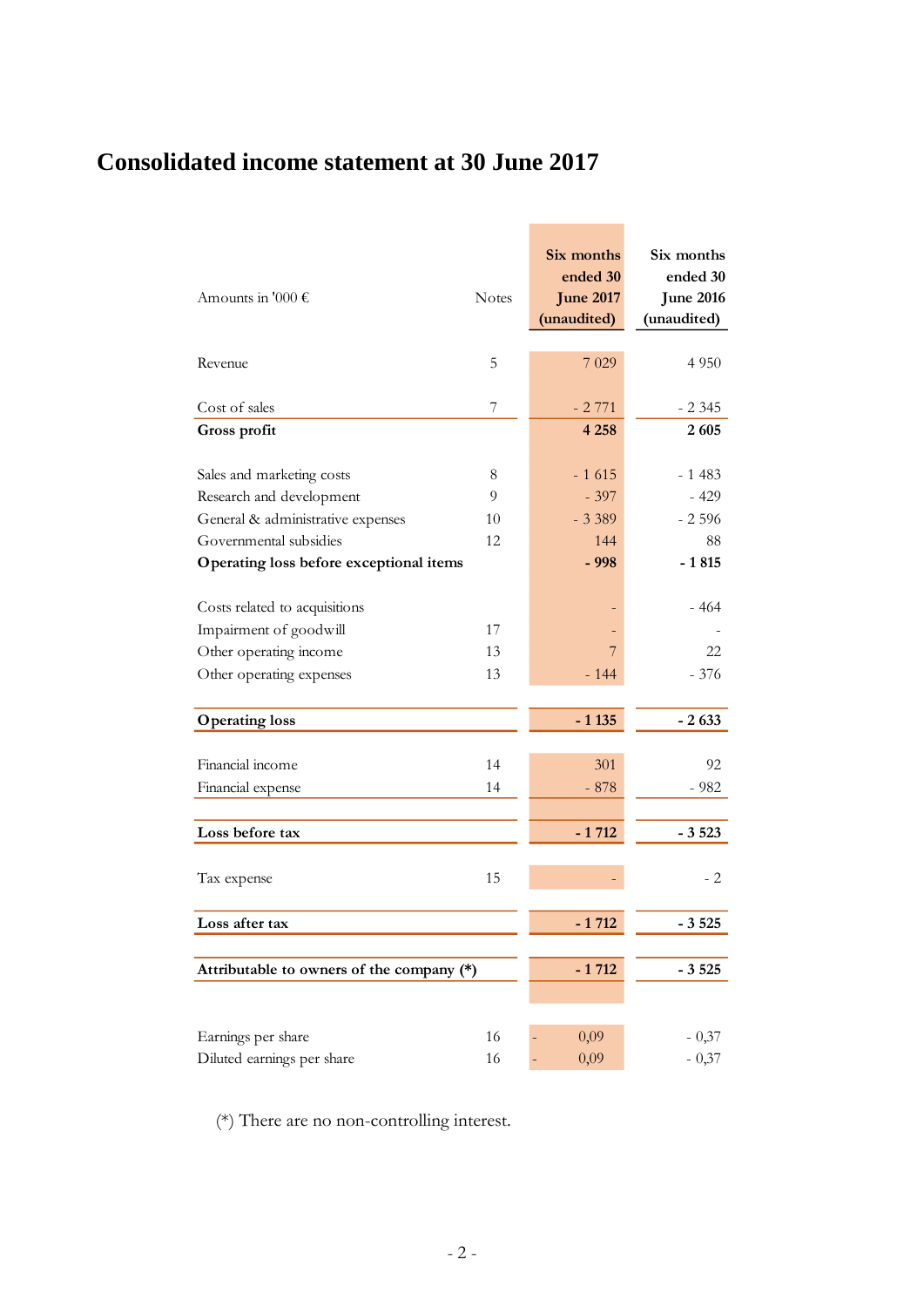## **Consolidated statement of comprehensive income at 30 June 2017**

| Amounts in '000 $\epsilon$                                                                                                                                                                              | Six months<br>ended 30<br><b>June 2017</b><br>(unaudited) | Six months<br>ended 30<br><b>June 2016</b><br>(unaudited) |
|---------------------------------------------------------------------------------------------------------------------------------------------------------------------------------------------------------|-----------------------------------------------------------|-----------------------------------------------------------|
| Consolidated net loss for the year                                                                                                                                                                      | $-1712$                                                   | $-3525$                                                   |
| Items that will not be reclassified subsequently to<br>profit or loss:<br>Actuarial differences IAS19R<br>Income tax relating to items that will not be reclassified<br>subsequently to profit and loss |                                                           |                                                           |
| Items that may be reclassified subsequently to<br>profit or loss:                                                                                                                                       |                                                           |                                                           |
| Translation reserves<br>Income tax relating to items that may be reclassified<br>subsequently to profit and loss                                                                                        | - 7                                                       | 202                                                       |
| Total comprehensive income                                                                                                                                                                              | $-1719$                                                   | $-3323$                                                   |
| Comprehensive income attributable to:<br>Owners of the company $(*)$                                                                                                                                    | $-1719$                                                   | $-3.323$                                                  |

(\*) There are no non-controlling interest.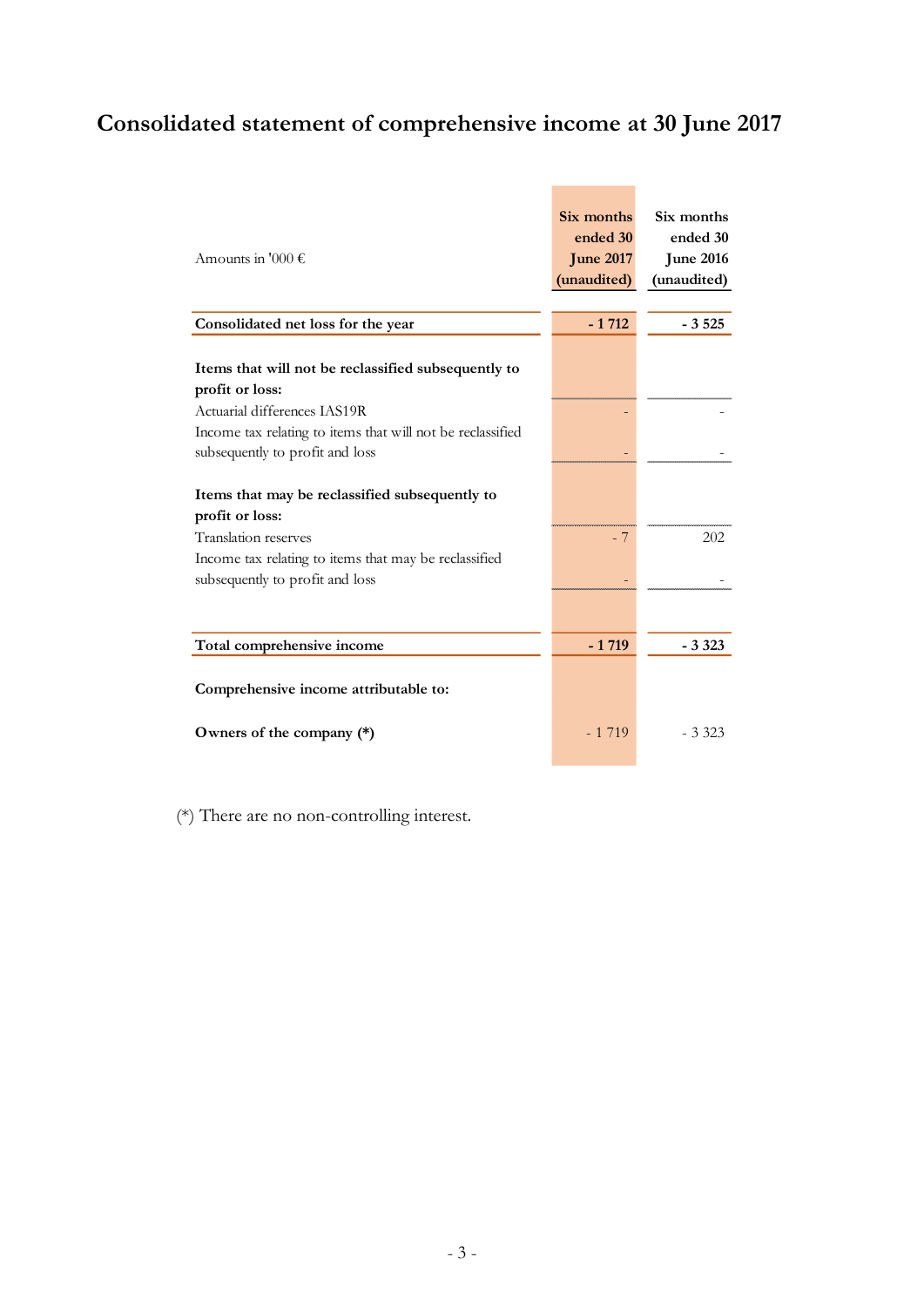## **Statement of financial position at 30 June 2017**

|                                            |              | Year ended  | Six months       |
|--------------------------------------------|--------------|-------------|------------------|
|                                            |              | 31 December | ended 30         |
| Amounts in '000 $\epsilon$                 | <b>Notes</b> | 2016        | <b>June 2017</b> |
|                                            |              |             | (unudited)       |
| Goodwill                                   | 17           | 16 4 6 6    | 16 4 66          |
| Intangible assets                          | 18           | 5 3 3 3     | 5 0 5 0          |
| Property, plant and equipment              | 19           | 1 0 9 6     | 1 1 1 2          |
| Non-current financial assets               | 20           | 138         | 235              |
| Deferred tax assets                        | 21           |             |                  |
| Other long-term assets                     | 22           | 48          |                  |
| Non-current assets                         |              | 23 082      | 22 863           |
|                                            |              |             |                  |
| Inventories and work in progress           | 23           | 1 6 1 4     | 1810             |
| Trade and other receivables                | 24           | 2 3 5 6     | 2983             |
| Tax receivables                            |              | 211         | 272              |
| Prepayments                                | 25           | 313         | 827              |
| Short-term financial investments           |              | 10          | 10               |
| Cash & cash equivalents                    | 26           | 2856        | 2 5 7 7          |
| <b>Current</b> assets                      |              | 7 3 6 0     | 8 4 7 8          |
| <b>Total assets</b>                        |              | 30 442      | 31 341           |
|                                            |              |             |                  |
| Bank overdrafts and current portion of     | 27           | 3 4 9 9     | 3 0 6 2          |
| long-term borrowings                       |              |             |                  |
| Contingent consideration (current portion) | 27           | 1 646       | 1 6 6 4          |
| Provisions (current portion)               | 28           | 66          | 66               |
| Trade and other payables                   | 30           | 3 5 0 4     | 3 2 8 3          |
| Tax liabilities                            |              | 77          |                  |
| Other current liabilities                  | 31           | 24          | 20               |
| Total current liabilities                  |              | 8 8 1 6     | 8 0 9 6          |
|                                            |              | $-1456$     | 382              |
| Net current assets/(liabilities)           |              |             |                  |
| Borrowings and convertible bond notes      | 27           | 2 7 5 6     | 2 3 2 4          |
| Contingent consideration (non-current      | 27           | 946         | 1 000            |
| portion)                                   |              |             |                  |
| Retirement benefit obligations             | 28           | 14          | 16               |
| Long-term provision                        | 28           | 89          | 86               |
| Deferred tax liabilities                   |              | 53          |                  |
| Other long term liabilities                | 29           |             |                  |
| Total non-current liabilities              |              | 3857        | 3 4 2 6          |
| Non-curent liabilities                     |              | 12 673      | 11 5 22          |
|                                            |              |             |                  |
| Net assets                                 |              | 17 769      | 19 819           |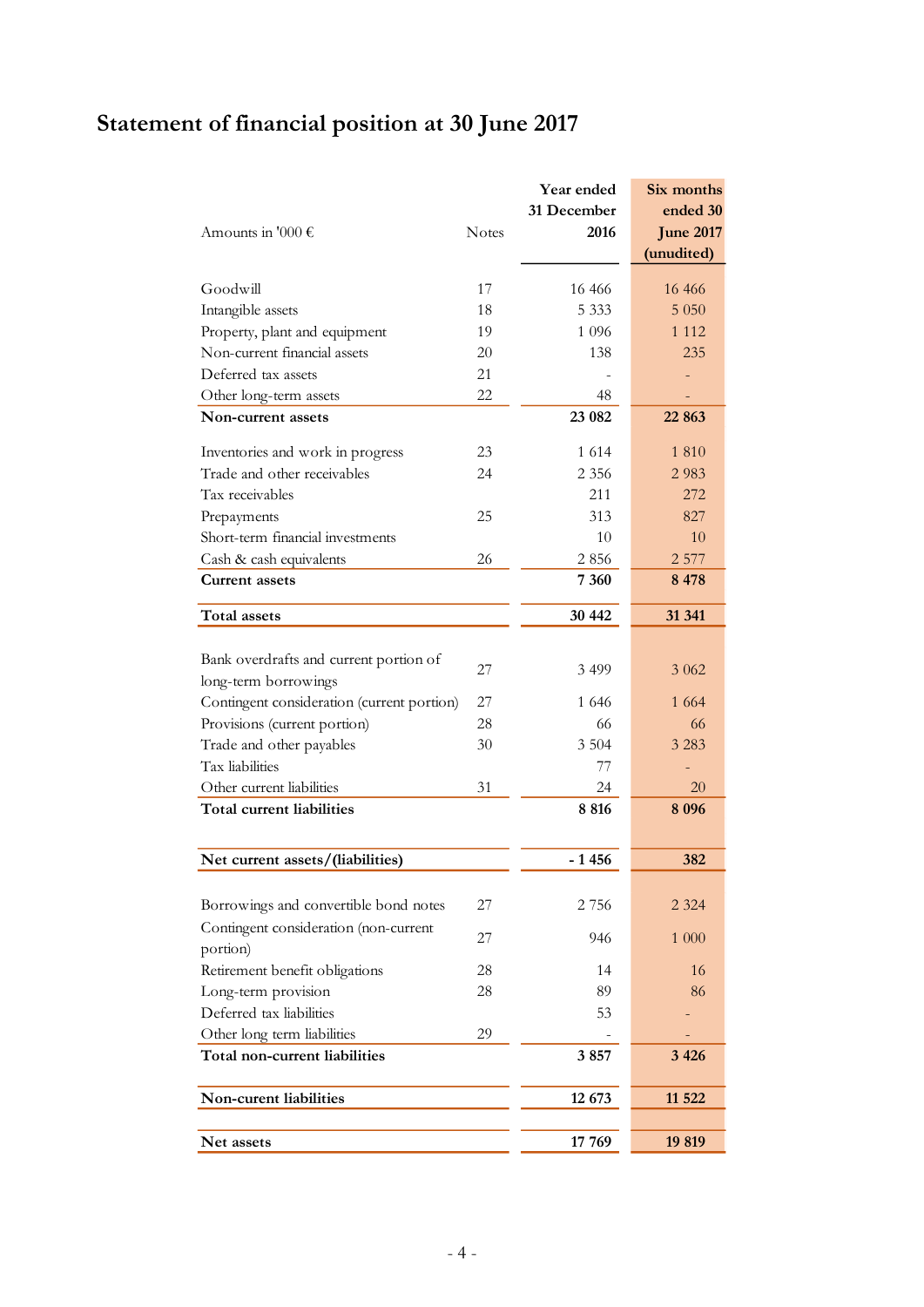## **Statement of financial at 30 June 2017 (cont.)**

| Amounts in '000 $\epsilon$                      | <b>Notes</b> | Year ended<br>31 December<br>2016 | Six months<br>ended 30<br><b>June 2017</b><br>(unaudited) |
|-------------------------------------------------|--------------|-----------------------------------|-----------------------------------------------------------|
| Share capital                                   | 32           | 1 1 6 1                           | 1 472                                                     |
| Share premium account                           | 33           | 47 1 20                           | 50 585                                                    |
| Own shares                                      |              | $-165$                            | 180                                                       |
| Other reserves                                  | 34           | 123                               | 116                                                       |
| Retained losses                                 | 34           | $-30,470$                         | 32 174                                                    |
| Equity attributable to owners of the<br>company |              | 17 769                            | 19 819                                                    |
| Total equity                                    |              | 17 769                            | 19 819                                                    |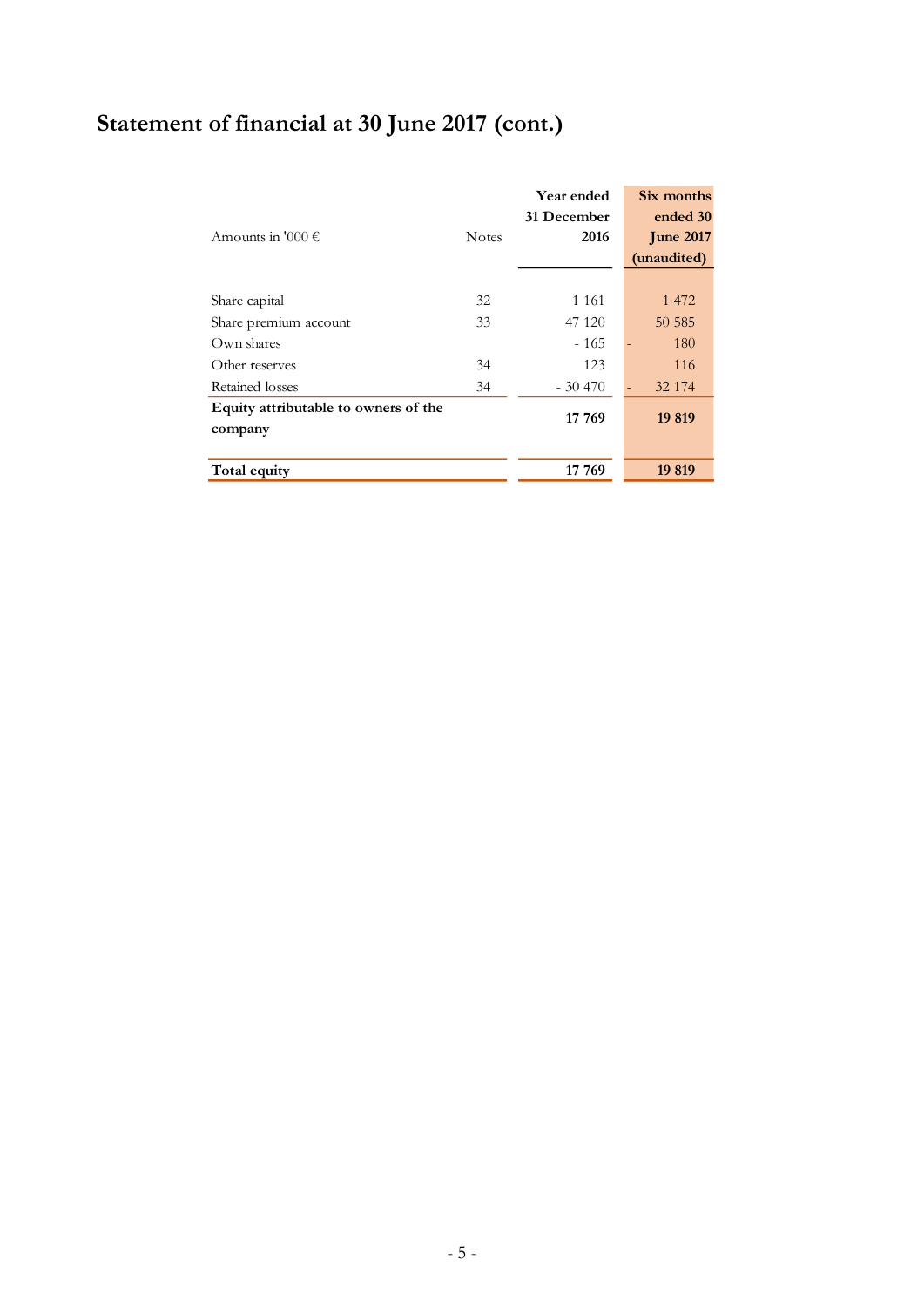## **Statement of changes in equity at 30 June 2017**

| Amounts in '000 $\epsilon$             | Share<br>capital | Share<br>premium | Own<br>shares            | O ther group reserves  |          |                          |          | Retained<br>earnings Total equity |  |
|----------------------------------------|------------------|------------------|--------------------------|------------------------|----------|--------------------------|----------|-----------------------------------|--|
|                                        |                  |                  |                          |                        |          |                          |          |                                   |  |
|                                        |                  |                  |                          |                        | OCI on   |                          |          |                                   |  |
|                                        |                  |                  |                          | Translation retirement |          |                          |          |                                   |  |
|                                        |                  |                  |                          | reserve                | benefits | Total                    |          |                                   |  |
| Balance at 31 December 2014            | 418              | 28 184           | - 86                     | $-21$                  | $-9$     | $-30$                    | $-8213$  | 20 273                            |  |
| Actuarial gains on retirement benefits |                  |                  |                          | $\overline{a}$         | $-3$     | $-3$                     |          | $-3$                              |  |
| Translation differences                |                  |                  |                          | $-49$                  |          | $-49$                    |          | $-49$                             |  |
| Loss for the period                    |                  |                  |                          | $\sim$                 |          | $\overline{\phantom{a}}$ | $-13908$ | $-13908$                          |  |
| Total profits and loss of the period   |                  |                  | $\overline{\phantom{a}}$ | $-49$                  | $-3$     | $-52$                    | $-13908$ | $-13959$                          |  |
| Issue of share capital                 | 61               | 4 1 9 8          |                          |                        |          |                          |          | 4 2 5 9                           |  |
| Own shares acquired/sold in the period |                  |                  | $-12$                    |                        |          |                          |          | $-12$                             |  |
| Other changes                          |                  |                  |                          |                        |          |                          | $-37$    | $-37$                             |  |
| Balance at 31 December 2015            | 479              | 32 382           | $-98$                    | $-69$                  | $-12$    | $-81$                    | $-22157$ | 10 5 24                           |  |
| Actuarial gains on retirement benefits |                  |                  | ÷,                       | $\overline{a}$         | $-1$     | $-1$                     |          | $-1$                              |  |
| Translation differences                |                  |                  |                          | 206                    |          | 206                      | L,       | 206                               |  |
| Loss for the period                    |                  |                  |                          |                        |          | $\overline{\phantom{a}}$ | $-5711$  | $-5711$                           |  |
| Total profits and loss of the period   |                  |                  | $\blacksquare$           | 206                    | - 1      | 205                      | $-5711$  | $-5506$                           |  |
| Issue of share capital                 | 682              | 14 738           |                          |                        |          |                          |          | 15 4 20                           |  |
| Own shares acquired/sold in the period |                  |                  | $-67$                    |                        |          |                          |          | $-67$                             |  |
| Other changes                          |                  |                  |                          |                        |          | $\overline{\phantom{a}}$ | $-2602$  | $-2602$                           |  |
| Balance at 31 December 2016            | 1 1 6 1          | 47 120           | $-165$                   | 136                    | $-13$    | 123                      | $-30470$ | 17 769                            |  |
| <b>Translation</b> differences         |                  |                  |                          | $-7$                   |          | $-7$                     |          | $-7$                              |  |
| Loss for the period                    |                  |                  |                          |                        |          | $\overline{\phantom{a}}$ | $-1712$  | $-1712$                           |  |
| Total profits and loss of the period   |                  |                  |                          | $-7$                   |          | $-7$                     | $-1712$  | $-1719$                           |  |
| Issue of share capital                 | Τ<br>311         | 3 4 6 5          |                          |                        |          | $\qquad \qquad -$        |          | 3776                              |  |
| Own shares acquired/sold in the period |                  |                  | $-15$                    |                        |          |                          |          | $-15$                             |  |
| Other changes                          |                  |                  |                          |                        |          |                          | 9        | 9                                 |  |
| Balance at 30 June 2017 (unaudited)    | 1472             | 50 585           | $-180$                   | 129                    | $-13$    | 116                      | $-32174$ | 19 819                            |  |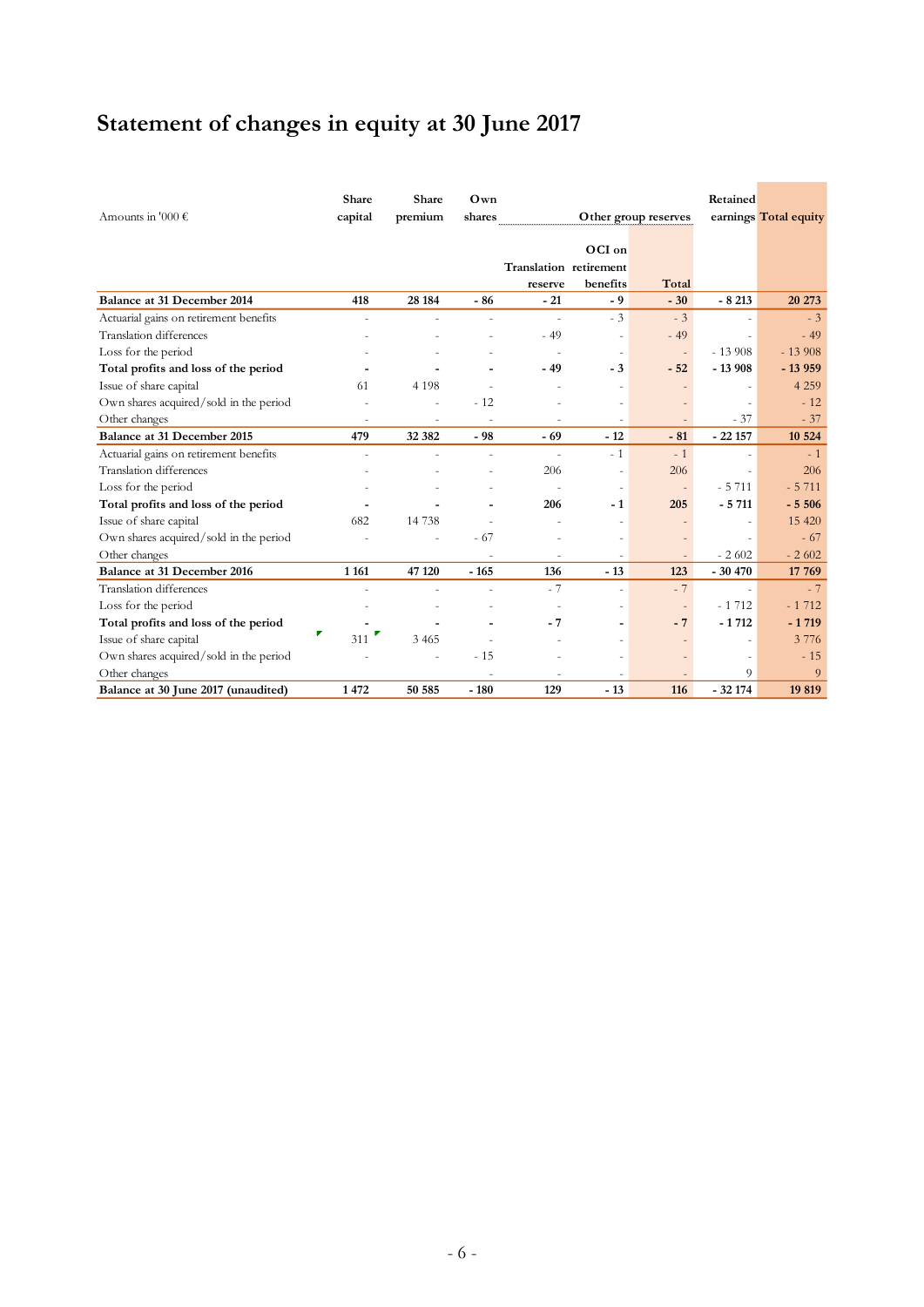## **Statement of cash flows for the periods at 30 June 2017**

| Amounts in '000 $\epsilon$                            | <b>Notes</b> | Six months<br>ended 30<br><b>June 2017</b><br>(unaudited) | Six months<br>ended 30<br><b>June 2016</b><br>(unaudited) |
|-------------------------------------------------------|--------------|-----------------------------------------------------------|-----------------------------------------------------------|
| Net Cash from operating activites                     | 36           | $-2122$                                                   | - 1 475                                                   |
|                                                       |              |                                                           |                                                           |
| <b>Investing activities</b>                           |              | $\mathbf{1}$                                              |                                                           |
| Proceeds on disposal of property, plant and equipment |              | $-60$                                                     | $-159$                                                    |
| Purchases of patents and trademarks                   |              |                                                           |                                                           |
| Purchases of property, plant and equipment            |              | $-226$                                                    | $-218$                                                    |
| Purchases of trading investments                      |              |                                                           | 18                                                        |
| Acquisition of subsidiary net of cash acquired (*)    |              | - 68                                                      | $-6044$                                                   |
| Other investing activities                            |              | $-99$                                                     |                                                           |
| Net cash (used in)/from investing activities          |              | $-453$                                                    | $-6403$                                                   |
|                                                       |              |                                                           |                                                           |
| <b>Financing activities</b>                           |              |                                                           |                                                           |
| Repayments of borrowings                              |              | $-1000$                                                   | $-1145$                                                   |
| Proceeds on issue of borrowings and bond notes        |              | 1 370                                                     | 3 4 8 0                                                   |
| Proceeds on issue of shares                           |              | 2822                                                      | 6 100                                                     |
| Disposal (purchase) of own shares - Net               |              | $-15$                                                     |                                                           |
| Paid interest expenses                                |              | $-863$                                                    | $-396$                                                    |
| Other financing activities                            |              |                                                           | $-13$                                                     |
| Net cash (used in)/from financing activities          |              | 2 3 14                                                    | 8 0 2 6                                                   |
|                                                       |              |                                                           |                                                           |
| Net increase/(decrease) in cash and cash equivalents  |              | $-261$                                                    | 148                                                       |
|                                                       |              |                                                           | 1681                                                      |
| Cash and cash equivalents at beginning of year        |              | 2856                                                      |                                                           |
| Effect of foreign exchange rate changes               |              | $-18$                                                     | $-73$                                                     |
| Cash and cash equivalents at end of year              |              | 2 5 7 7                                                   | 1756                                                      |
|                                                       |              |                                                           |                                                           |
| (*) Acquisition of subsidiary net of cash acquired    |              | $-68$                                                     | $-6044$                                                   |
| Cash acquired                                         |              |                                                           | 748                                                       |
| Investment in shares                                  |              | - 68                                                      | $-5296$                                                   |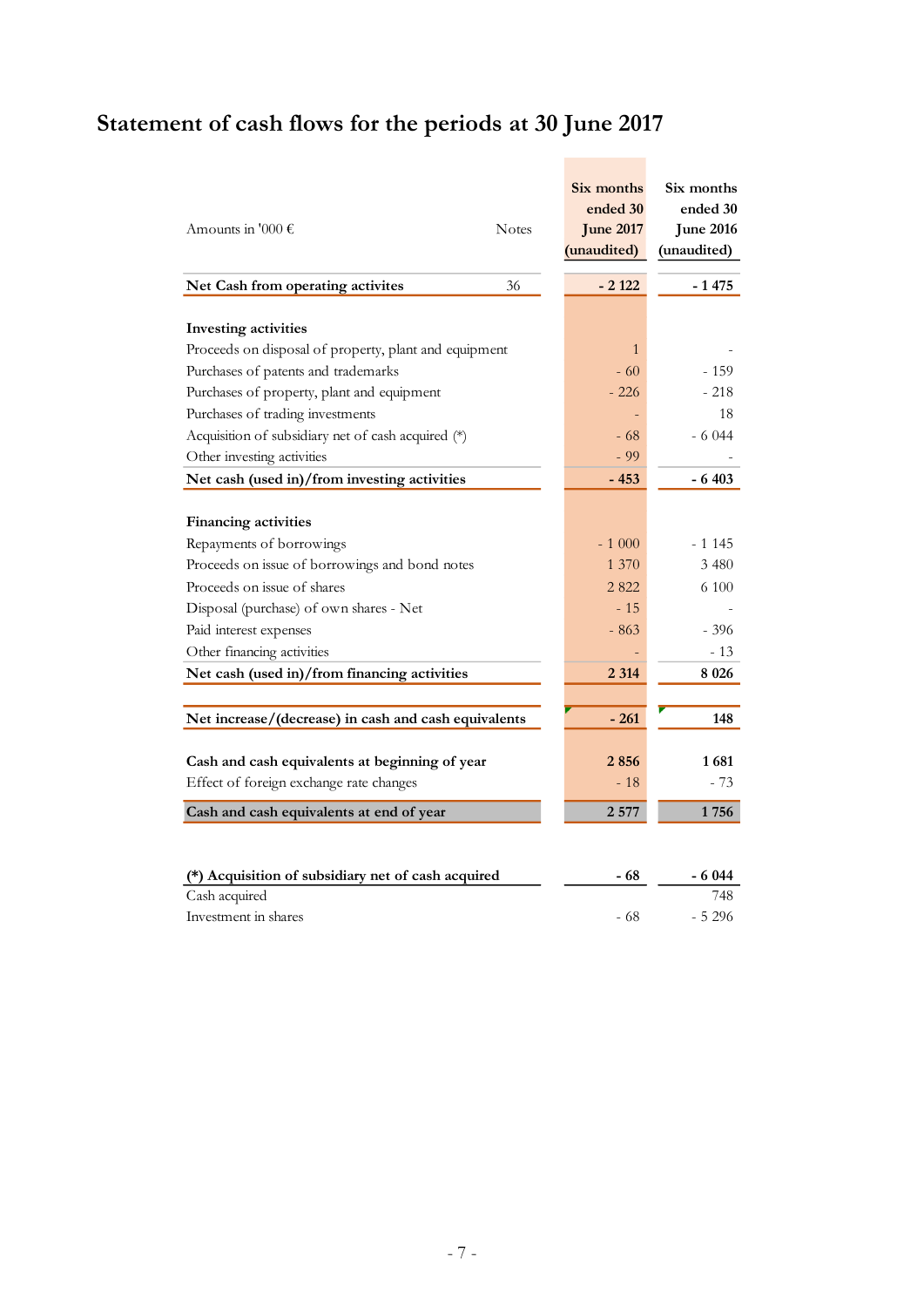## **NOTES TO THE FINANCIAL STATEMENTS**

## **1. APPLICABLE ACCOUNTING STANDARDS**

Novacyt (hereinafter **"the Company"** or **"Novacyt"**), specialises in cancer and infectious disease diagnostics. Its registered office is located at 13 avenue Morane Saulnier, 78140 Vélizy Villacoublay. The Historical Financial Information include the accounts of the Company and its subsidiaries (hereinafter referred to collectively as **"the Group"**). They are prepared and presented in thousands of euros.

The consolidated interim financial statements presented below have been drawn in compliance with IAS 34 standard applicable to interim financial information, which provides for presentation a selection of notes to the financials statements. As such, they must be read together with the financial statements at 31 December 2016.

The accounting policies set out below have, unless otherwise stated, been applied consistently to all periods presented in these consolidated financial statements.

## **2. ADOPTION OF NEW STANDARDS AND AMENDMENTS TO EXISTING STANDARDS**

- Standards, interpretations and amendments to standards with mandatory application for periods beginning on or after 1 January 2017
	- Amendments to IAS 7: "disclosures enabling users of financial statements to evaluate changes in liabilities arising from financing activities, whether or not such changes result from cash flows":
	- Amendments to IAS 12: "clarify how to account for deferred tax assets related to debt instruments measured at fair value".
- Standards, interpretations and amendments to standards already published by the IASB and endorsed by the European Union but not yet mandatory as of 30 June 2017
	- IFRS 9 "Financial Instruments";
	- IFRS 15 and amendments to IFRS 15 "Revenue from Contracts with Customers";
	- IFRS 16 "Leases".

These standards and interpretations have not been early adopted. The Group is currently examining the impact on the financial statements of applying these.

The texts adopted by the European Union are available on the website of the European Commission at the following address:

[http://ec.europa.eu/finance/company-reporting/ifrs-financial-statements/index\\_en.htm](http://ec.europa.eu/finance/company-reporting/ifrs-financial-statements/index_en.htm)

The interim financial statements were approved by the Board of Directors at its meeting of 10 August 2017, which authorised their publication.

These interim financial statements were prepared for the purpose of an initial public offering on AIM, part of the London Stock Exchange.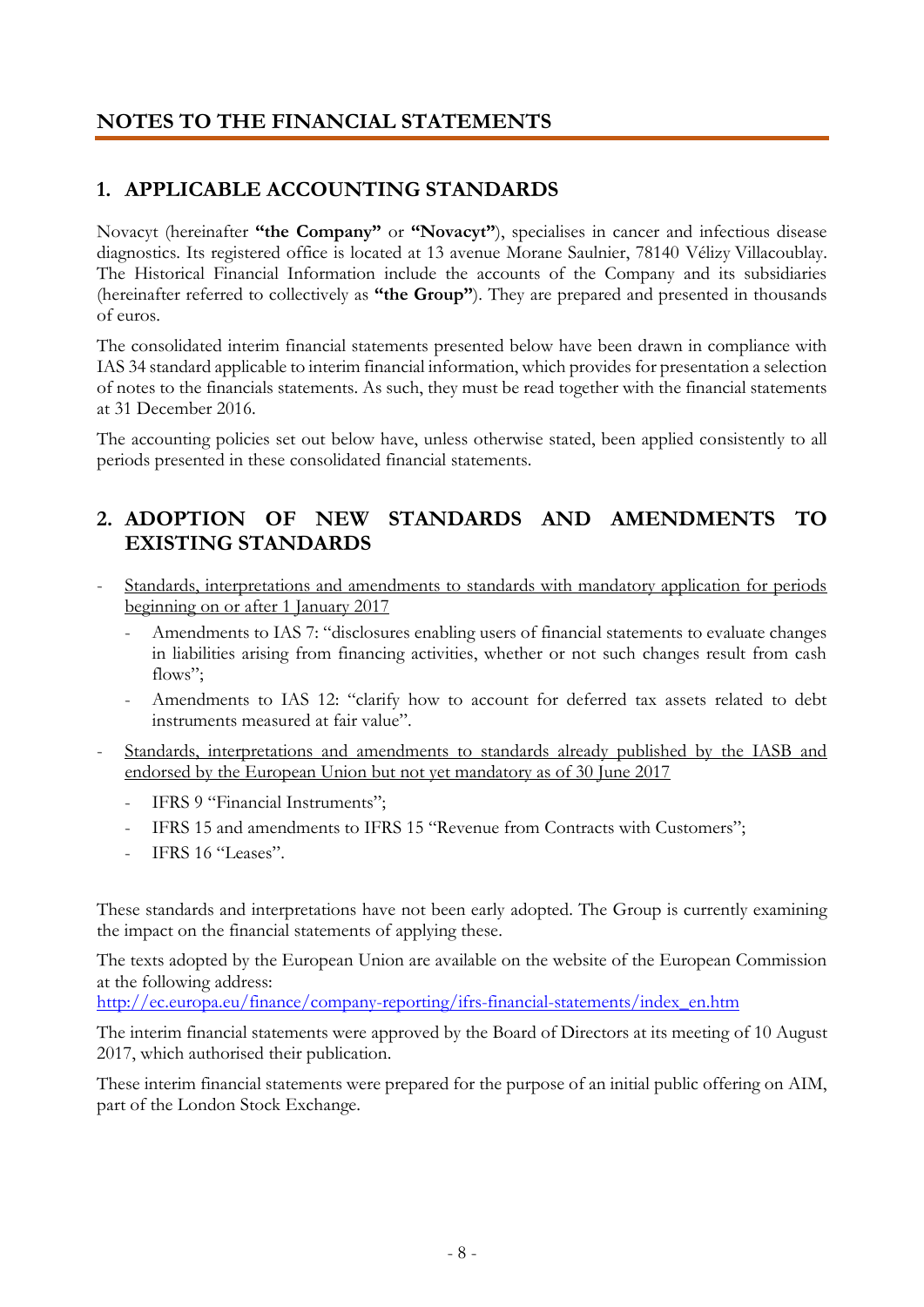## **3. SUMMARY OF ACCOUNTING POLICIES APPLIED BY THE GROUP**

The financial statements were prepared primarily on the basis of the historical cost principle, with the exception of optional instruments, for which the fair value model was used.

The preparation of financial statements under IFRS requires management to exercise judgement on the application of accounting policies, and to make estimates and assumptions that affect the amounts of assets and liabilities, and income and expenses. The underlying estimates and assumptions, made in accordance with the going concern principle, are based on past experience and other factors deemed reasonable in the circumstances. They serve as the basis for the exercise of judgement required in determining the carrying amounts of assets and liabilities that cannot be obtained directly from other sources. Actual amounts may differ from these estimates. The underlying estimates and assumptions are reviewed continuously. The impact of changes in accounting estimates is recognised in the period of the change if it affects only that period, or in the period of the change and subsequent periods if such periods are also affected.

The areas where assumptions and estimates are material in relation to the consolidated financial statements are the measurement of goodwill resulting from Novacyt's acquisition of the Lab21 subgroup and Primer Design (see note 17), the carrying amounts and useful lives of intangible assets (see note 18), deferred taxes (see note 21), trade receivables (see note 24) and provisions for risks and other provisions related to the operating activities (see note 28).

The consequences of the financial crisis, especially as regards the volatility of the capital markets and economic growth, make it difficult to assess a business's medium-term outlook. As such, the consolidated financial statements were established in reference to the immediate environment, notably as regards the estimates presented below.

The accounting policies set out below have been applied consistently to all periods presented in the consolidated financial statements.

#### **Going concern**

The June 2017 consolidated financial statements were prepared in accordance with the going concern principle. Cash flow projections for the next 12 months point to a positive cash position. They take particular account of the following factors:

- Available cash as of 30 June 2017 amounted to  $\epsilon$ 2,577,000;
- The drawing of an additional  $\epsilon$ 2,000,000 on the Yorkville convertible bonds facility ( $\epsilon$ 1m) drawn down in July 2017);
- The payment of the first part of the contingent consideration in 2017 for the amount of approximately  $£1,725,000;$
- Assumptions of capital increases or equivalent financing to a total amount of approximately €3,700,000 to be carried out between the fourth quarter of 2017 and the third quarter of 2018.

No agreement has been reached, and no undertaking can be given that these assumptions will be confirmed by actual transactions.

Failure to obtain a satisfactory outcome in terms of prospective financing or revenue would place uncertainty on the going concern principle applied in preparing the financial statements insofar as the company may in this case not be able to repay its debts and dispose of its assets in the ordinary course of its business. The going concern principle applied for the period ended 30 June 2017 could in that case prove inappropriate.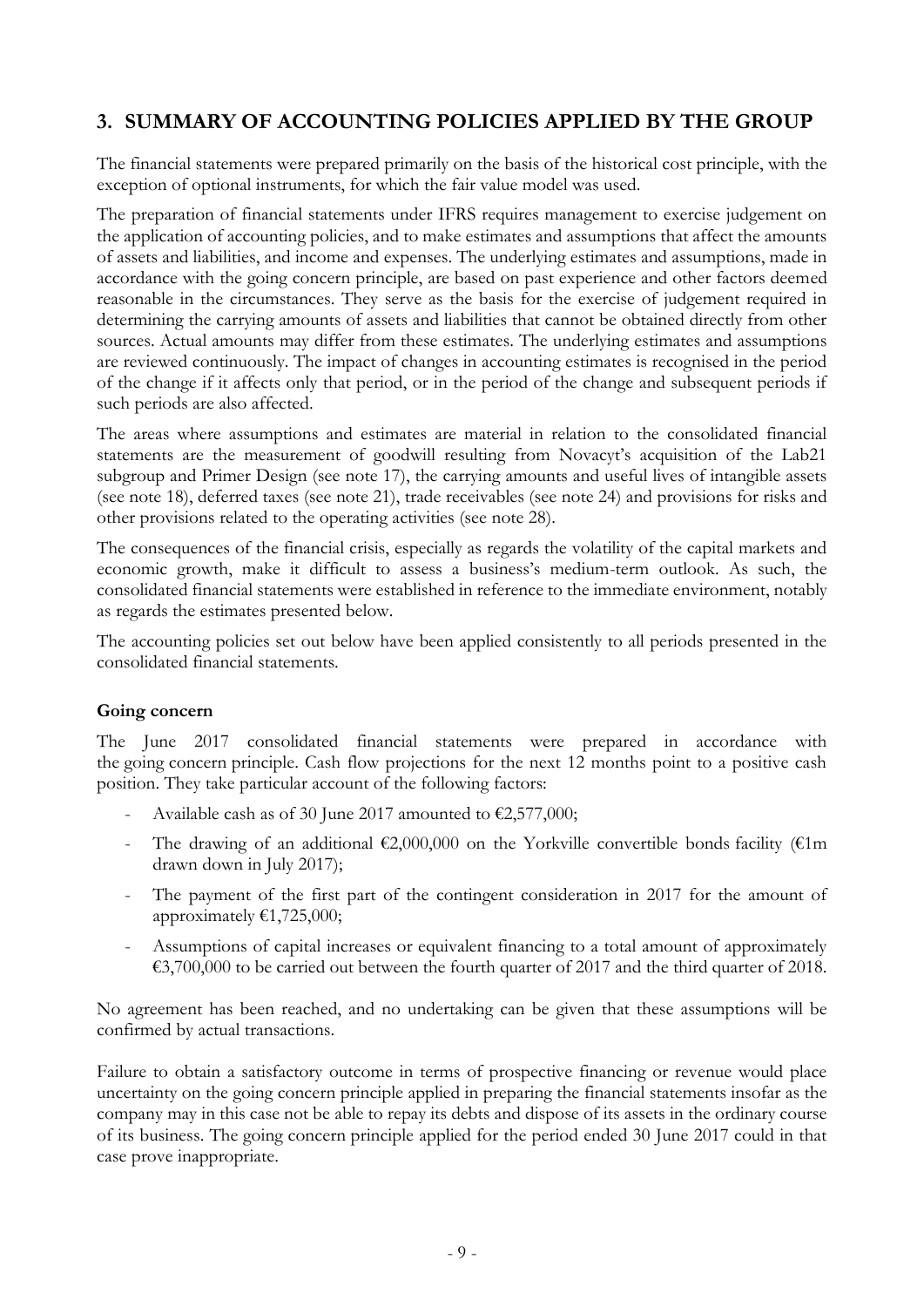#### **Basis of consolidation**

Novacyt's consolidated financial statements include all companies under exclusive control. The Company does not exercise joint control or have significant influence over other companies. Subsidiaries are consolidated from the date on which the Group obtains effective control.

Exclusively controlled companies are consolidated by the full consolidation method with recognition of non-controlling interests. Under IFRS 10, an investor controls an investee when it is exposed, or has rights, to variable returns from its involvement with the investee and has the ability to affect those returns through its power over the investee.

The determination of control takes into account potential voting rights that give access to additional voting rights when they are currently exercisable or convertible.

As of 30 June 2017, Novacyt's scope of consolidation included the following companies, all fully consolidated:

|                          |            | Closing    |               |            | Opening    |               |
|--------------------------|------------|------------|---------------|------------|------------|---------------|
|                          |            |            |               |            |            |               |
| Companies                | Interest   | Control    | Consolidation | Interest   | Control    | Consolidation |
|                          | percentage | percentage | method        | percentage | percentage | method        |
|                          |            |            |               |            |            |               |
| Biotec laboratories ltd  | $100,00\%$ | 100,00 %   | FC            | $100,00\%$ | 100,00 %   | FC            |
| Healthcare               | $100,00\%$ | $100,00\%$ | FC            | $100,00\%$ | $100,00\%$ | FC            |
| Lab <sub>21</sub> ltd    | $100,00\%$ | $100,00\%$ | FC            | $100,00\%$ | $100,00\%$ | FC            |
| Microgen Bioproducts ltd | 100,00 %   | 100,00 %   | FC            | $100,00\%$ | $100,00\%$ | FC            |
| Myconostica ltd          | $100,00\%$ | $100,00\%$ | FC            | $100,00\%$ | $100,00\%$ | FC            |
| Novacyt SA               | $100,00\%$ | 100,00 %   | FC            | $100,00\%$ | 100,00 %   | FC            |
| Novacyt Asia             | $100,00\%$ | $100,00\%$ | FC            | 100,00 %   | $100,00\%$ | FC            |
| Novacyt China            | $100,00\%$ | $100,00\%$ | FC            | $100,00\%$ | $100,00\%$ | FC            |
| Np Tech Services ltd     | $100,00\%$ | $100,00\%$ | FC            | $100,00\%$ | $100,00\%$ | FC            |
| Selah technologies llc   | $100,00\%$ | $100,00\%$ | FC            | 100,00 %   | $100,00\%$ | FC            |
| Primer Design ltd        | $100,00\%$ | 100,00 %   | FC            |            |            | NC.           |

*Legend: FC: Full consolidation NC: Not consolidated* 

Novacyt acquiered Primer Design at the 12 may 2016.

#### **Consolidation methods**

The consolidated financial statements are prepared using uniform accounting policies for transactions and other similar events in similar circumstances.

#### **Elimination of intercompany transactions**

The intercompany balances arising from transactions between consolidated companies, as well as the transactions themselves, including income, expenses and dividends, are eliminated.

#### **Translation of accounts denominated in foreign currency**

Novacyt's financial statements are presented in euros. The financial statements of companies whose functional currency is not the euro are translated into euros as follows: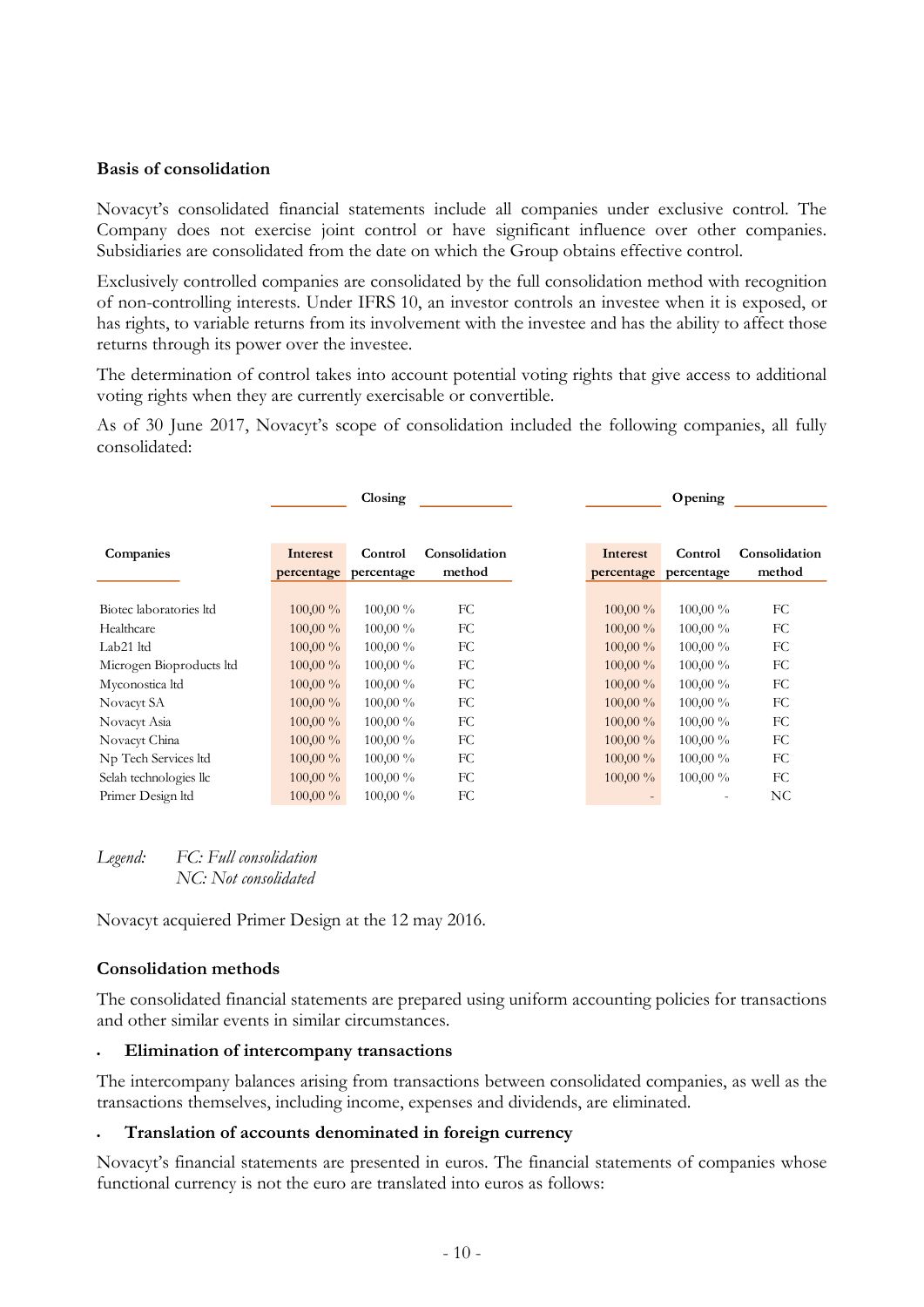- balance sheet items are translated at the closing exchange rate, excluding equity items, which are stated at historical rates;
- transactions in the income statement and statement of cash flows are translated at the average annual exchange rate.

Translation differences on earnings and equity are recognised directly in other comprehensive income under "Translation reserve" for the portion attributable to the Group. On disposal of a foreign company, the translation differences relating thereto and recognised in other comprehensive income are reclassified to profit or loss.

Exchange differences arising from intragroup balances are recognised as exchange losses or gains in the consolidated income statement.

#### **Business combinations and measurement of goodwill**

#### **Business combinations**

Business combinations are accounted for using the purchase method (see IFRS 3R).

Each time it takes over a company or group of companies constituting a business, the Group identifies and measures the assets acquired and liabilities assumed, most of which are carried at fair value. The difference between the fair value of the consideration transferred, including the recognised amount of any non-controlling interest in the acquiree and the net amount recognised in respect of the identifiable assets acquired and liabilities assumed measured at fair value, is recognised as goodwill.

Pursuant to IFRS 3R, the Group applies the following principles:

- transaction costs are recognised immediately as operating expenses when incurred;
- any prospective price adjustment of an asset or a liability assumed is estimated at fair value at the acquisition date, and the initial assessment may only subsequently be adjusted against goodwill in the event of new information related to facts and circumstances existing at the acquisition date if this assessment occurs within the 12-month allocation period after the acquisition date. Any adjustment of the financial liability recognised in respect of an additional price subsequent to the interim period or not meeting these criteria is recognised in the Group's comprehensive income;
- any negative goodwill arising on acquisition is immediately recognised as income;
- for step acquisitions, the achievement of control triggers the remeasurement at fair value of the interest previously held by the Group in profit or loss; loss of control results in the remeasurement of the possible residual interest at fair value in the same way.

For companies acquired during the year, only the results for the period following the acquisition date are included in the consolidated income statement.

#### **Measurement of goodwill**

Goodwill is broken down by cash-generating unit (CGU) or group of CGUs, depending on the level at which goodwill is monitored for management purposes. In accordance with IAS 36, none of the CGUs or groups of CGUs defined by the Group are greater in size than an operating segment.

#### **Impairment testing**

Goodwill is not amortised, but is subject to impairment testing when there is an indication of loss of value, and at least once a year at the reporting date.

Such testing consists of comparing the carrying amount of an asset to its recoverable amount. The recoverable amount of an asset, a CGU or a group of CGUs is the greater of its fair value less costs to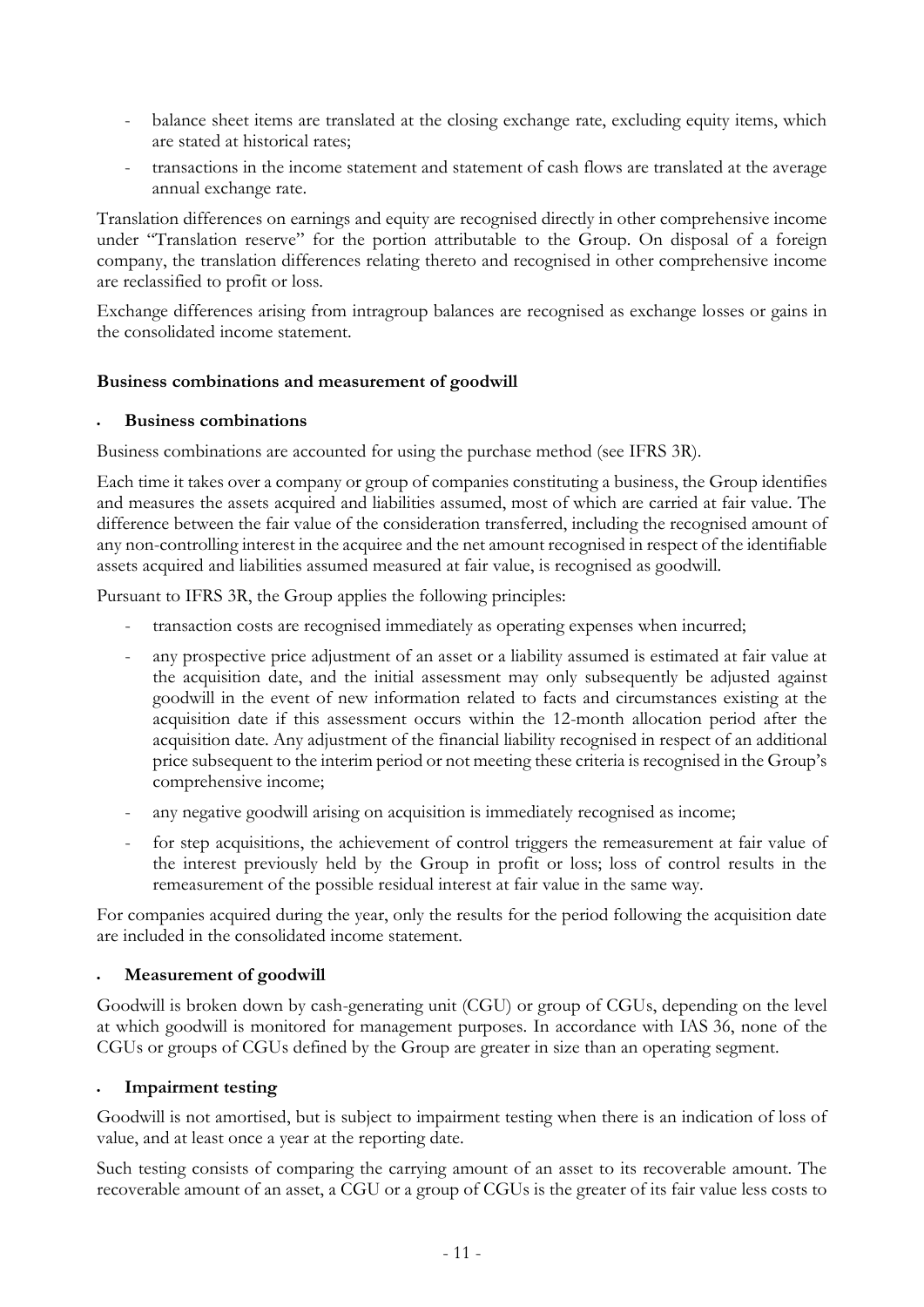sell and its value in use. Fair value less costs to sell is the amount obtainable from the sale of an asset, a CGU or a group of CGUs in an arm's length transaction between well-informed, willing parties, less the costs of disposal. Value in use is the present value of future cash flows expected to arise from an asset, a CGU or a group of CGUs.

It is not always necessary to determine both the fair value of an asset less costs to sell and its value in use. If either of these amounts exceeds the carrying amount of the asset, the asset is not impaired and it is not necessary to estimate the other amount.

#### **Intangible fixed assets**

#### **Patents**

Patents on the balance sheet were acquired or created internally.

These patents have been recognised in accordance with the following rules:

- Research phase: recognition of expenses in operating expenses;
- Development phase: recognition in assets insofar as the patents are identifiable assets controlled by the Company and from which future economic benefits will arise.

Each patent has been recognised in accordance with its value, corresponding to the costs incurred during the development phase or the acquisition price.

The event generating amortisation is the start of use, i.e. the filing date of the patent. Patents are amortised on a straight-line basis over 20 years.

#### **Customer relationships**

In accordance with IFRS 3, Novacyt's acquisition of Primer Design resulted in the recognition of the value of the acquired customer base on the balance sheet. The value of this asset was determined by discounting the additional margin generated by customers after remuneration of the contributing assets.

Customer relationships will be amortised on a straight-line basis over nine years.

#### **Trademark**

The acquisition price of Primer Design by Novacyt was also "allocated" in part to the Primer Design trademark. The value of this asset was determined by discounting the cash flows that could be generated by licensing the trademark, estimated as a percentage of revenue derived from information available on comparable assets.

The trademark will also be amortised on a straight-line basis over nine years.

#### **Other intangible assets**

Intangible assets include licences recognised at cost and amortised over useful lives of between 7 and 20 years.

#### **Assets under construction**

Pursuant to IAS 38, Novacyt capitalises development costs (external costs and personnel expenses), provided that they meet the following criteria:

- the Group has the intention, as well as the financial and technical capacity, to complete the development project,
- the asset will generate future economic benefits, and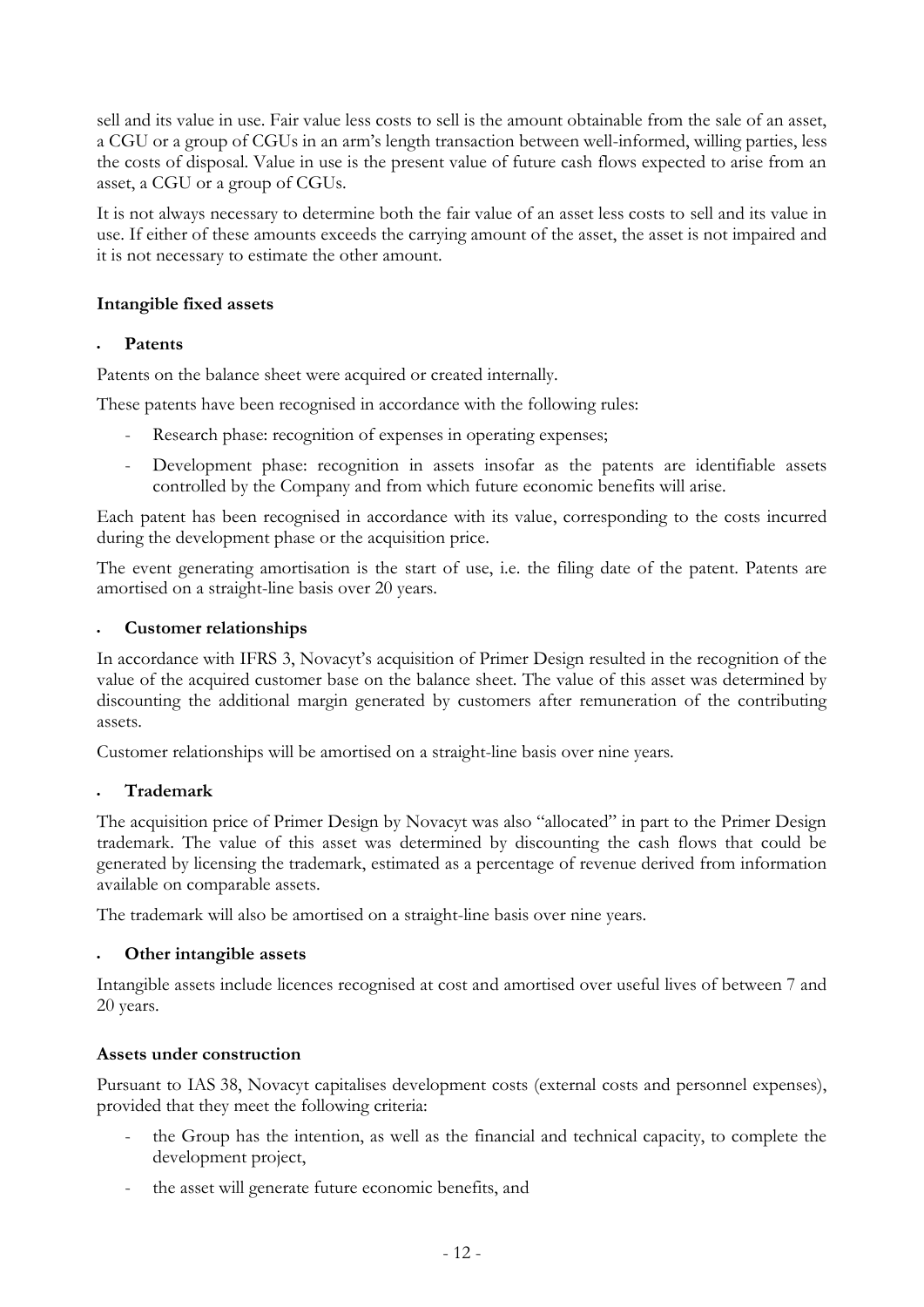the cost of the intangible asset can be measured reliably.

Assets under construction are not amortised until the development programme has been completed and the asset brought into use. Other research and development expenses not meeting the criteria set out above are expensed directly.

#### **Property, plant and equipment**

Items of property, plant and equipment are recognised at their acquisition cost (purchase price plus incidental expenses and acquisition costs).

#### **Depreciation and amortisation**

Property, plant and equipment and intangible assets are depreciated or amortised on a straight-line basis, with major components identified separately where appropriate, based on the following estimated useful lives:

|          | Patents:                            | Straight-line basis - 20 years      |
|----------|-------------------------------------|-------------------------------------|
|          | Trademark:                          | Straight-line basis – 9 years       |
|          | Customers:                          | Straight-line basis – 9 years       |
| $\equiv$ | Industrial machinery and equipment: | Straight-line basis $-3$ to 6 years |
| $\sim$   | General fittings, improvements:     | Straight-line basis $-3$ to 5 years |
| $\sim$   | Transport equipment:                | Straight-line basis - 5 years       |
|          | Office equipment:                   | Straight-line basis – 3 years       |
|          | Computer equipment:                 | Straight-line basis $-2$ to 3 years |

The depreciation or amortisation of fixed assets begins when they are ready for use and ceases at their disposal, scrapping or reclassification as assets held for sale in accordance with IFRS 5.

Given the nature of its assets, the Group does not recognise residual value on the items of property, plant and equipment it uses.

Depreciation and amortisation methods and useful lives are reviewed at each reporting date and revised prospectively if necessary.

#### **Asset impairment**

Depreciable assets are subject to impairment testing when indications of loss of value are identified. In assessing whether there is any indication that an asset may be impaired, the Company considers the following external and internal indicators:

External indicators:

- drop in the market value of the asset (to a greater extent than would be expected solely from the passage of time or the normal use of the asset);
- significant changes with an adverse effect on the entity, either having taken place during the period or expected to occur in the near future, in the technical, economic or legal environment in which the Company operates or in which the asset is used;
- increases in market interest rates or other market rates of return during the year when it is likely that such increases will significantly reduce the market value and/or value in use of the asset.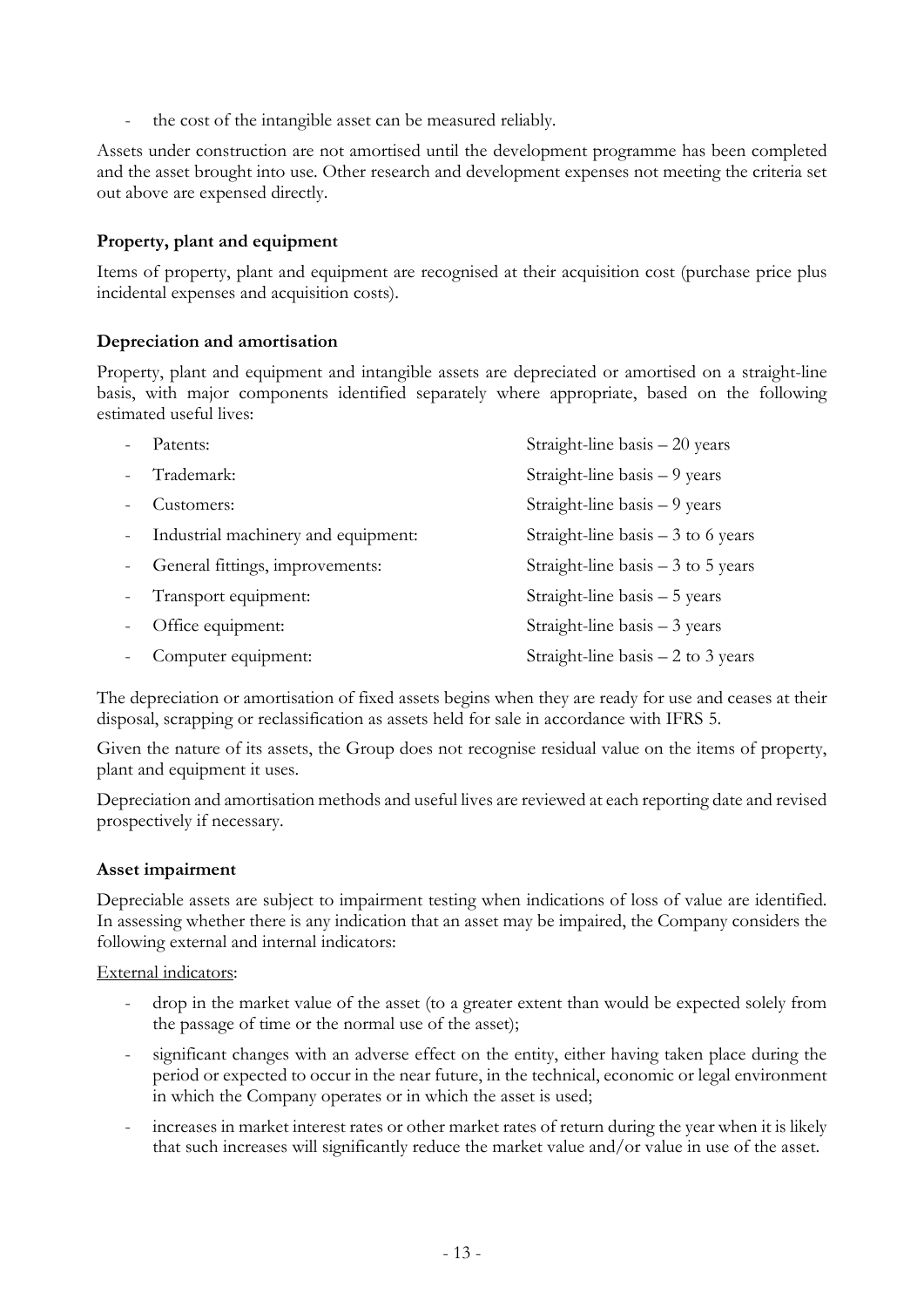#### Internal indicators:

- existence of indication of obsolescence or physical damage of an asset unforeseen in the depreciation or amortisation schedule;
- significant changes in the way the asset is used;
- weaker-than-expected performance by the asset;
- significant reduction in the level of cash flow generated by the asset.

If there is an indication of impairment, the recoverable amount of the asset is compared with its carrying amount. The recoverable amount is the greater of fair value less costs to sell and value in use. Value in use is the present value of future cash flows expected to flow from an asset over its estimated useful life.

The recoverable amount of assets that do not generate independent cash flows is determined by that of the cash-generating unit (CGU) to which it belongs, a CGU being the smallest homogeneous group of identifiable assets generating cash flows that are largely independent of other assets or groups of assets.

The carrying amount of an asset is its gross value less, for depreciable fixed assets, accumulated depreciation and impairment losses.

In the event of loss of value, an impairment charge is recognised in profit or loss. Impairment is reversed in the event of a change in the estimate of the recoverable value or if indications of loss of value disappear. Impairment is recognised under "Depreciation, amortisation and provisions for impairment of property, plant and equipment and intangible assets" in the income statement.

Intangible assets not subject to amortisation are tested for impairment at least once a year.

#### **Leases**

Leases in which the Novacyt group is the lessee are analysed on the basis of their substance and financial reality, and are classified either as operating leases or finance leases.

#### **Finance leases**

A finance lease is a lease that transfers substantially all the risks and rewards incidental to ownership of an asset to the lessee. It is treated as the acquisition of an asset by the lessee, financed by a loan granted by the lessor.

The Group has not concluded any such contracts.

#### **Operating leases**

An operating lease is a contract that does not transfer substantially all the risks and rewards incidental to ownership to the lessee. Lease payments under an operating lease are expensed on a straight-line basis over the entire lease term, even if payments are not made with the same regularity.

The lease agreement for Novacyt's offices in Vélizy can be analysed as an operating lease.

A provision for restoration of leased office space to good condition has been set aside to address the contractual obligations arising from lease contracts (see 2.8).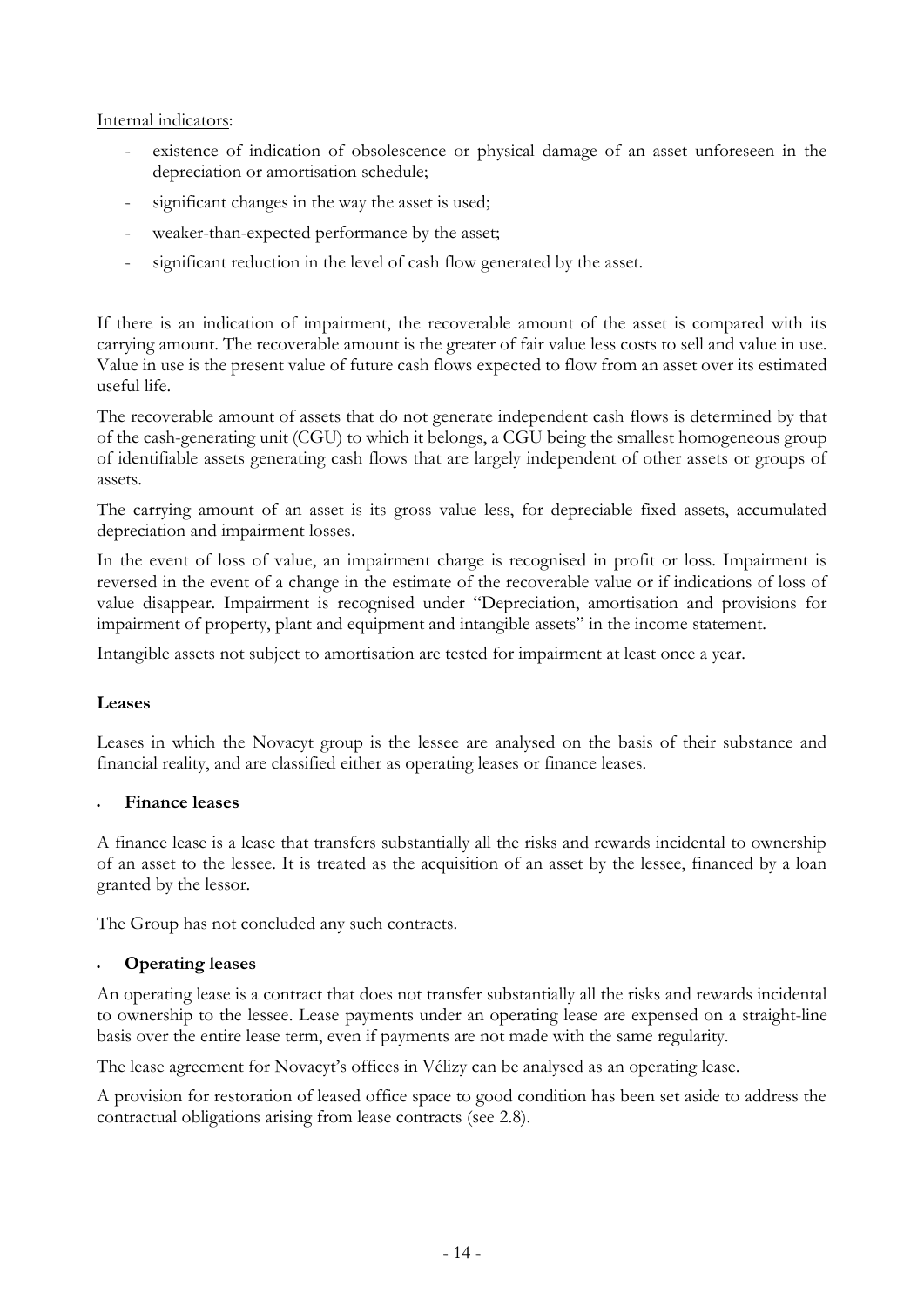#### **Inventories**

Inventories are carried at the lesser of their acquisition cost and their recoverable amount. The acquisition cost of inventories includes materials and supplies, and, where applicable, personnel expenses incurred in transforming inventories into their current state. It is calculated using the weighted average cost method. The recoverable amount represents the estimated selling price less any marketing, sales and distribution expenses.

Inventories are measured at their purchase cost.

The gross value of goods and supplies includes the purchase price and incidental expenses.

A provision for impairment, equal to the difference between the gross value determined in accordance with the above terms and the current market price or the realisable value less any proportional selling costs, is recognised when the gross value is greater than the other stated item.

#### **Trade receivables**

Trade receivables are recognised upon transfer of ownership, which generally corresponds to delivery for sales of goods and the rendering of the service for services.

Receivables are recorded at their fair value, which corresponds most often to their nominal value. Receivables may be impaired by means of a provision, to take into account any difficulties in recovering the outstanding amounts. Provisions for impairment are determined by comparing the acquisition cost and the likely realisable value, which is defined as the present value of the estimated recoverable amounts.

Trade receivables have not been discounted, because the effect of doing so would be immaterial.

#### **Cash and cash equivalents**

Cash equivalents are held in order to meet short-term cash commitments rather than for investment or other purposes. For an investment to qualify as a cash equivalent, it must be readily convertible into a known amount of cash and be subject to an insignificant risk of change in value. Cash and cash equivalents comprise cash funds, current bank accounts and marketable securities (cash UCITS, negotiable debt securities, etc.) that can be liquidated or sold within a very short time (generally less three months at the acquisition date) and which have a negligible risk of change in value. All such items are measured at fair value; any adjustments are recognised in profit or loss.

#### **Financial liabilities**

Borrowings are initially recognised at fair value. They are subsequently accounted for using the amortised cost method, based on the effective interest rate. Under this principle, any arranging costs are carried in the balance sheet item relating to the relevant borrowings and amortised in financial expense over the life of the loan.

Compound financial instruments

Some financial instruments contain both a liability and an equity component. This is notably the case of the OCABSAs, which are bonds convertible into shares with warrants. The various components of these instruments are accounted for and presented separately according to their substance, as defined in IAS 32 "Financial Instruments: Disclosure and Presentation". The amortised cost is calculated on the basis of the liability only, once the equity component and, in this case, the embedded derivative have been separated.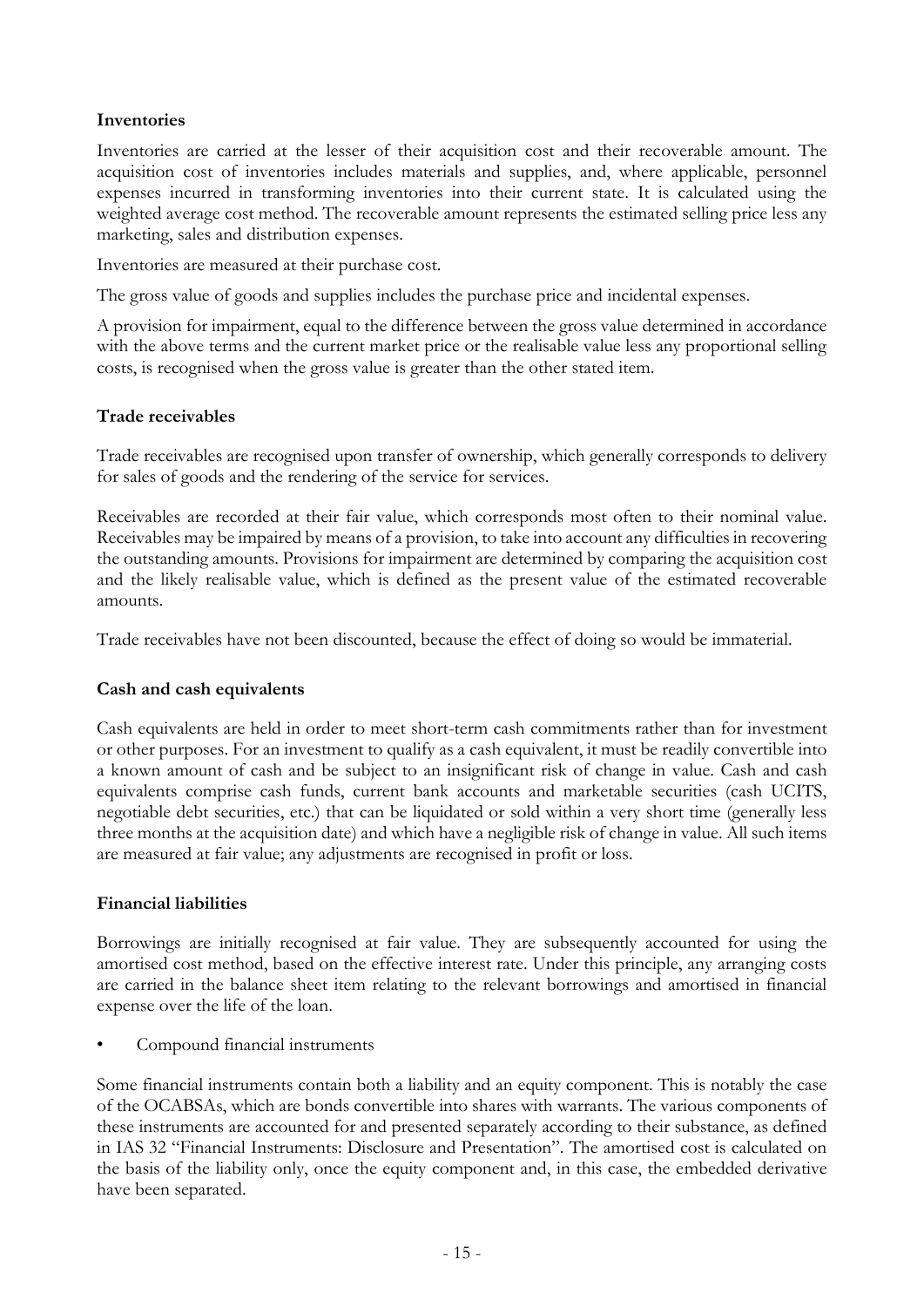Primer Design contingent consideration

Novacyt negotiated a contingent consideration for the acquisition of the Primer Design securities with the company's former shareholders, subject to the achievement of a revenue target. Payment will be made in cash in 2017 and May 2018.

In accordance with IAS 39, the financial liability has been remeasured at its fair value as of the balance sheet date to take into account changes in the exchange rate of sterling on the one hand and the accretion expense of the liability on the other hand.

• Trade payables

Trade payables are obligations to provide cash or other financial assets. They are recognised in the balance sheet when the Group becomes a party to a transaction generating liabilities of this nature. Trade and other payables are recognised in the balance sheet at fair value on initial recognition, except if settlement is to occur more than 12 months after recognition. In such cases, they are measured using the amortised cost method. The use of the effective interest rate method will result in the recognition of a financial expense in the income statement. Trade and other payables are eliminated from the balance sheet when the corresponding obligation is extinguished.

Trade payables have not been discounted, because the effect of doing so would be immaterial.

#### **Provisions**

In accordance with IAS 37 "Provisions, Contingent Liabilities and Contingent Assets", a provision is recognised when the Group has a current obligation as of the reporting date in respect of a third party and it is probable or certain that there will be an outflow of resources to this third party, without at least equivalent consideration from the said third party. Provisions for risks and charges cover the amount corresponding to the best estimate of the future outflow of resources required to settle the obligation.

They consist of provisions for restoration of leased premises and a provision for industrial relations litigation.

#### **Employee benefits**

Group employees receive short-term benefits (paid leave, sick leave, etc.) and post-employment benefits via defined-contribution or -benefit plans (retirement bonuses, pensions, etc.).

For defined-contribution plans, payments made by the Group are expensed in the period in respect of which they are due.

Post-employment benefits relate mainly to retirement bonuses, and solely cover Novacyt employees. Defined benefits are the subject of a calculation performed by an actuary, based on the following parameters:

- retirement at the age of 64 for managers,
- retirement at the age of 62 for non-managers,
- wage increases at a rate of  $3\%$  per annum, i.e. the long-term inflation rate plus  $1\%$ ,
- discount rate of 1.5% in 2016, in line with the average rate of private sector bonds issued in euros (blue chip) for durations equivalent to the commitments in question,
- staff turnover based on the Group's actual experience: projection of 0.5 resignations over the next 12 months,
- life expectancy based on the Insee 2012-2014 mortality table,
- Average rate of social security contributions of 41.10%.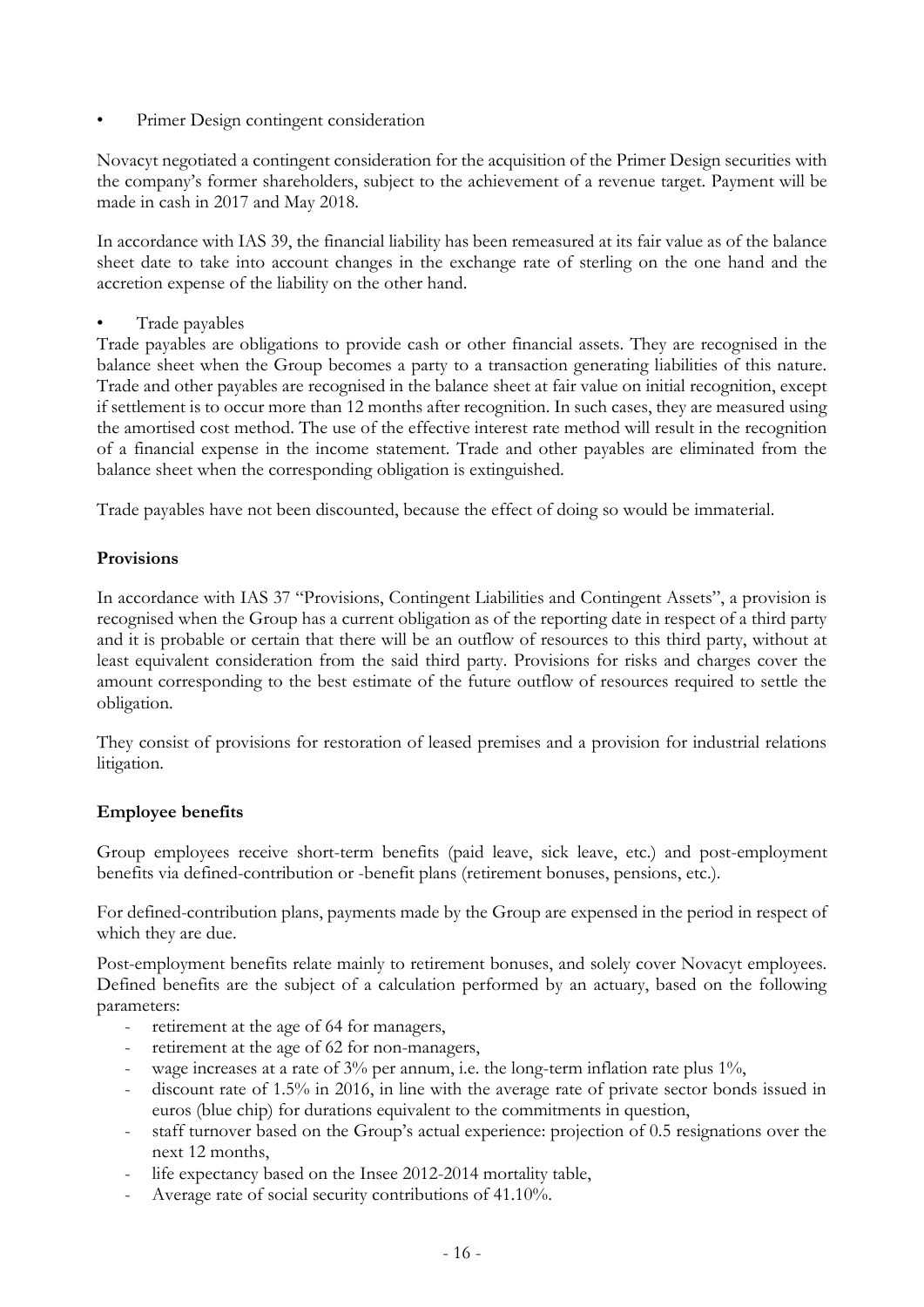Rights expressed as months of wages resulting from the application of national agreements and the "Pharmaceuticals, pharmacy, veterinary products: production & trade" collective agreement. Retirement benefits are expensed when due. The provision for this expense is reversed in the same period.

The amount of the provision for employee benefits is considered insignificant in relation to other assets and liabilities. As such, it was not subject to an actuarial calculation for the six-month periods ended 30 June 2016 and 30 June 2017.

#### **Discontinued operations and assets held for sale**

Discontinued operations and assets held for sale are restated in accordance with IFRS 5. There were no discontinued operations or assets held for sale during the periods presented.

#### **Consolidated revenue**

The applicable standard is IAS 18 "Revenue".

#### **Novacyt's activity**

Revenue from "sales of goods" consists primarily of the sale of machines (automated equipment, accessories and spare parts to distributors and industrial partners or sold directly from laboratories or hospitals). Revenue is recognised upon transfer of the risks and rewards incidental to ownership, which corresponds to the date on which the machines are delivered to the distributor or the end customer in the case of direct sales.

Revenue from "production sold" is the activity involving the distribution of consumables such as bottles and settling systems.

#### **The activity of Lab21 and its subsidiaries**

Lab21 provides laboratory-based diagnostic services. Revenue is recognised when the service is rendered (diagnosis made).

Lab21's subsidiaries manufacture and sell reagents and kits for bacterial and blood tests.

Revenue is recognised upon delivery of products sold and, where appropriate, after formal customer acceptance.

#### **Primer Design's activity**

Primer Design designs, manufactures and distributes test kits for certain diseases in humans, animals and food products. These kits are intended for laboratory use and rely on "polymerase chain reaction" technology. Revenue is recognised when the test kits are sold. The company accounts for the sale of the product upon delivery.

#### **Current and deferred tax**

The tax expense for the year comprises current tax and deferred tax.

A deferred tax asset is recognised for deductible temporary differences and the carryforward of tax losses and tax credits insofar as their future utilisation appears probable and determinable in time.

A deferred tax liability is recognised on timing differences related to accelerated depreciation. It only covers Primer Design.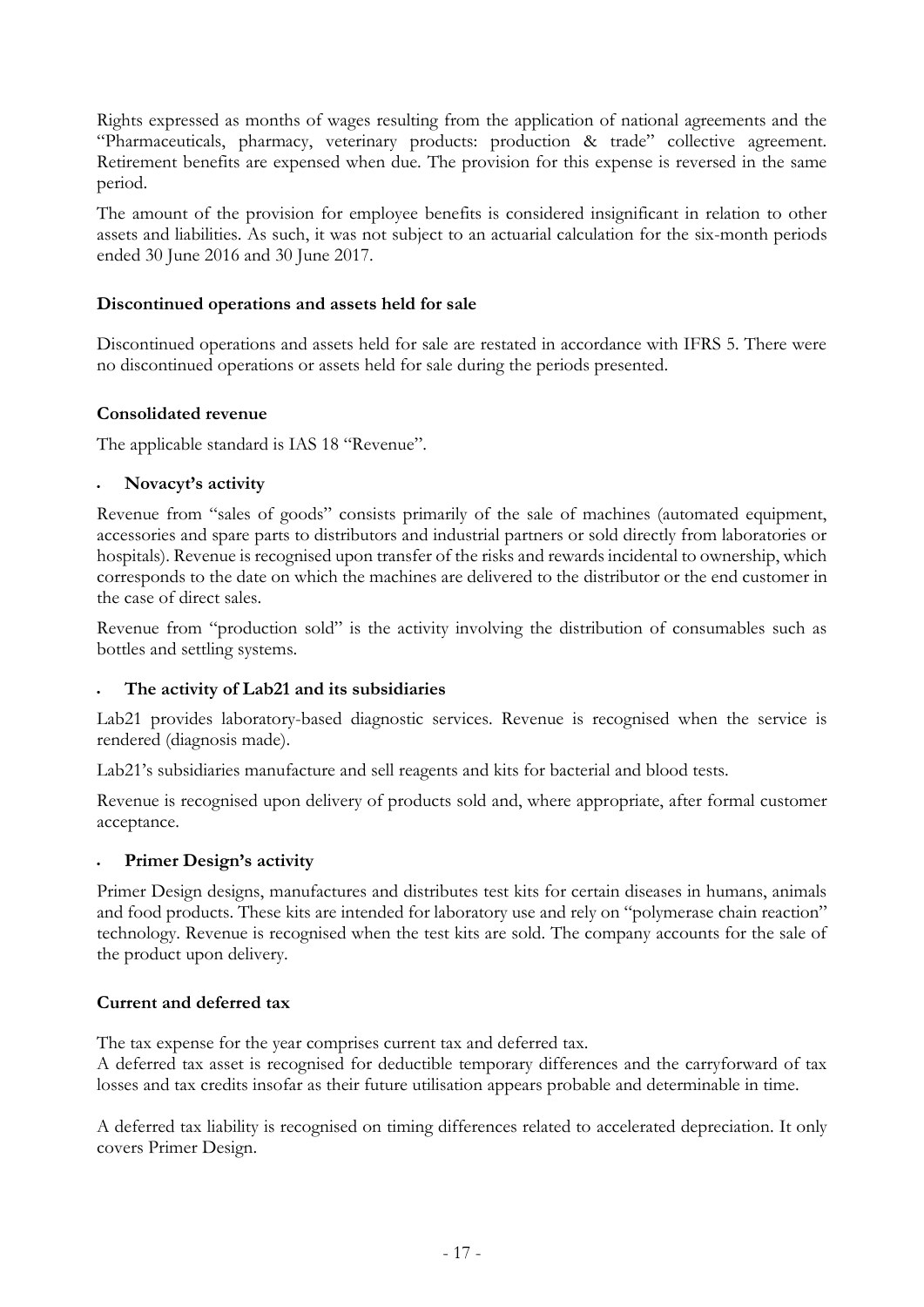#### **Treatment of tax credits**

Directly taxed industrial and commercial companies that record research expenditure are entitled to a tax credit in France, which is the case of Novacyt. The tax credit is calculated per calendar year and deducted from the tax payable by the company in respect of the year during which research expenses were incurred. Tax credits that cannot be deducted from tax expense are refunded to the company. The granting of the tax credit is independent of the Group's tax position. Novocyt has accordingly elected to treat it as a subsidy. It appears in an item covering subsidies in the income statement.

The Lab21 subgroup companies and Primer Design also benefit from tax credits for their research activities. Such tax credits are treated as subsidies in the income statement.

In France, the law amending the 2012 budget introduced a new tax credit from 1 January 2013, known as the competitiveness and employment tax credit (*crédit d'impôt pour la compétitivité et l'emploi* – CICE). Its calculation is based on a portion of the salaries paid to employees of French companies. It is paid by the state, regardless of the position of the entity in respect of corporation tax. It has been decided to classify this income as a reduction in personnel expenses.

#### **Earnings per share**

The Group reports basic and diluted earnings per common share. Basic earnings per share is calculated by dividing the profit attributable to common shareholders of the Company by the weighted average number of common shares outstanding during the period.

Diluted earnings per share is determined by adjusting the profit attributable to common shareholders by the weighted average number of common shares outstanding, taking into account the effects of all potential dilutive common shares, including options.

## **4. CRITICAL ACCOUNTING JUDGEMENTS AND KEY SOURCES OF ESTIMATE UNCERTAINTY**

The preparation of financial statements in accordance with IFRS requires management to exercise judgement on the application of accounting policies, and to make estimates and assumptions that affect the amounts of assets and liabilities, and income and expenses. The underlying estimates and assumptions, made in accordance with the going concern principle, are based on past experience and other factors deemed reasonable in the circumstances. They serve as the basis for the exercise of judgement required in determining the carrying amounts of assets and liabilities that cannot be obtained directly from other sources. Actual amounts may differ from these estimates. The underlying estimates and assumptions are reviewed continuously. The impact of changes in accounting estimates is recognised in the period of the change if it affects only that period, or in the period of the change and subsequent periods if such periods are also affected.

#### **Critical accounting judgements**

The following are the critical judgements, apart from those involving estimations (which are dealt with separately below), that the directors have made in the process of applying the Group's accounting policies and that have the most significant effect on the amounts recognised in financial statements.

#### **Discount rate used to determine the carrying amount of the Group's defined benefit obligation**

The Group's defined benefit obligation is discounted at a rate set by reference to market yields at the end of the reporting period on high quality corporate bonds. Significant judgement is required when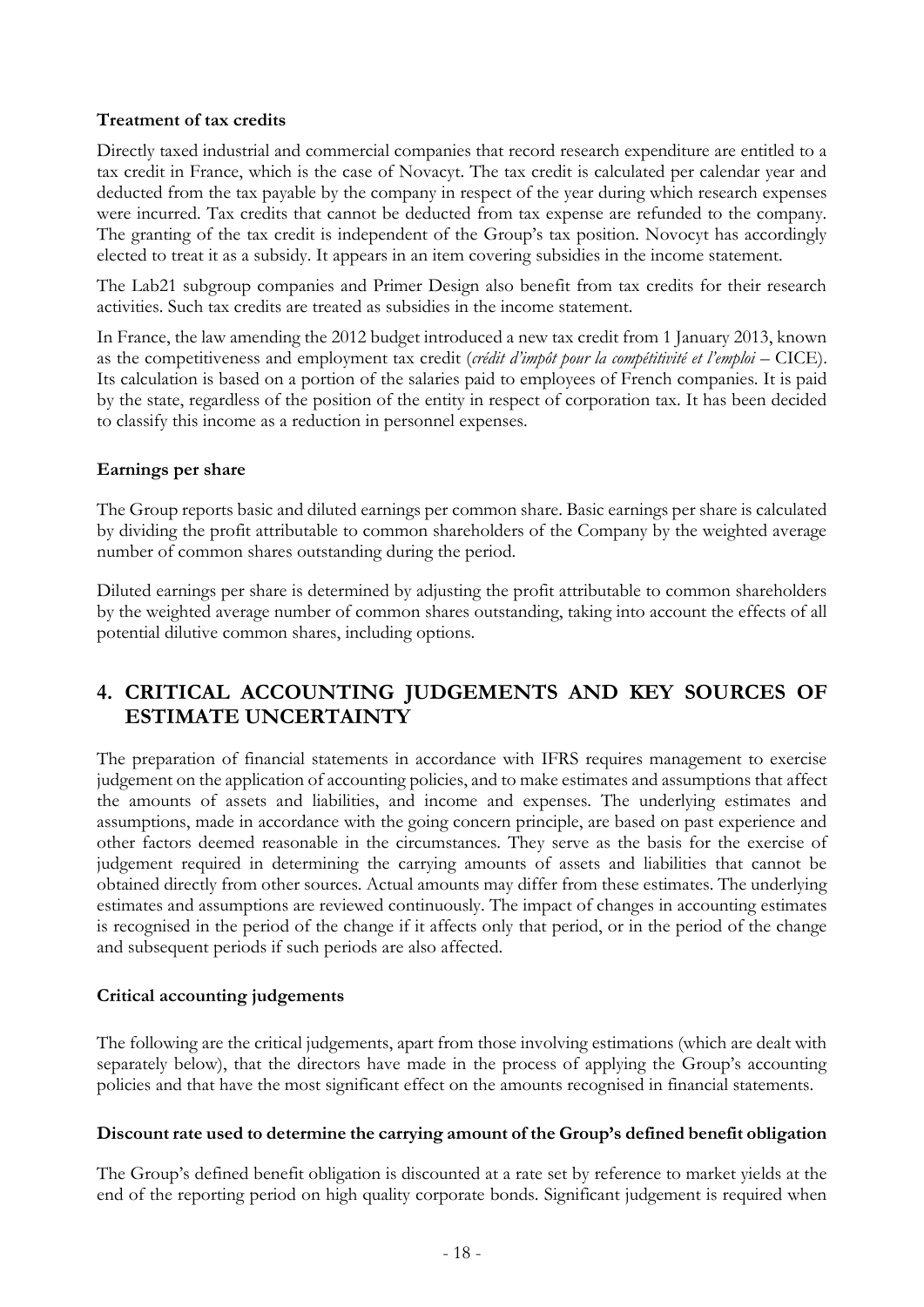setting the criteria for bonds to be included in the population from which the yield curve is derived. The most significant criteria considered for the selection of bonds include the issue size of the corporate bonds, quality of the bonds and the identification of outliers which are excluded.

The areas where assumptions and estimates are material in relation to the consolidated financial statements are the measurement of goodwill resulting from Novacyt's acquisition of the Lab21 subgroup and Primer Design (see note 17), the carrying amounts and useful lives of intangible assets (see note 18), deferred taxes (see note 21), trade receivables (see note 24) and provisions for risks and other provisions related to the operating activities (see note 28).

#### **Estimate uncertainty**

#### **Measurement of goodwill**

Goodwill is tested for impairment. The recoverable amount of goodwill is determined mainly on the basis of forecasts of future cash flows.

The total amount of anticipated cash flows reflects management's best estimate of the future benefits and liabilities expected for the relevant cash-generating unit (CGU).

The assumptions used and the resulting estimates sometimes cover very long periods, taking into account the technological, commercial and contractual constraints associated with each CGU.

These estimates are mainly subject to assumptions in terms of volumes, selling prices and related production costs, and the exchange rates of the currencies in which sales and purchases are denominated. They are also subject to the discount rate used for each CGU.

The value of the goodwill is tested whenever there are indications of impairment and reviewed at each annual closing date or more frequently should this be justified by internal or external events.

The carrying amount of goodwill at the balance sheet and related impairment loss over the periods are shown below:

| Amounts in '000 $\epsilon$                      | <b>Year ended</b><br>31 December<br>2016 | Six months<br>ended 30 June<br>2017<br>(unaudited) |
|-------------------------------------------------|------------------------------------------|----------------------------------------------------|
|                                                 |                                          |                                                    |
| Goodwill Lab21                                  | 19 042                                   | 19 042                                             |
| Impairment of goodwill                          | 9 7 8 6                                  | 9 786                                              |
| Net value                                       | 9 2 5 6                                  | 9 256                                              |
| Goodwill PrimerDesign<br>Impairment of goodwill | 7 2 1 0                                  | 7 2 1 0                                            |
| Net value                                       | 7 2 1 0                                  | 7 210                                              |
|                                                 | 16 466                                   | 16 466                                             |

#### **Measurement and useful lives of intangible assets**

Other intangible assets (except for goodwill) are considered to have a finite economic useful life. They are amortized over their estimated useful lives that are reviewed at each reporting date. In the event of impairment, an estimate of the asset's recoverable amount is made.

The main intangible assets requiring estimates and assumptions are the Primer Design trademark and the customer relationships attached to Primer Design.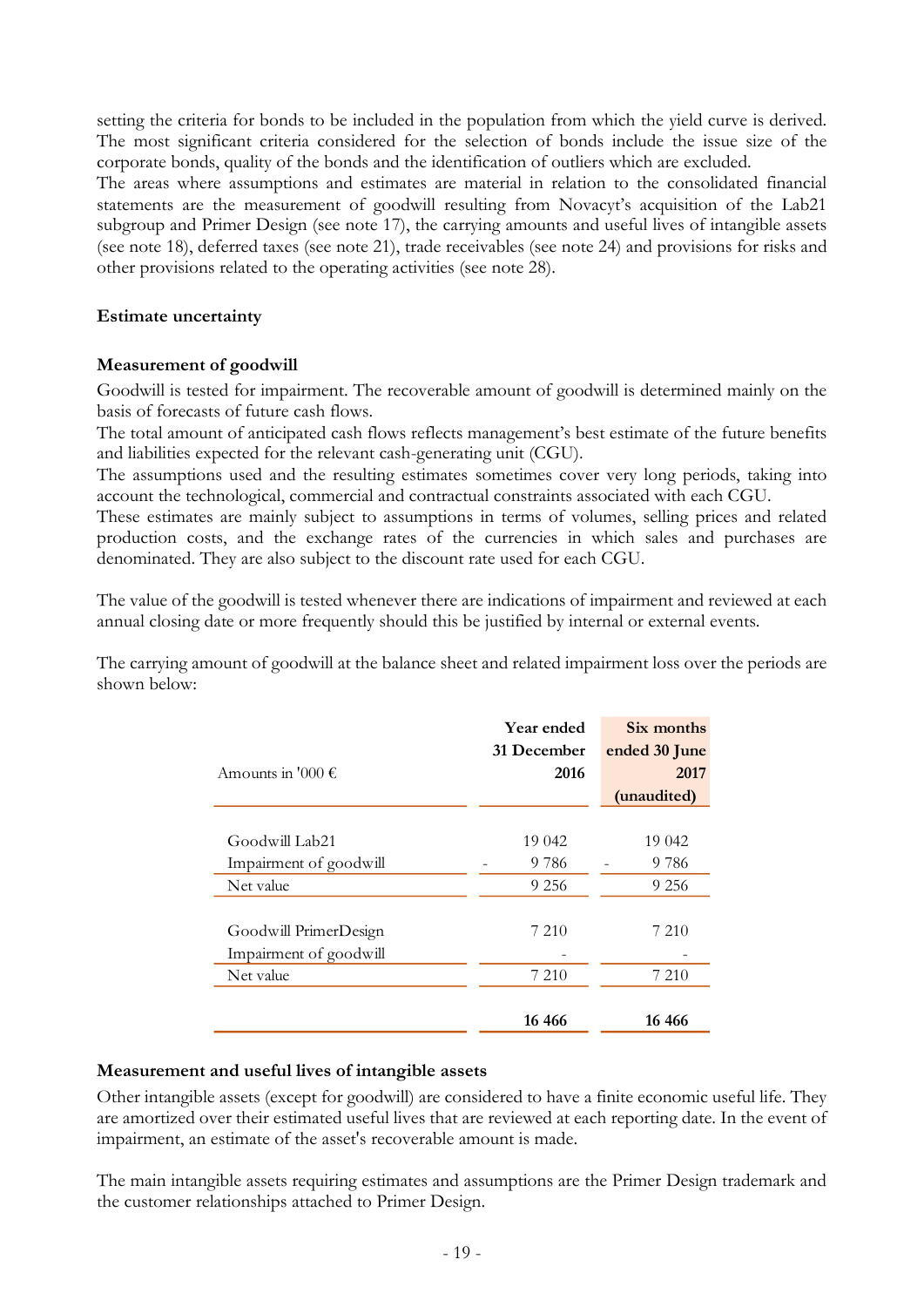#### **Trademark**

The value of this asset was determined by discounting the cash flows that could be generated by licensing the trademark, estimated as a percentage of revenue derived from information available on comparable assets.

This asset is amortised on a straight-line basis over a period of nine years, estimated as its useful life. It is also is tested for impairment. Its recoverable amount is determined on the basis of forecasts of future cash flows. The total amount of anticipated cash flows reflects management's best estimate of the future benefits and liabilities expected from the operation of the trademark.

The assumptions used and the resulting estimates are subject to discount rate, percentage of revenue and useful life assumptions.

The carrying amount of the Primer Design trademark at 30 June 2017 is  $\epsilon$  577 thousand after a amortization of  $\epsilon$  82 thousand recognised in 2016 and 2017.

#### **Customer relationships**

The value of this asset was determined by discounting the additional margin generated by customers after remuneration of the contributing assets.

Customer relationships are amortised on a straight-line basis over a period of nine years, estimated as its useful life. It is also is tested for impairment. Its recoverable amount is determined on the basis of forecasts of future cash flows over an estimated period of time. The total amount of anticipated cash flows reflects management's best estimate of the future benefits and liabilities expected from customer relationships.

The assumptions used and the resulting estimates are subject to assumptions in respect of the discount rate, additional margin generated by customers after remuneration of contributing assets and useful lives.

The carrying amount of the Primer Design customer relationship at 30 June 2017 is  $\epsilon$  3,217 thousand after amortization of  $\epsilon$  459 thousand recognised in 2016 and 2017.

#### **Deferred taxes**

Deferred tax assets are only recognised only insofar as it is probable that the Group will have future taxable profits against which the corresponding temporary difference can be offset. Deferred tax assets are reviewed at each balance sheet date and impaired in the event of a risk of non-recovery.

For deferred tax assets on tax loss carryforwards, the Group uses a multi-criteria approach that takes into account the recovery timeframe based on the strategic plan, but which also factors in the strategy for the long-term recovery of tax losses in each country.

On the basis of the analysis performed, considering that the deferred tax losses could not be used within a reasonable period of time, the Group has decided not to recognise any deferred tax asset.

#### **Trade and other receivables**

An estimate of the risks of non-receipt based on commercial information, current economic trends and the solvency of individual customers is made in order to determine the need for impairment on a customer-by-customer basis.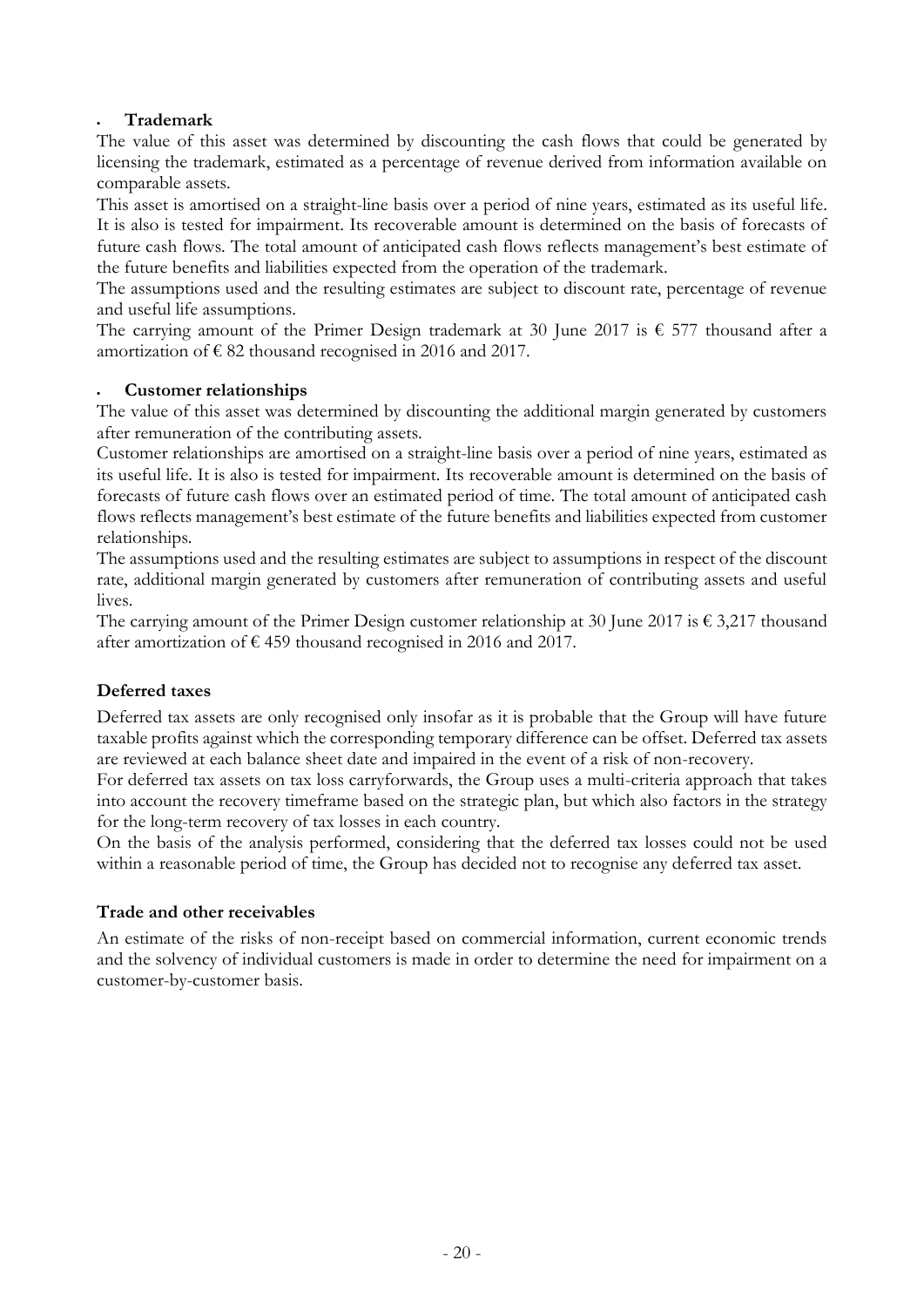#### **Provisions**

The carrying amount of the provisions on the period 2016-2017 is as per the table below:

|                                        | Year ended 31 | Six months             |
|----------------------------------------|---------------|------------------------|
|                                        |               | December ended 30 June |
| Amounts in '000 $\epsilon$             | 2016          | 2017                   |
|                                        |               | (unaudited)            |
|                                        |               |                        |
| Retirement benefit obligations         | 14            | 16                     |
| Provisions for restoration of premises | 89            | 86                     |
| Provisions for litigation              | 66            | 66                     |
|                                        |               |                        |
|                                        | 169           | 168                    |
|                                        |               |                        |

#### **Pensions and other post-employment benefits**

The Group's assessment of the assets and liabilities relating to pension liabilities and other postemployment commitments requires the use of statistical data and other parameters designed to anticipate future developments. These parameters include actuarial assumptions such as the discount rate, the rate of wage increases, the retirement date, and the turnover and mortality rates. Actuarial calculations are performed by actuaries independently of the Group. At the date of preparation of the financial statements, the Group considers that the assumptions used to evaluate these commitments are appropriate and justified.

#### **Provisions for restoration of premises**

The amount of provisions is determined by management on the basis of available information, experience and, in some cases, expert estimates.

When these obligations are settled, the amount of the costs or penalties that are ultimately incurred or paid may differ significantly from the amounts initially provisioned and regularly reviewed, and may therefore have a significant effect on the Group's future results.

To the Group's knowledge, there is no indication to date that the parameters adopted as a whole are not appropriate, and there are no known developments that could significantly affect the amounts of provisions.

#### **Litigations**

Certain of the Group's subsidiaries may be party to regulatory, judicial or arbitration proceedings that, in view of the relating uncertainties, may have a material impact on the Group's financial position.

The Group's management lists current proceedings, regularly reviews their progress and assesses the need to establish appropriate provisions or to change their amount if the occurrence of events during the course of the proceedings necessitates a reassessment of the risk. Internal or external advisors are involved in determining the costs that may be incurred.

The decision to set aside provisions to cover a risk and the amount of such provisions are based on the risk assessment on a case-by-case basis, management's assessment of the unfavourable nature of the outcome of the proceeding in question (probability) and the ability to reliably estimate the associated amount.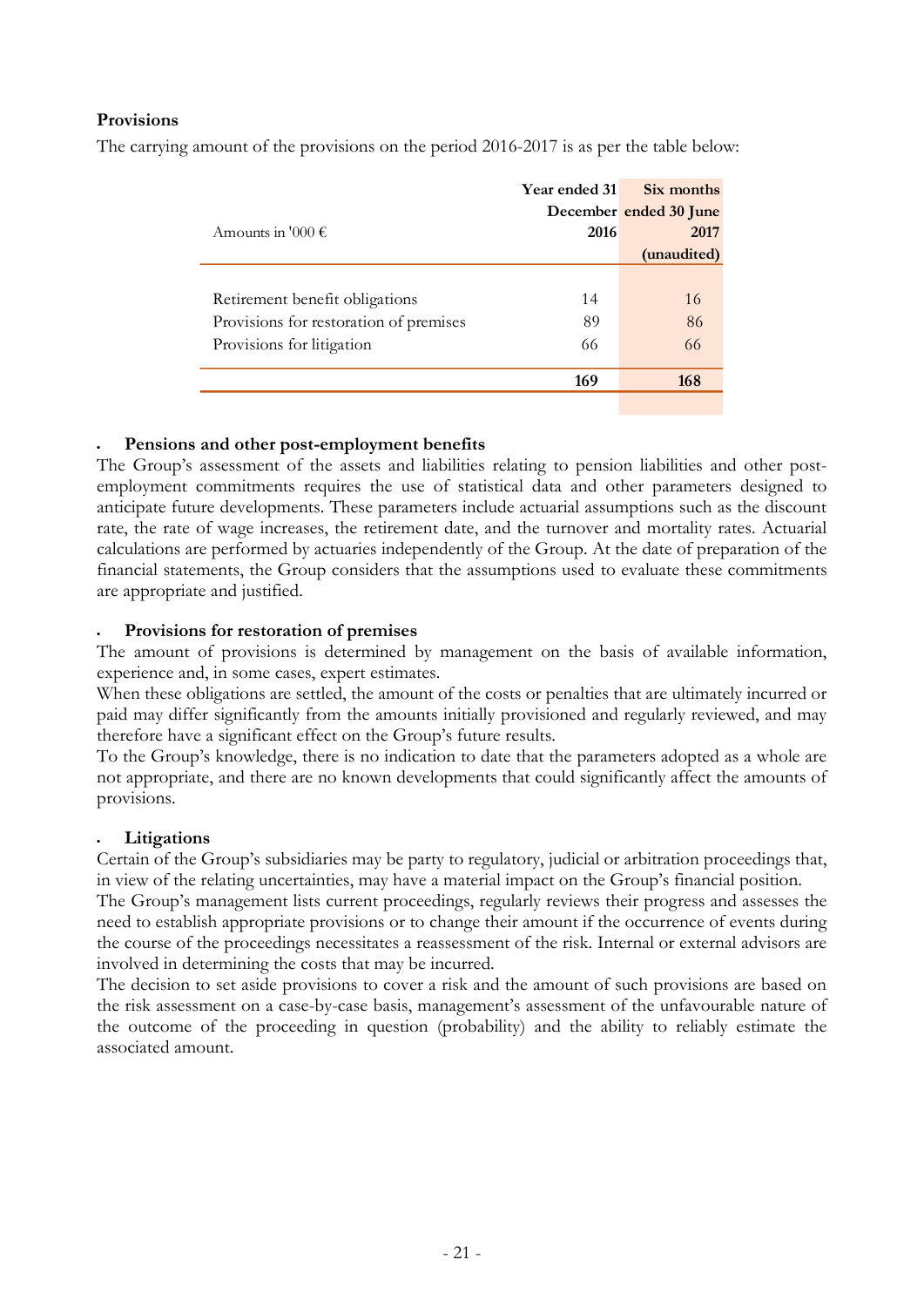## **5. REVENUE**

The table below shows revenue from ordinary operations:

|                            | Six months  | Six months                  |
|----------------------------|-------------|-----------------------------|
|                            |             | ended 30 June ended 30 June |
| Amounts in '000 $\epsilon$ | 2017        | 2016                        |
|                            | (unaudited) | (unaudited)                 |
|                            |             |                             |
| Manufactured goods         | 5862        | 4 1 6 1                     |
| Services                   | 502         | 454                         |
| Traded goods               | 510         | 169                         |
| Other                      | 155         | 166                         |
| Rebates                    |             |                             |
|                            |             |                             |
|                            | 7 029       | 4950                        |
|                            |             |                             |

A portion of the Group's revenue is generated in foreign currencies (particularly in sterling). The group has not hedged against the associated currency risk.

The breakdown of revenue by operating segment and geographic area is presented in section 6.

## **6. OPERATING SEGMENTS**

#### **Segment reporting**

Pursuant to IFRS 8, an operating segment is a component of an entity:

- that engages in business activities from which it may earn revenues and incur expenses (including revenues and expenses relating to transactions with other components of the same entity);
- whose operating results are regularly reviewed by the Group's chief executive and the managers of the various entities to make decisions regarding the allocation of resources to the segment and to assess its performance;
- for which discrete financial information is available.

The Group has identified three operating segments, whose performances and resources are monitored separately:

#### **Cytology**

This segment corresponds to the sale of machines (automated equipment, accessories and spare parts to distributors and partners, or directly to laboratories or hospitals) and consumables (mainly bottles and storage systems) in the field of cytology. It is Novacyt's core business.

#### **Diagnostics**

This segment corresponds to diagnostic activities in laboratories, and the manufacturing and distribution of reagents and kits for bacterial and blood tests. This is the activity conducted by Lab21 and its subsidiaries.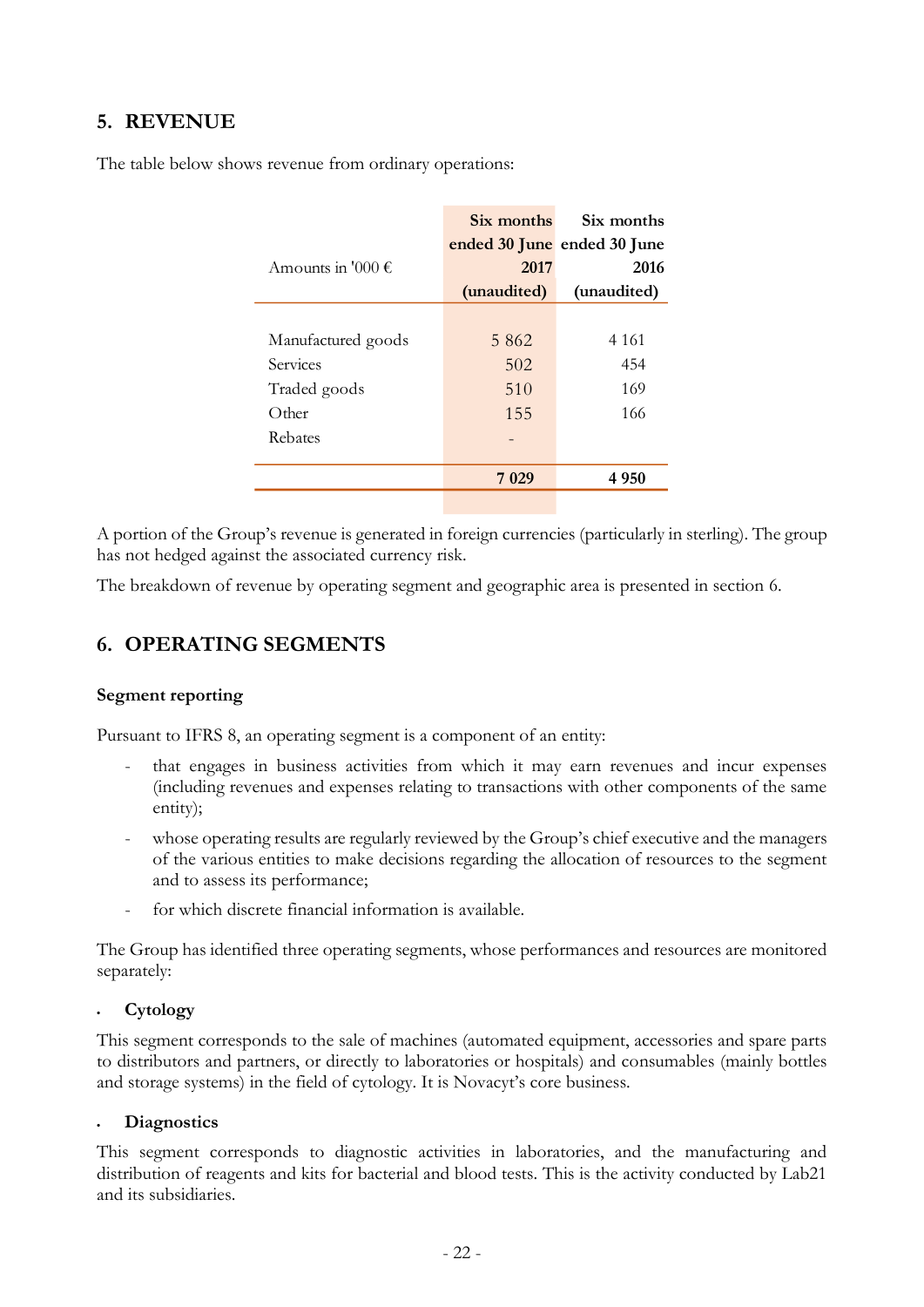#### **Molecular testing**

This segment represents the activities of recently acquired Primer Design, which designs, manufactures and distributes test kits for certain diseases in humans, animals and food products. These kits are intended for laboratory use and rely on "polymerase chain reaction" technology.

#### **Identifying of operating segment managers (chief operating decision-makers)**

The Chief Operating Decision Maker is the Chief Executive officer.

#### **Reliance on major customers**

The Group is not dependent on a particular customer, no customers generating sales accounting for over 10% of revenue.

#### **Breakdown of revenue by operating segment and geographic area**

At 30 June 2017 (unaudited)

| Amounts in '000 $\epsilon$ | Cytology | <b>Diagnostics</b> | Molecular<br>products | Total   |
|----------------------------|----------|--------------------|-----------------------|---------|
| Geographical area          |          |                    |                       |         |
| Africa                     |          | 138                | 172                   | 310     |
| Europe                     | 711      | 1688               | 1 3 4 5               | 3 7 4 4 |
| Asia-Pacific               | 346      | 754                | 383                   | 1 4 8 3 |
| America                    |          | 364                | 657                   | 1 0 2 1 |
| Middle East                | 44       | 357                | 70                    | 470     |
| Revenue                    | 1 1 0 1  | 3 3 0 0            | 2628                  | 7029    |

At 30 June 2016 (unaudited)

| Amounts in '000 $\epsilon$ | Cytology | <b>Diagnostics</b> | Molecular<br>products | Total   |
|----------------------------|----------|--------------------|-----------------------|---------|
| Geographical area          |          |                    |                       |         |
| Africa                     |          | 209                | 78                    | 287     |
| Europe                     | 647      | 1 6 2 4            | 508                   | 2 7 7 9 |
| Asia-Pacific               | 101      | 778                | 132                   | 1 0 1 1 |
| America                    |          | 233                | 204                   | 437     |
| Middle East                | 98       | 288                | 50                    | 436     |
| Revenue                    | 846      | 3 1 3 2            | 972                   | 4950    |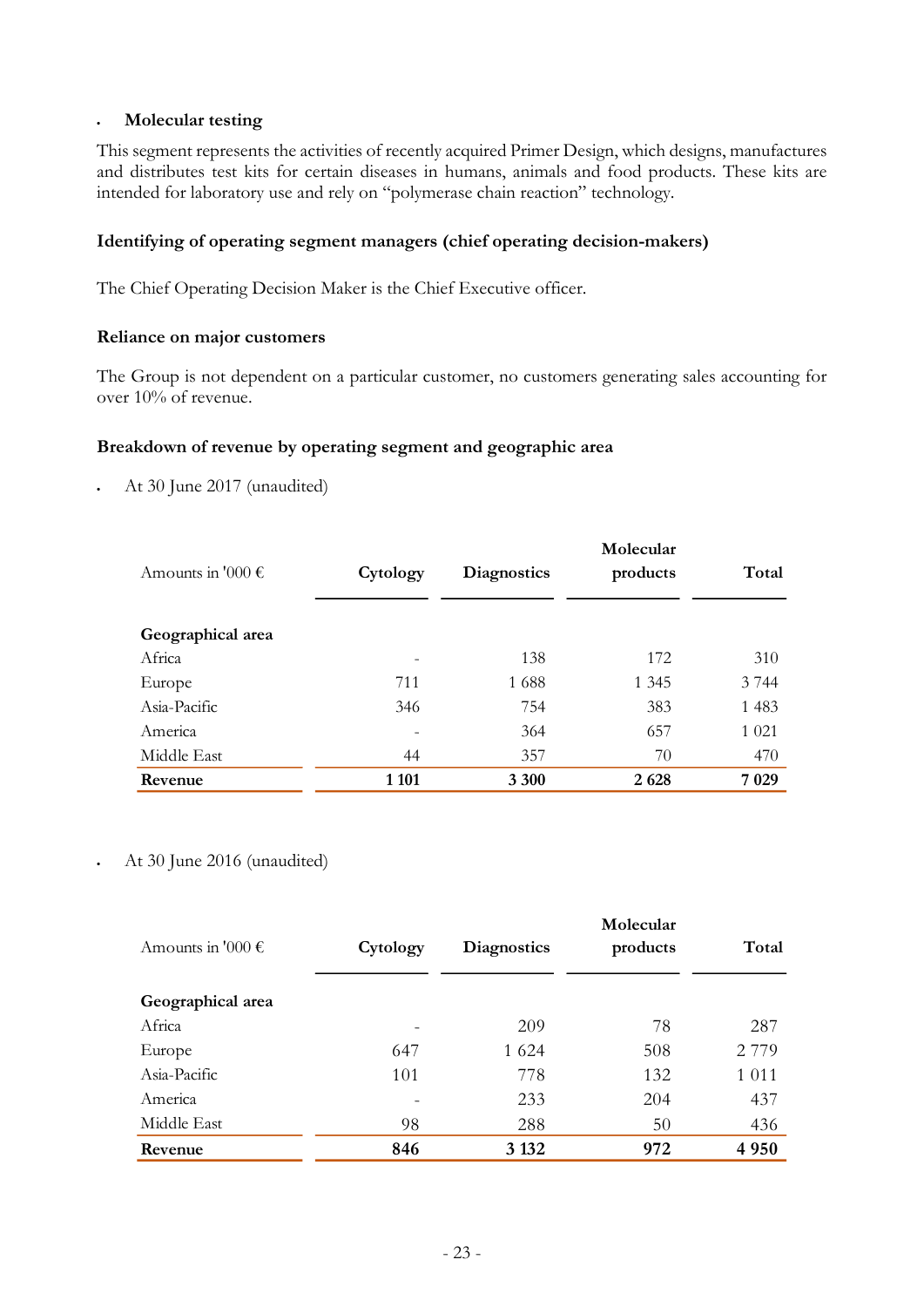## **Breakdown of result by operating segment**

Six months ended 30 June 2017 (unaudited)

| Amounts in '000 $\epsilon$                          | Cytology                 |     |                | <b>Diagnostics</b> |                | Molecular<br>products    |                          | Total   |
|-----------------------------------------------------|--------------------------|-----|----------------|--------------------|----------------|--------------------------|--------------------------|---------|
| Revenue                                             | 1 1 0 1                  |     |                | 3 3 0 1            |                | 2 6 2 8                  |                          | 7 0 2 9 |
| Cost of sales                                       |                          | 580 | ÷,             | 1 802              |                | 390                      |                          | 2 7 7 1 |
| Sales and marketing costs                           |                          | 658 |                | 502                | $\overline{a}$ | 455                      | $\blacksquare$           | 1 6 1 5 |
| Research and development                            |                          | 97  |                | 64                 |                | 236                      |                          | 397     |
| General & administrative expenses                   | 1 0 5 9                  |     |                | 1 4 5 3            |                | 877                      |                          | 3 3 8 9 |
| Governmental subsidies                              |                          | 50  |                | 30                 |                | 64                       |                          | 144     |
| Operating profit/(loss) before<br>exceptional items | 1 2 4 2                  |     |                | 491                |                | 734                      |                          | 998     |
| Other operating income                              |                          | 3   |                | $\overline{4}$     |                |                          |                          | 7       |
| Other operating expenses                            |                          | 53  |                | 64                 |                | 27                       |                          | 144     |
| Operating profit/(loss)                             | 1 2 9 2                  |     | $\blacksquare$ | 551                |                | 708                      | $\overline{\phantom{a}}$ | 1 1 35  |
| Financial income                                    |                          | 291 |                | 9                  |                |                          |                          | 301     |
| Financial expense                                   |                          | 701 |                | 158                |                | 19                       |                          | 878     |
| Profit/(Loss) before tax                            | 1701                     |     | ä,             | 700                |                | 689                      |                          | 1712    |
| Tax expense                                         |                          |     |                |                    |                |                          |                          |         |
| Profit/(Loss) after tax                             | 1701                     |     | ÷,             | 700                |                | 689                      | ÷,                       | 1712    |
| Attributable to owners of the company               | 1701                     |     |                | 700                |                | 689                      | $\overline{\phantom{m}}$ | 1712    |
| Attributable to non-controlling interests           | $\overline{\phantom{a}}$ |     |                | ۰                  |                | $\overline{\phantom{a}}$ |                          | ۰       |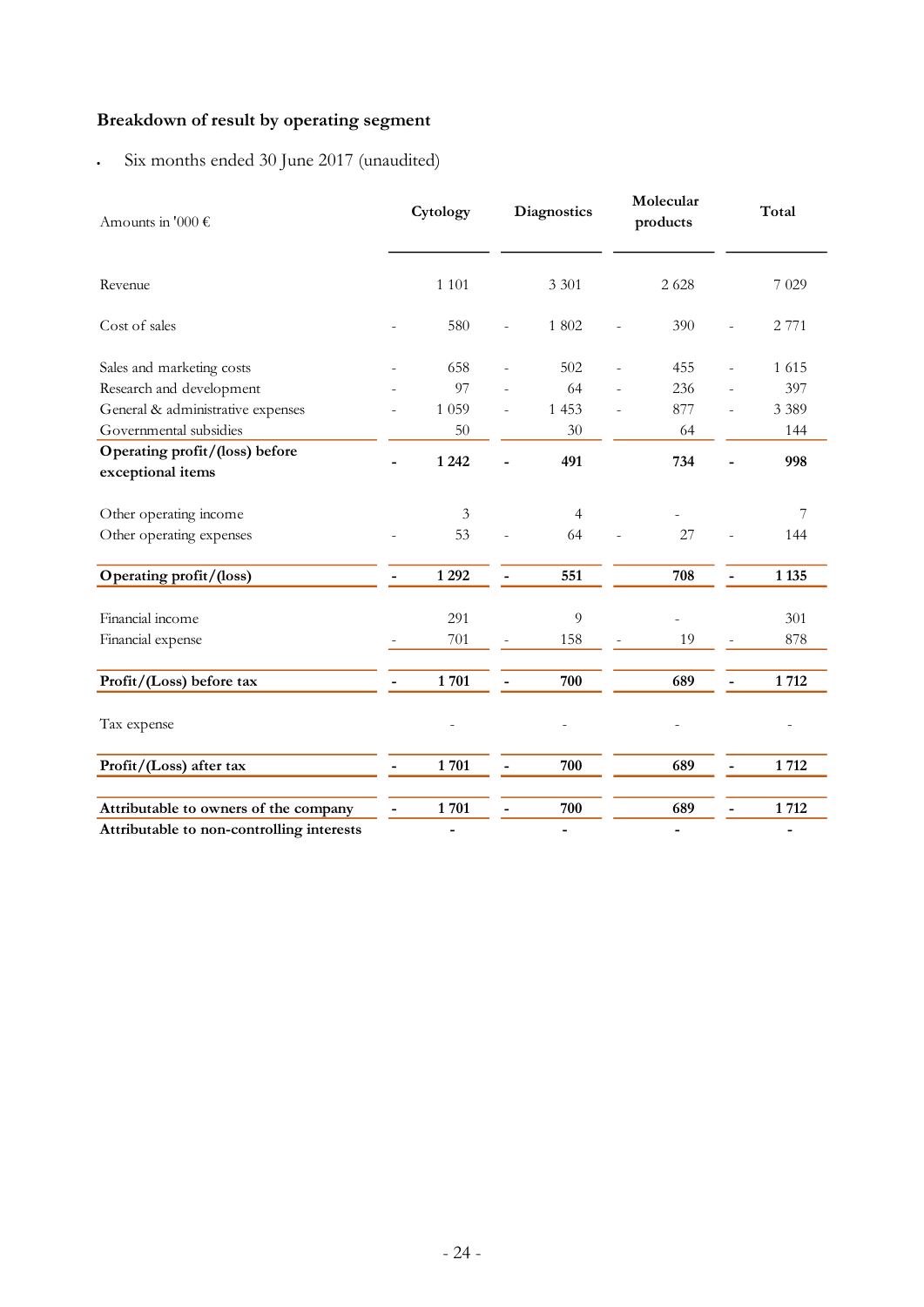Six months ended 30 June 2016 (unaudited)

| Amounts in '000 $\epsilon$                          | Cytology                 |                          | <b>Diagnostics</b> |                | Molecular<br>products    |                          | Total      |
|-----------------------------------------------------|--------------------------|--------------------------|--------------------|----------------|--------------------------|--------------------------|------------|
| Revenue                                             | 846                      |                          | 3 1 3 1            |                | 973                      |                          | 4 9 5 0    |
| Cost of sales                                       | 397                      |                          | 1 773              |                | 175                      |                          | 2 3 4 5    |
| Sales and marketing costs                           | 634                      |                          | 724                | $\blacksquare$ | 125                      | $\overline{\phantom{0}}$ | 1 4 8 3    |
| Research and development                            | 293                      |                          | 92                 |                | 44                       |                          | 429        |
| General & administrative expenses                   | 1 3 3 0                  | $\overline{\phantom{a}}$ | 1 0 5 9            |                | 207                      | $\equiv$                 | 2 5 9 6    |
| Operating profit/(loss) before<br>exceptional items | 1 808                    |                          | 517                |                | 423                      |                          | 1 9 0 3    |
| Costs related to acquisitions                       | 464                      |                          |                    |                |                          |                          | 464        |
| Other operating income                              | 88                       |                          | 21                 |                |                          |                          | 109        |
| Other operating expenses                            | 105                      |                          | 241                |                | 28                       |                          | 374        |
| Operating profit/(loss)                             | 2 2 8 9                  | $\frac{1}{2}$            | 737                |                | 395                      | $\overline{\phantom{a}}$ | 2632       |
| Financial income                                    | 20                       |                          | 41                 |                | 31                       |                          | 92         |
| Financial expense                                   | 511                      |                          | 471                |                |                          |                          | 982        |
| Profit/(Loss) before tax                            | 2780                     | $\blacksquare$           | 1 1 6 7            |                | 426                      | $\blacksquare$           | 3 5 2 2    |
| Tax expense                                         | $\sqrt{2}$               |                          |                    |                |                          |                          | $\sqrt{2}$ |
| Profit/(Loss) after tax                             | 2782                     | $\blacksquare$           | 1 1 6 7            |                | 426                      | ÷,                       | 3 5 24     |
| Attributable to owners of the company               | 2782                     |                          | 1 1 6 7            |                | 426                      |                          | 3 5 24     |
| Attributable to non-controlling interests           | $\overline{\phantom{a}}$ |                          | ۰                  |                | $\overline{\phantom{a}}$ |                          | ۰          |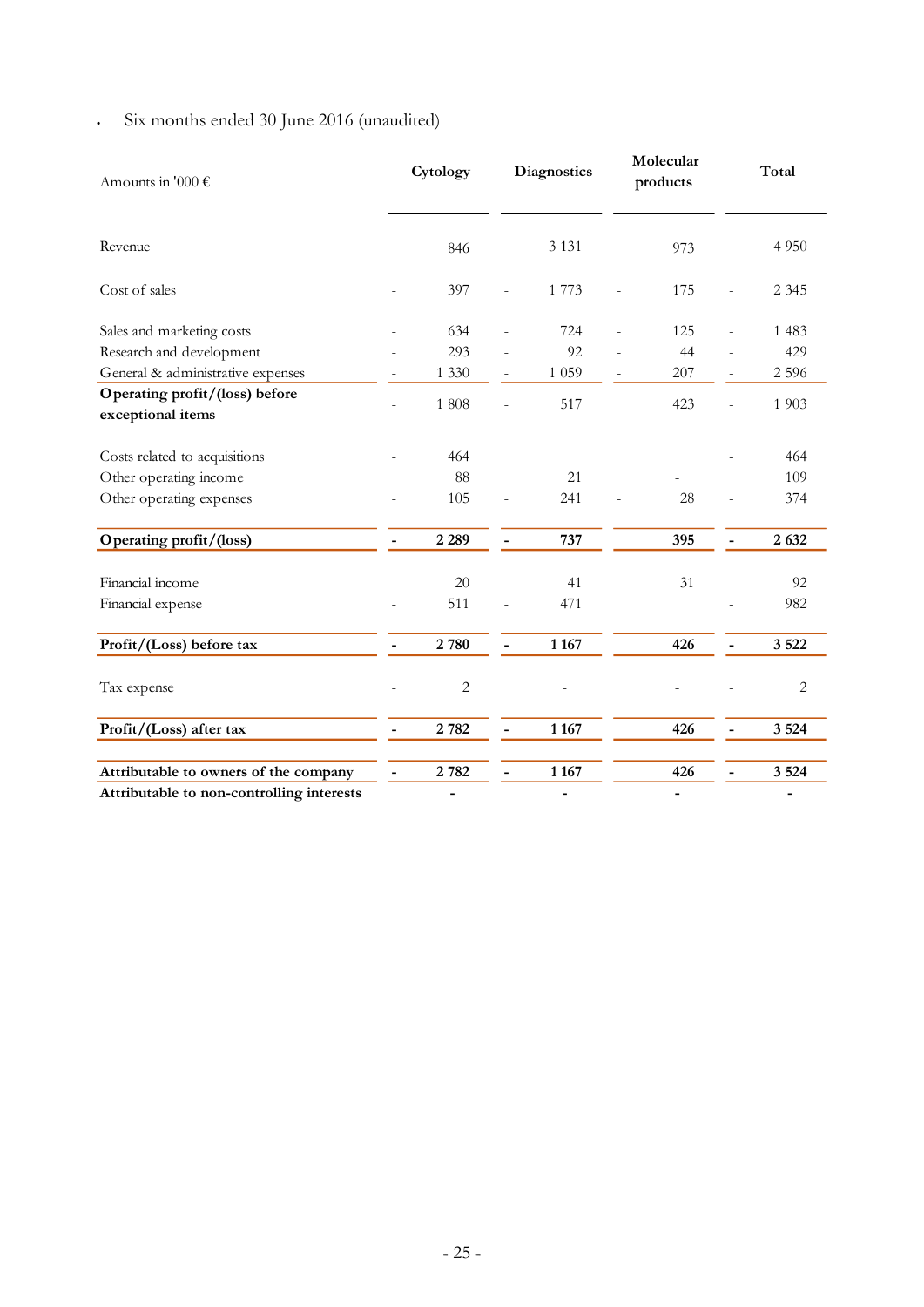## **7. COST OF SALES**

The table below shows the main items of expenses that comprise "Cost of revenue":

|                                                                              | Six months  | Six months<br>ended 30 June ended 30 June |
|------------------------------------------------------------------------------|-------------|-------------------------------------------|
| Amounts in '000 $\epsilon$                                                   | 2017        | 2016                                      |
|                                                                              | (unaudited) | (unaudited)                               |
| Purchases and movement in inventories of raw materials<br>and other supplies | 1 708       | 1 5 1 9                                   |
| Purchases and movement in inventories of traded goods                        | 248         | 103                                       |
| Movement in finished goods and work in progress                              | 55          | 31                                        |
| Change in stock provision                                                    | 20          |                                           |
| Non-stock items and supplies                                                 | 40          | 46                                        |
| Freight costs                                                                | 76          | 61                                        |
| Direct labour                                                                | 642         | 573                                       |
| Other                                                                        | 24          | 12                                        |
|                                                                              | 2 7 7 1     | 2 3 4 5                                   |
|                                                                              |             |                                           |

## **8. SALES AND MARKETING EXPENSES**

The table below shows the main items of expenses that comprise "Sales and marketing expenses":

| Amounts in '000 $\epsilon$                                 | Six months<br>ended 30 June<br>2017<br>(unaudited) | Six months<br>ended 30 June<br>2016<br>(unaudited) |
|------------------------------------------------------------|----------------------------------------------------|----------------------------------------------------|
|                                                            |                                                    |                                                    |
| Remuneration of intermediaries and fees                    | 177                                                | 168                                                |
| Advertising costs                                          | 130                                                | 86                                                 |
| Transport of sales                                         | 135                                                | 136                                                |
| Employee compensation and social security<br>contributions | 797                                                | 841                                                |
| Travel and representation expenses                         | 109                                                | 115                                                |
| Other sales and marketing expenses                         | 266                                                | 137                                                |
|                                                            | 1615                                               | 1483                                               |
|                                                            |                                                    |                                                    |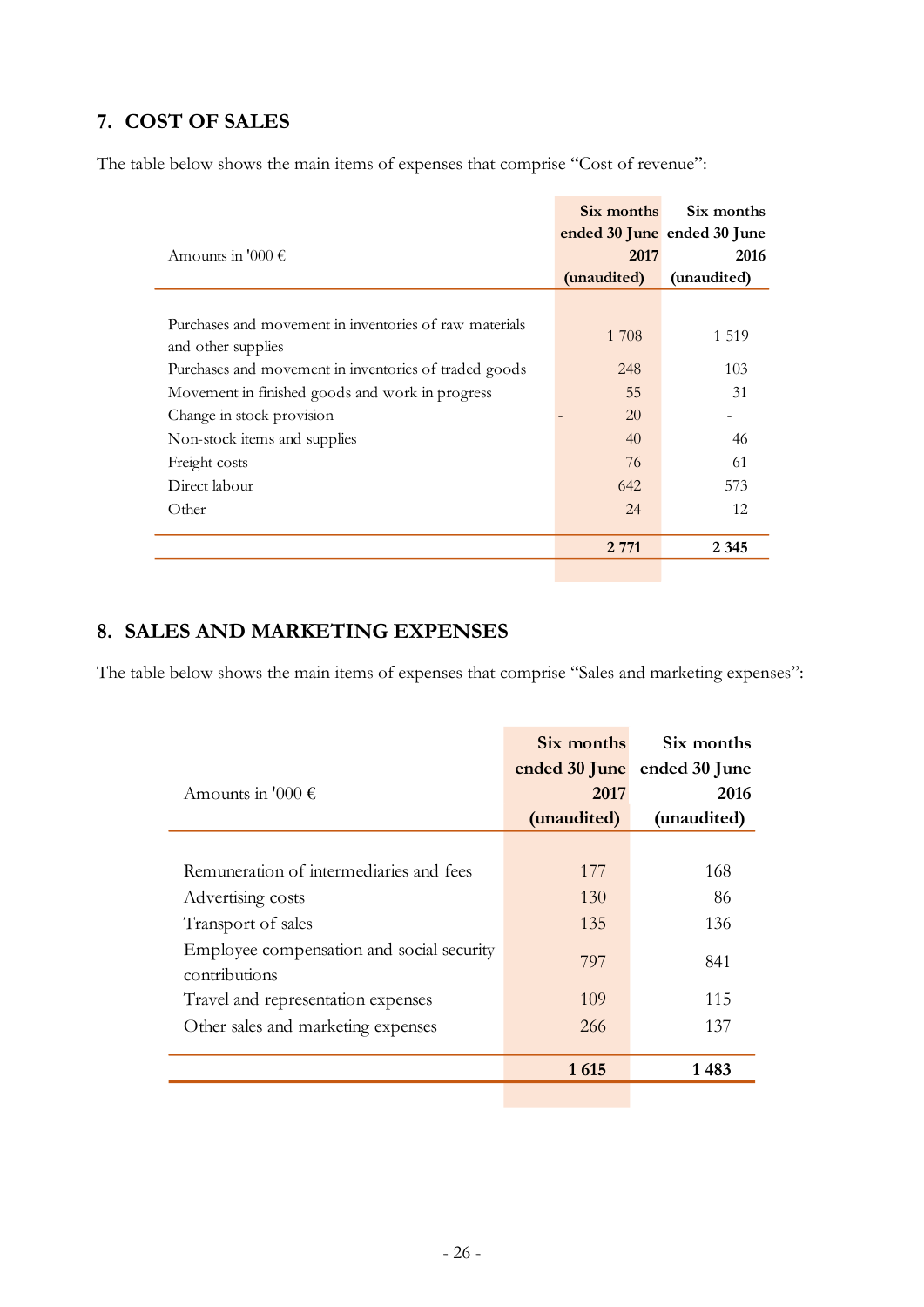## **9. RESEARCH AND DEVELOPMENT EXPENSES**

Research and development expenses consist mainly of wages and social security contributions relative to dedicated employees.

| Amounts in '000 $\epsilon$                                                   | Six months<br>ended 30<br><b>June 2017</b><br>(unaudited) | Six months<br>ended 30<br><b>June 2016</b><br>(unaudited) |
|------------------------------------------------------------------------------|-----------------------------------------------------------|-----------------------------------------------------------|
| Employee compensation and social security<br>contributions<br>Other expenses | 342<br>56                                                 | 374<br>55                                                 |
|                                                                              | 397                                                       | 429                                                       |
|                                                                              |                                                           |                                                           |

### **10. GENERAL AND ADMINISTRATIVE EXPENSES**

The table below shows the main items of expenses that comprise "General and administrative expenses":

|                                                                             | ended 30<br><b>June 2017</b> | ended 30<br><b>June 2016</b> |
|-----------------------------------------------------------------------------|------------------------------|------------------------------|
|                                                                             |                              |                              |
| Amounts in '000 $\epsilon$                                                  |                              |                              |
|                                                                             | (unaudited)                  | (unaudited)                  |
|                                                                             |                              |                              |
| Purchases of non-stored raw materials and supplies                          | 91                           | 80                           |
| Subcontracting                                                              | 113                          | 112                          |
| Lease and similar payments                                                  | 228                          | 192                          |
| Maintenance and repairs                                                     | 68                           | 98                           |
| Insurance premiums                                                          | 76                           | 67                           |
| Remuneration of intermediaries and fees                                     | 613                          | 556                          |
| Travel and representation expenses                                          | 179                          | 155                          |
| <b>Banking services</b>                                                     | 36                           | 28                           |
| Other external expenses                                                     | 226                          | 100                          |
| Employee compensation and social security<br>contributions                  | 1 1 3 0                      | 932                          |
| Allowances to and reversals of depreciation,<br>amortisation and provisions | 529                          | 204                          |
| Other general and administrative expenses                                   | 101                          | 72                           |
|                                                                             | 3 3 8 9                      | 2 5 9 6                      |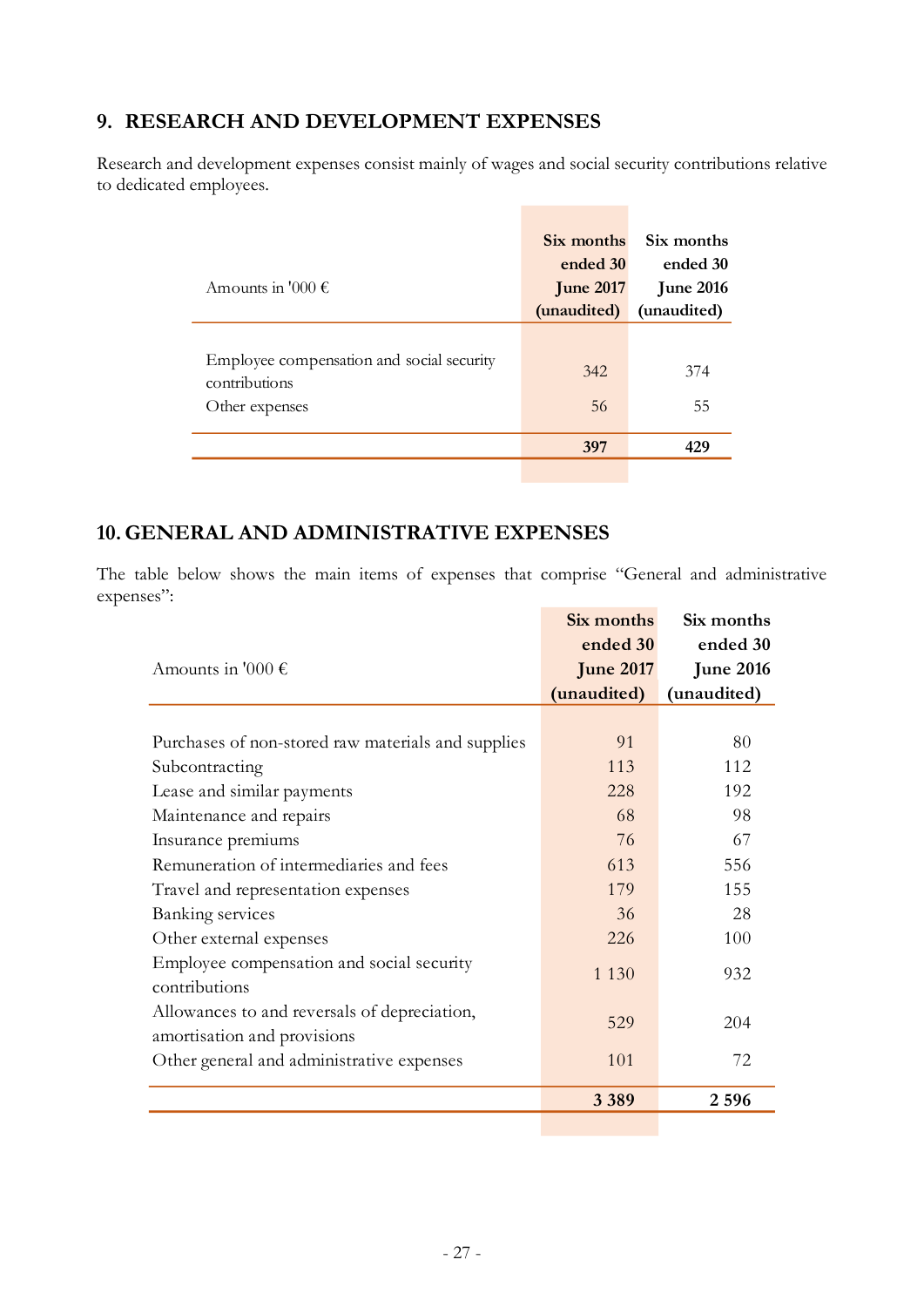### **11. WORKFORCE**

|                    | Six months  | Six months                  |
|--------------------|-------------|-----------------------------|
|                    |             | ended 30 June ended 30 June |
|                    | 2017        | 2016                        |
|                    | (unaudited) | (unaudited)                 |
|                    |             |                             |
| Cytology           | 13          | 11                          |
| Diagnostics        | 62          | 60                          |
| Molecular products | 38          | 30                          |
|                    |             |                             |
|                    | 113         | 101                         |
|                    |             |                             |

The breakdown of employees between the three segments as of the reporting date is as follows:

## **12. GOVERNMENTAL SUBSIDIES**

Directly taxed industrial and commercial companies that record research expenditure are entitled to a tax credit in France, which is the case of Novacyt. Other companies within the Group, located chiefly in the United Kingdom, benefit from a similar scheme. The tax credit is calculated per calendar year and deducted from the tax payable by the company in respect of the year during which research expenses were incurred. Tax credits that cannot be deducted from tax expense are refunded to the company. The granting of the tax credit is independent of the Group's tax position.

This tax credit is treated an operating subsidy or, more exactly, as a governmental subsidy.

## **13.OTHER OPERATING INCOME AND EXPENSES**

| Amounts in '000 $\epsilon$                                                                                                                                                                                                                                                                                  | Six months<br>ended<br><b>30 June 2017</b><br>(unaudited) | Six months<br>ended<br>30 June 2016<br>(unaudited) |
|-------------------------------------------------------------------------------------------------------------------------------------------------------------------------------------------------------------------------------------------------------------------------------------------------------------|-----------------------------------------------------------|----------------------------------------------------|
| Reversal of depreciation allowance for doubtful accounts<br>Other income                                                                                                                                                                                                                                    | 7                                                         | 22                                                 |
| Other operating income                                                                                                                                                                                                                                                                                      | 7                                                         | 22                                                 |
| Exceptional bonus to some employees<br>Loss resulting from irrecoverable trade receivables<br>Provision for litigation with employees<br>Restructuring expenses: indemnities to employees<br>Set-up China structure<br>IFRS transition expenses<br>IPO preparation<br>Relocation expenses<br>Other expenses | 65<br>79                                                  | 95<br>214<br>57<br>10                              |
| Other operating expenses                                                                                                                                                                                                                                                                                    | 144                                                       | 376                                                |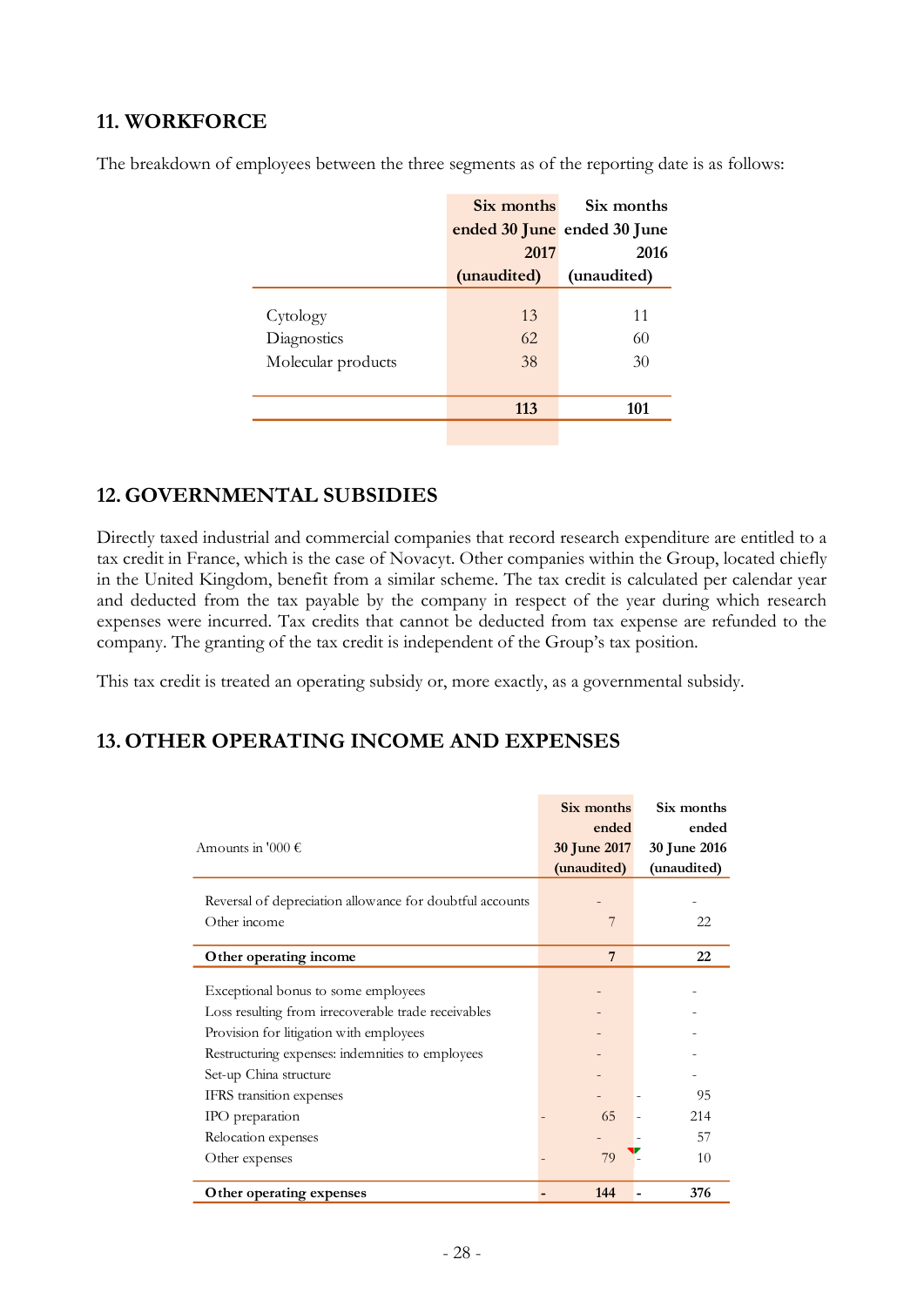|                                   | Six months          | Six months   |
|-----------------------------------|---------------------|--------------|
|                                   | ended               | ended        |
| Amounts in '000 $\epsilon$        | <b>30 June 2017</b> | 30 June 2016 |
|                                   | (unaudited)         | (unaudited)  |
|                                   |                     |              |
| Exchange gains                    | 109                 | 62           |
| Change in fair value of options   | 182                 |              |
| Reversals of financial provisions |                     |              |
| Other financial income            | $\overline{Q}$      | 30           |
|                                   |                     |              |
| <b>Financial income</b>           | 301                 | 92           |
|                                   |                     |              |
| Interest on loans                 | 534                 | 396          |
| Exchange losses                   | 157                 | 585          |
| Accretion expense                 | 140                 |              |
| Other financial expense           | 48                  | 1            |
|                                   |                     |              |
| <b>Financial expense</b>          | 878                 | 982          |
|                                   |                     |              |

## **14. FINANCIAL INCOME AND EXPENSE**

Exchange losses in 2016 are mainly those recorded by British company Lab21 Ltd on its operations.

The change in Novacyt equity warrants granted to former Primer Design shareholders in the 6 months ended 30 June 2017 was recorded in financial income in the amount of €182 thousand.

The accretion expenses in 2016 and 2017 relate to the change in the contingent consideration liability in favour of Primer Design shareholders.

## **15.INCOME TAX EXPENSE**

|                                       | Year ended  |
|---------------------------------------|-------------|
|                                       | 31 December |
|                                       | 2016        |
| Local tax rate                        | 33,33%      |
| Txa FR/UK spread                      | $-13,33\%$  |
|                                       |             |
| Corporation tax:                      |             |
| Current year                          |             |
| Adjustments in respect of prior years |             |
| Deferred tax                          |             |
|                                       |             |
| Total tax expense for the year        |             |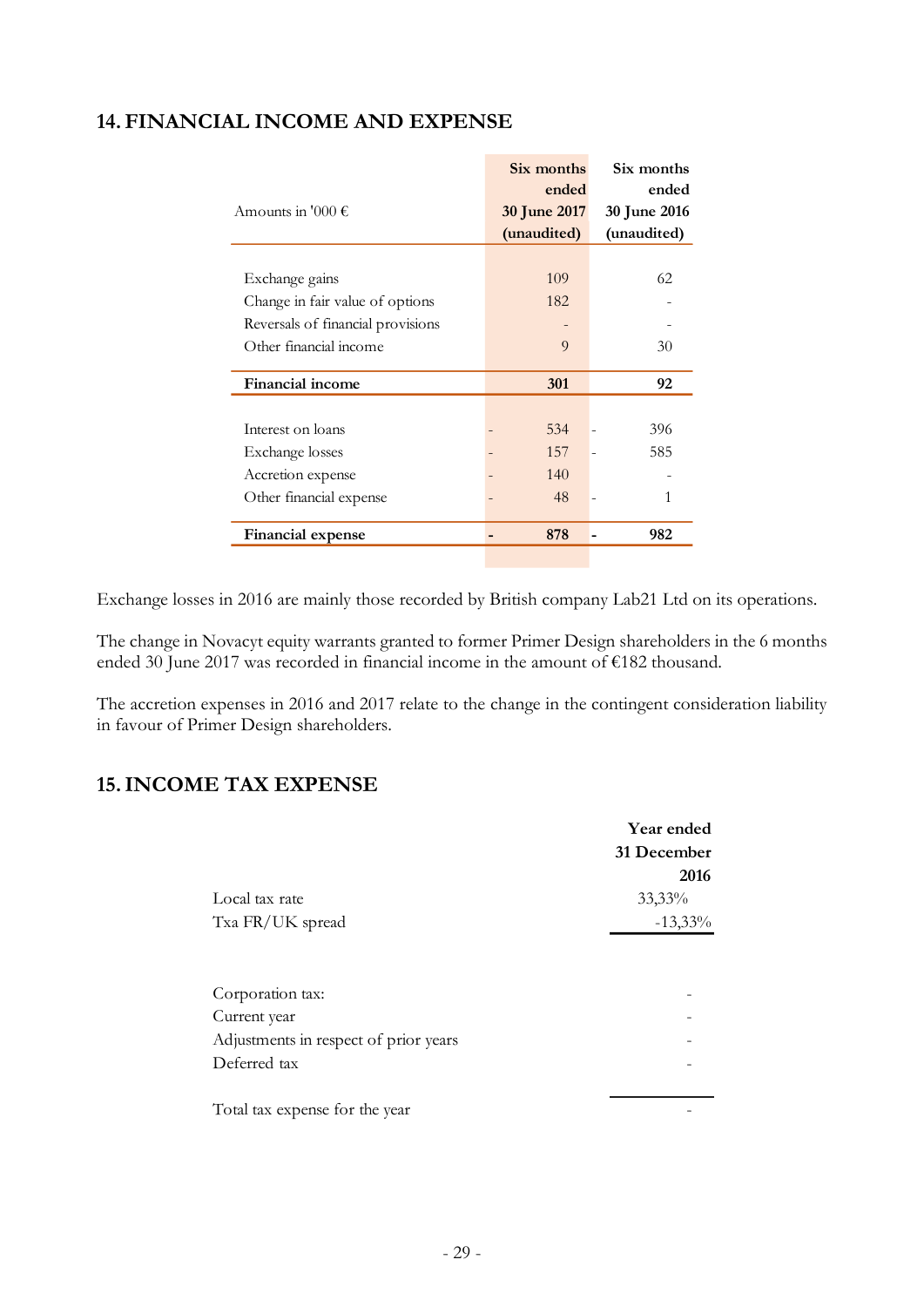The charge for the year can be reconciled to the profit in the income statement as follows:

|                                                                                      |  | <b>Year ended</b><br>31 December<br>2016 |  |  |
|--------------------------------------------------------------------------------------|--|------------------------------------------|--|--|
| Loss before income tax                                                               |  | 10 277                                   |  |  |
| Tax at the French corporation tax rate (2016: 33,33%,<br>2015: 33.33%, 2014: 33.33%) |  | 3425                                     |  |  |
| Impact of the accelerated tax depreciation                                           |  | 9                                        |  |  |
| Effect of non deductible expenses                                                    |  | 1681                                     |  |  |
| Other timing differences                                                             |  | 188                                      |  |  |
| Research tax credits                                                                 |  | 123                                      |  |  |
| Losses not recognised for deferred tax                                               |  | 1978                                     |  |  |
| Effect of different tax rate of subsidiaries operating of<br>other jurisdictions     |  | 67                                       |  |  |
| Total tax expense for the year                                                       |  |                                          |  |  |

As 31 December 2016, the Group has unused tax losses of €49,583 thousand (2015: €48,429 thousand, 2014: €41.528 thousand) available for offset against future profits. No deferred tax asset has been recognised in respect of such losses since visibility as to when taxable profits are available is insufficient.

The main consolidated companies do not pay income taxes, but receive tax credits for their research and development expenditures. These tax credits are recorded as "governmental subsidies" in the consolidated income statement.

## **16. EARNINGS PER SHARE**

Earnings per share is calculated based on the weighted average number of shares outstanding during the period. Diluted earnings per share is calculated based on the weighted average number of shares outstanding and the number of shares issuable as a result of the conversion of dilutive financial instruments.

| Amounts in 000' $\epsilon$                                                                                                         | Six months<br>ended 30 June<br>2017<br>(unaudited) | Six months<br>ended 30<br><b>June 2016</b><br>(unaudited) |
|------------------------------------------------------------------------------------------------------------------------------------|----------------------------------------------------|-----------------------------------------------------------|
| Net loss attributable to owners of the company<br>Impact of dilutive instruments<br>Net loss attributable to owners of the company | 1 7 1 2<br>1 7 1 2                                 | 3 5 2 5<br>3 5 2 5                                        |
| Weighted average number of shares<br>Impact of dilutive instruments                                                                | 18 249 175                                         | 10 648 252                                                |
| Weighted average number of diluted shares<br>Earnings per share (in euros)                                                         | 18 249 175<br>0,09                                 | 10 648 252<br>0,33                                        |
| Diluted earnings per share (in euros)                                                                                              | 0,09                                               | 0,33                                                      |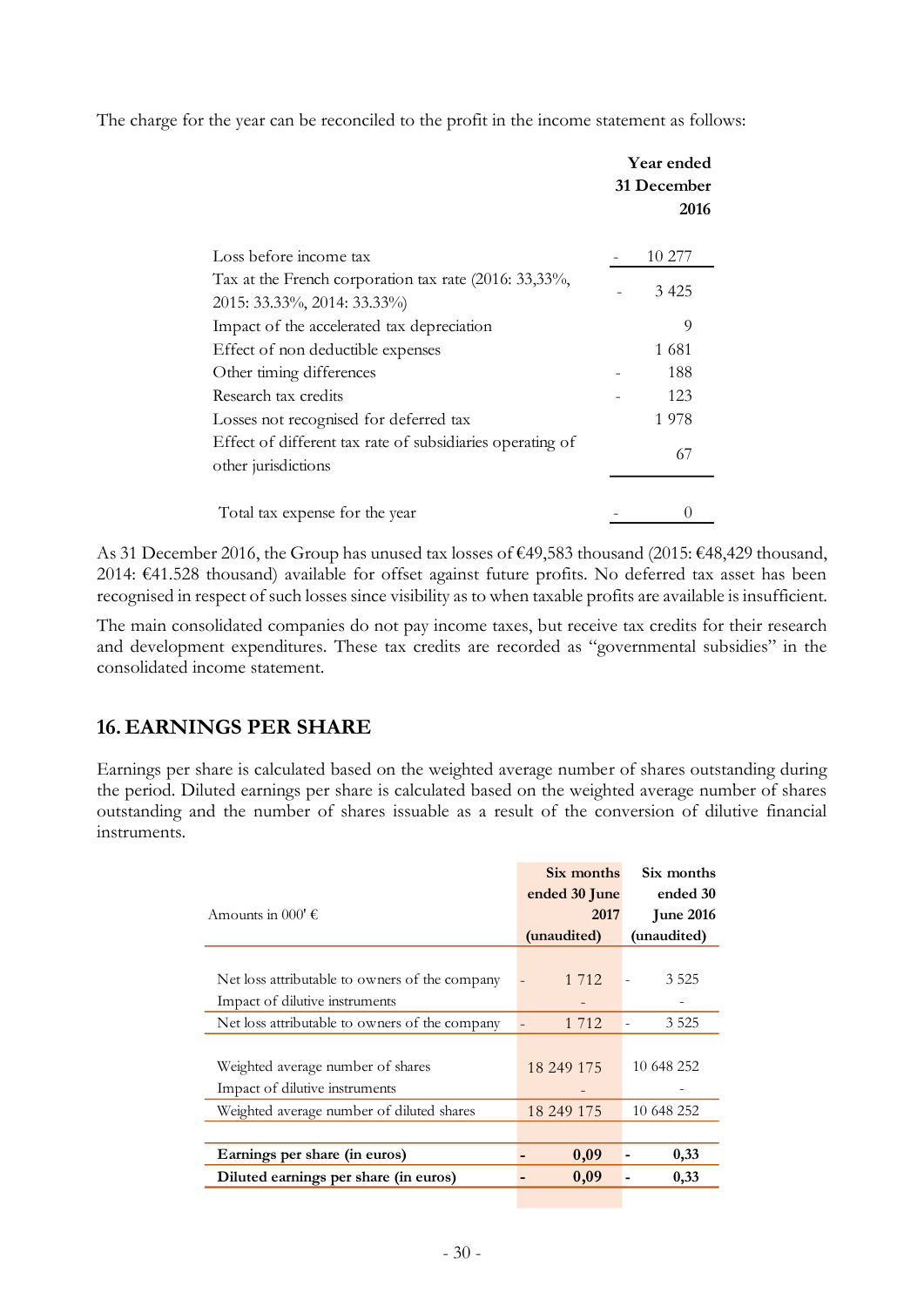Pursuant to IAS 33, options whose exercise price is higher than the value of the Novacyt security were not taken into account in determining the effect of dilutive instruments.

## **17. GOODWILL**

Goodwill is the difference recognised, upon consolidation of a company, between the fair value of the purchase price of its shares and the net assets acquired and liabilities assumed, measured in accordance with IFRS 3

#### **Primer Design**

Primer Design entered the scope of consolidation on 12 May 2016. Goodwill totalling  $\epsilon$ 7,210 thousand has been identified:

| Components of the purchase price of securities:                                                |                      |
|------------------------------------------------------------------------------------------------|----------------------|
| Value of Novacyt securities tendered                                                           | $\epsilon$ 3,430 $k$ |
| Option to purchase Novacyt securities                                                          | €445k                |
| Cash disbursed                                                                                 | €7,081 $k$           |
| Contingent consideration payable in 2017 and 2018                                              | $\epsilon$ 2,610k    |
| Total purchase price                                                                           | €13,566k             |
| Value at the date of acquisition of assets and liabilities on the Primer Design balance sheet: | €2,021 $k$           |
| Value of the Primer Design customer base:                                                      | €3,676 $k$           |
| Value of the Primer Design trademark:                                                          | $\epsilon$ 660k      |
| Goodwill                                                                                       | €7,210 $k$           |

The contingent consideration of  $\epsilon$ 2,610 thousand is due in the event of the achievement of revenue targets; payment is scheduled in 2017 and May 2018. The value of this liability was determined based on the best estimates of management at the date of the acquisition.

In accordance with IFRS 3, Novacyt's acquisition of Primer Design resulted in the recognition of assets consisting of "customer relationships" and the trademark separately from goodwill. These assets fit the definition posed by the IASB's conceptual framework, which cites resources controlled by the company as the result of past transactions and from which the company expects to obtain future economic benefits.

The value of "customer relationships" was determined by discounting the additional margin generated by customers after remuneration of the contributing assets.

The value of the trademark was determined by discounting the cash flows that could be generated by licensing the Primer Design trademark, estimated as a percentage of revenue derived from information available on comparable assets.

IFRS 3 provides for a period of 12 months from the takeover to complete the identification and measurement of the fair value of assets acquired and liabilities assumed. The gross amount of goodwill is therefore no longer subject to adjustment.

#### **Lab21**

The Lab21 Ltd subgroup entered the scope of consolidation on 30 June 2014. Goodwill totalling €19,042 thousand has been identified:

| - Purchase price of securities: | €18,847k |
|---------------------------------|----------|
|                                 |          |

Share of Lab21's adjusted equity as of 30 June 2014: negative  $\epsilon$ 1,952k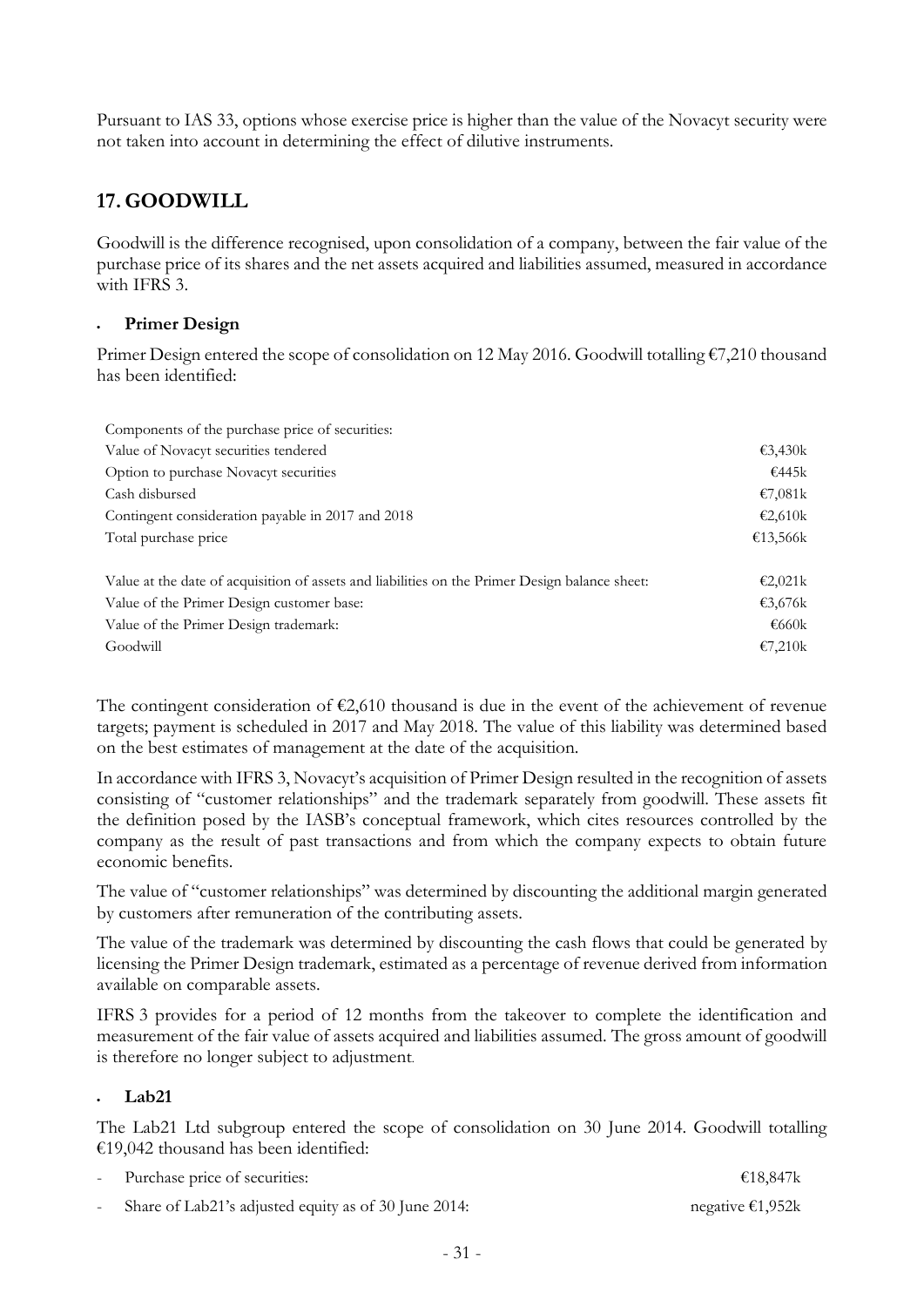| - Goodwill transferred from Lab21: | €2.147k  |
|------------------------------------|----------|
| - Goodwill:                        | €19,042k |

The deadline for the identification and measurement of assets and liabilities has expired. The gross amount of goodwill can therefore no longer be changed.

Goodwill is subject to impairment testing annually, and whenever there is an indication of loss of value. To perform this testing, goodwill is deemed to have been assigned to the subgroup of the British companies comprising Lab21 and its subsidiaries, housed in the "Diagnostics" operating segment.

The goodwill impairment testing performed on 31 December 2015 resulted in a goodwill impairment in the amount of €9,786 thousand, bringing goodwill to a recoverable amount of €9,256 thousand.

The impairment testing of the CGU as of 31 December 2016 was conducted by the DCF (discounted cash flow) method, with the key assumptions as follows:

- o Five-year business plan
- o Extrapolation of cash flows beyond five years based on a growth rate of 1.5%.
- o Discount rate corresponding to the expected rate of return on the market for a similar investment, regardless of funding sources, equal to 15%.

The implementation of this approach demonstrated that the value of goodwill amounted to  $\epsilon$ 9,558 thousand, greater than the carrying amount of this asset. As such, no impairment was recognised in the year ended 31 December 2016.

#### **Sensitivity of the value derived from the DCF model to change in the assumptions used**

|            |       | Terminal growth rates |         |         |          |        |         |         |  |
|------------|-------|-----------------------|---------|---------|----------|--------|---------|---------|--|
|            | 9558  | 0,0%                  | 0,5%    | 1,0%    | 1,5%     | 2,0%   | 2,5%    | 3,0%    |  |
|            | 13,0% | 10 685                | 10896   | 11 1 19 | 11 3 5 5 | 11607  | 11877   | 12 165  |  |
|            | 13,5% | 10 24 3               | 10436   | 10638   | 10852    | 11079  | 11 3 22 | 11580   |  |
|            | 14,0% | 9832                  | 10 008  | 10 193  | 10 3 87  | 10594  | 10812   | 11044   |  |
|            | 14,5% | 9449                  | 9611    | 9779    | 9957     | 10 145 | 10 343  | 10553   |  |
| WACC rates | 15,0% | 9091                  | 9 2 4 0 | 9 3 9 5 | 9558     | 9729   | 9910    | 10 100  |  |
|            | 15,5% | 8756                  | 8894    | 9036    | 9 1 8 6  | 9343   | 9508    | 9681    |  |
|            | 16,0% | 8442                  | 8569    | 8701    | 8839     | 8983   | 9 1 3 4 | 9 2 9 3 |  |
|            | 16,5% | 8 1 4 7               | 8265    | 8387    | 8514     | 8647   | 8786    | 8931    |  |
|            | 17,0% | 7869                  | 7979    | 8092    | 8 2 1 0  | 8333   | 8461    | 8594    |  |

This sensitivity table shows the difference in the recoverable amounts of goodwill depending on change in the discount rate (WACC) and the perpetual growth rate. Our sensitivity analysis shows that an increase of 1 point in the WACC would result in the need to impair the Lab21 goodwill.

The Group did not identify any indications of loss of value requiring the implementation of further impairment tests in the six months to 30 June 2017.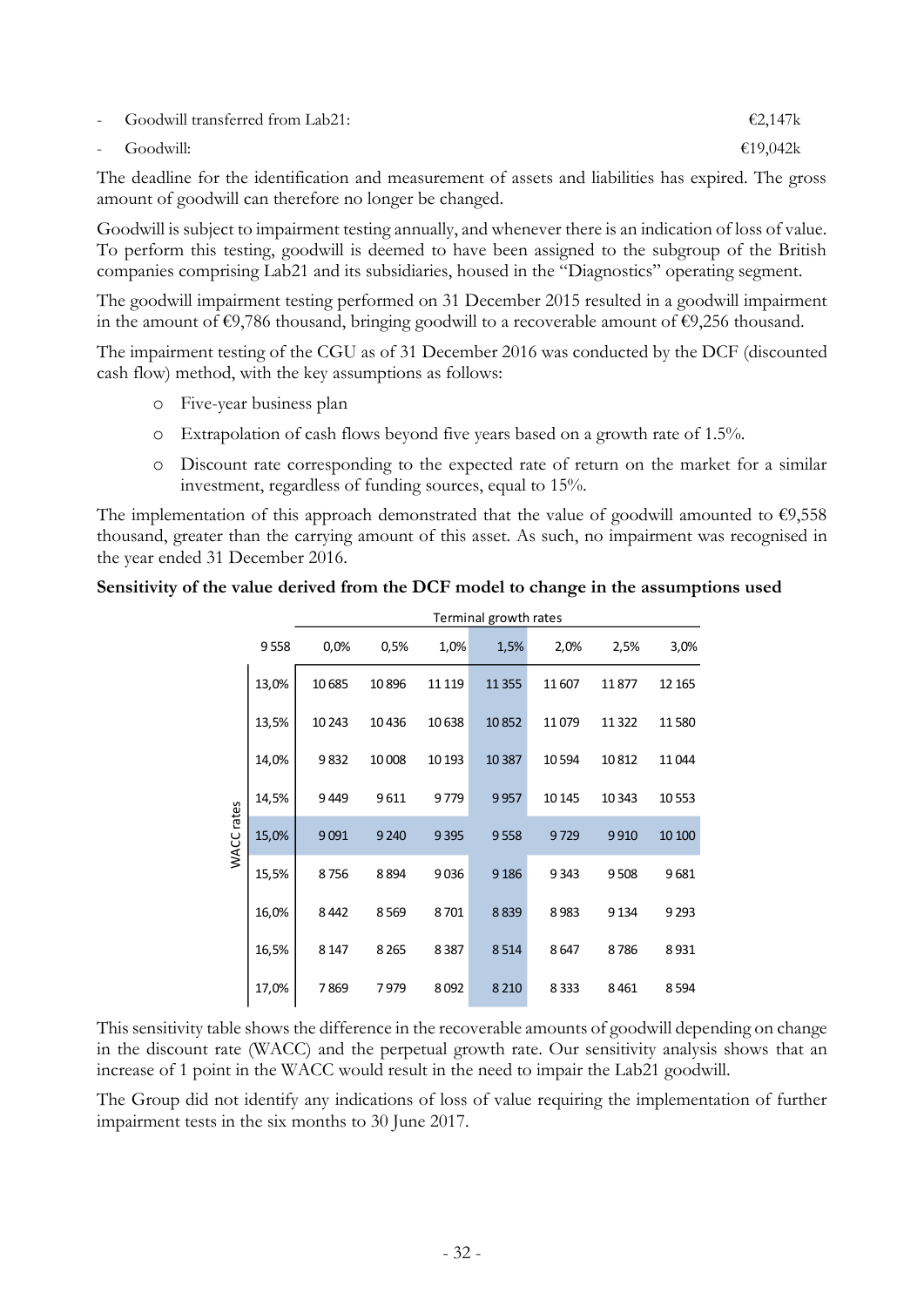## **18.OTHER INTANGIBLE ASSETS**

|                                                  | At 1            | Acquisition |      |                      | Effect of<br>Charge |                          |                    |  |
|--------------------------------------------------|-----------------|-------------|------|----------------------|---------------------|--------------------------|--------------------|--|
| Amounts in '000 $\epsilon$                       | January<br>2017 | Additions   | of a | subsidiary Disposals | for the<br>period   | fx rate<br>changes       | At 30 June<br>2017 |  |
| Cost                                             |                 |             |      |                      |                     |                          |                    |  |
| Development costs                                | 207             |             |      |                      | $-5$                |                          | 202                |  |
| Concessions, patents and similar rights          | 1 701           | 32          |      |                      | $-1$                |                          | 1 7 3 2            |  |
| Software                                         | 141             | 3           |      |                      | $-4$                |                          | 140                |  |
| Trademark                                        | 659             |             |      |                      |                     |                          | 659                |  |
| Customer base                                    | 3676            |             |      |                      |                     |                          | 3676               |  |
| Other intangible assets                          | 43              | 25          |      |                      | $-1$                |                          | 67                 |  |
|                                                  | 6 4 27          | 60          |      |                      | $-11$               |                          | 6476               |  |
| Amortisation                                     |                 |             |      |                      |                     |                          |                    |  |
| Amt/Dep. development costs                       | $-20$           |             |      | $-21$                | 1                   |                          | $-40$              |  |
| Amt/Imp. concessions, patents and similar rights | $-604$          |             |      | $-72$                | 1                   |                          | $-675$             |  |
| Amt/Imp. software                                | $-126$          |             |      | $-5$                 | 3                   |                          | $-128$             |  |
| Amt/Dep. trademarks                              | $-46$           |             |      | $-37$                |                     |                          | $-83$              |  |
| Amt/Dep. customer base                           | $-255$          |             |      | $-204$               |                     |                          | $-459$             |  |
| Amt/Imp. other intangible assets                 | $-43$           |             |      |                      | 1                   |                          | $-42$              |  |
|                                                  | $-1093$         |             | ÷,   | $-339$               | 6                   | $\overline{\phantom{a}}$ | $-1426$            |  |
| Carrying amount                                  | 5 3 3 3         | 60          | ٠    | $-339$               | $-5$                |                          | 5 0 5 0            |  |

None of the above assets were developed internally.

## **19. PROPERTY, PLANT AND EQUIPMENT**

|                                                     |              |                  |                |                |                | Effect of fx |           |                       |
|-----------------------------------------------------|--------------|------------------|----------------|----------------|----------------|--------------|-----------|-----------------------|
|                                                     | At 1 January |                  | Acquisition of |                | Charge for     | rate         |           | Reclass. & At 30 June |
| Amounts in 000' $\epsilon$                          | 2017         | <b>Additions</b> | a subsidiary   | Disposals      | the period     | changes      | transfers | 2017                  |
|                                                     |              |                  |                |                |                |              |           | (unaudited)           |
| Cost                                                |              |                  |                |                |                |              |           |                       |
| Technical facilities, equipment and tools           | 2 3 0 5      | 76               |                | $-3$           |                | $-29$        |           | 2 3 4 9               |
| Office equipment                                    | 45           | 6                |                |                |                | $-1$         |           | 50                    |
| Transport equipment                                 | 47           |                  |                | $-12$          |                |              |           | 35                    |
| Computer equipment                                  | 271          | 21               |                |                |                | $-7$         |           | 285                   |
| Other property, plant and equipment                 | 512          | 122              |                |                |                | $-16$        |           | 618                   |
| Property, plant and equipment under construction    | 348          |                  |                |                |                |              |           | 348                   |
|                                                     | 3 5 28       | 225              |                | $-15$          | $\blacksquare$ | $-53$        |           | 3685                  |
| Accumulated depreciation and impairment             |              |                  |                |                |                |              |           |                       |
| Dep./Imp. technical facilities, equipment and tools | $-1550$      |                  |                | $\overline{c}$ | $-138$         | 21           |           | $-1665$               |
| Dep./Imp. office equipment                          | $-39$        |                  |                |                | $-2$           |              |           | $-40$                 |
| Dep./Imp. transport equipment:                      | $-30$        |                  |                | 12             | $-3$           |              |           | $-21$                 |
| Dep./Imp. computer equipment                        | $-231$       |                  |                |                | $-15$          | 6            |           | $-240$                |
| Dep./Imps. other property, plant and equipment      | $-233$       |                  |                |                | $-32$          | 7            |           | $-258$                |
| Dep./Imp. tangible assets under construction        | $-348$       |                  |                |                |                |              |           | $-348$                |
|                                                     | $-2432$      |                  |                | 14             | $-190$         | 35           |           | $-2573$               |
| Carrying amount                                     | 1096         | 225              | $\blacksquare$ | $-1$           | $-190$         | $-18$        | ۰         | 1 1 1 2               |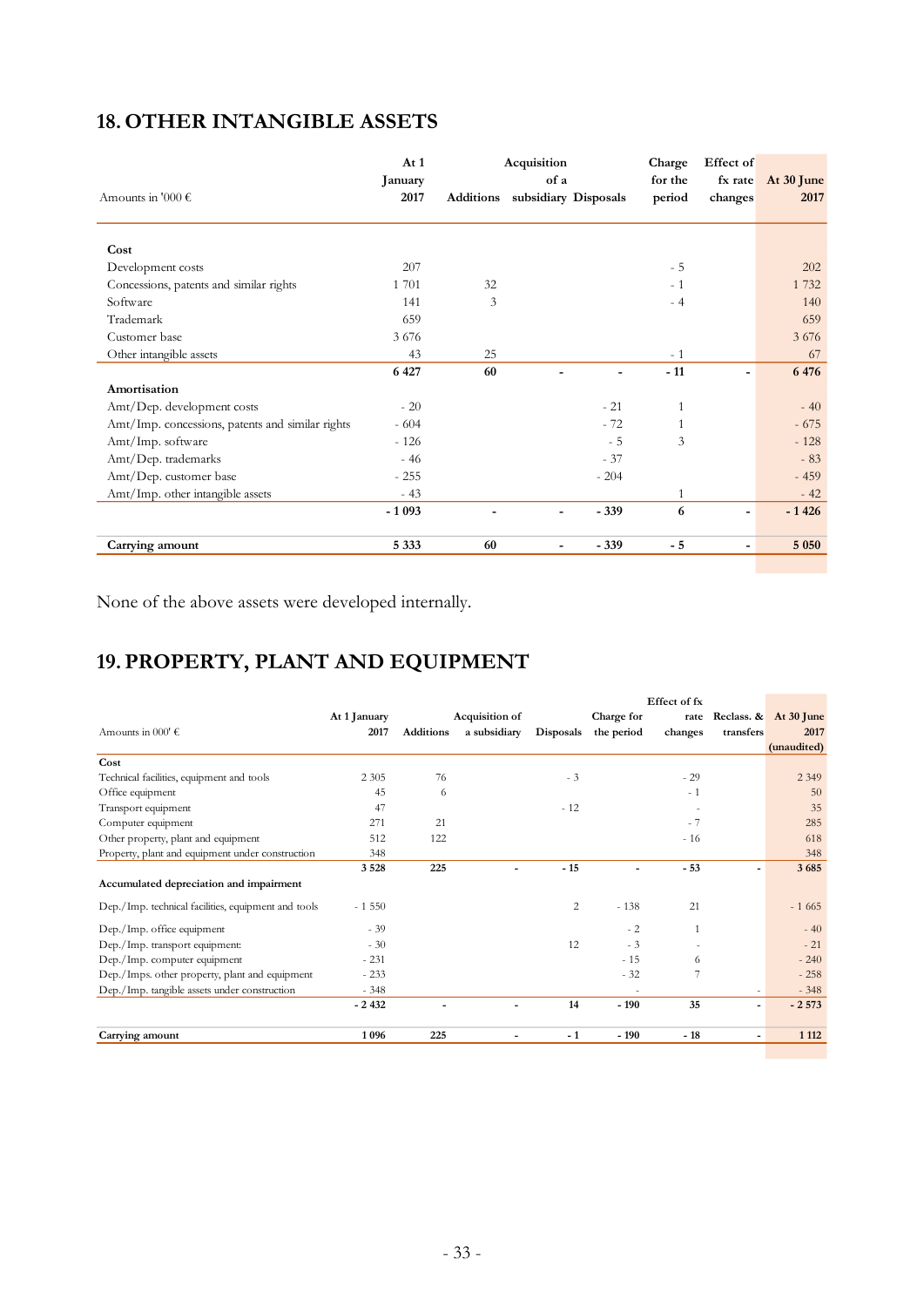|                                         | Year ended  | Six months     |
|-----------------------------------------|-------------|----------------|
|                                         | 31 December | ended          |
| Amounts in '000 $\epsilon$              | 2016        | 30 June 2017   |
|                                         |             | (unaudited)    |
|                                         |             |                |
| Rental deposits                         | 24          | 132            |
| Liquidity contract                      | 20          | 5              |
| Deposit - negotiation Primer Design     |             |                |
| Guaranty deposit - Distributor in China | 94          | 94             |
| Other                                   |             | $\overline{4}$ |
|                                         |             |                |
|                                         | 138         | 235            |
|                                         |             |                |

### **20.-CURRENT FINANCIAL ASSETS**

## **21. DEFERRED TAX ASSETS**

As of 30 June 2017, each of the Group's major companies had tax loss carryforwards. Their period of use is unlimited. With the exception of Primer Design, no deferred tax assets have been recognised in the accounts since visibility as to when it will be possible to utilise the carryforwards against taxable profits is insufficient.

The following table shows the deferred tax assets not presented in the balance sheet at 31 December 2016.

|                                        | Year ended 31<br>December |
|----------------------------------------|---------------------------|
| Amounts in '000 $\epsilon$             | 2016                      |
| Novacyt                                | 5899                      |
| Lab21                                  | 4 3 4 6                   |
| Healthcare                             | 1 0 4 1                   |
| Microgen                               | 34                        |
| Total unrecognised deferred tax assets | 11 320                    |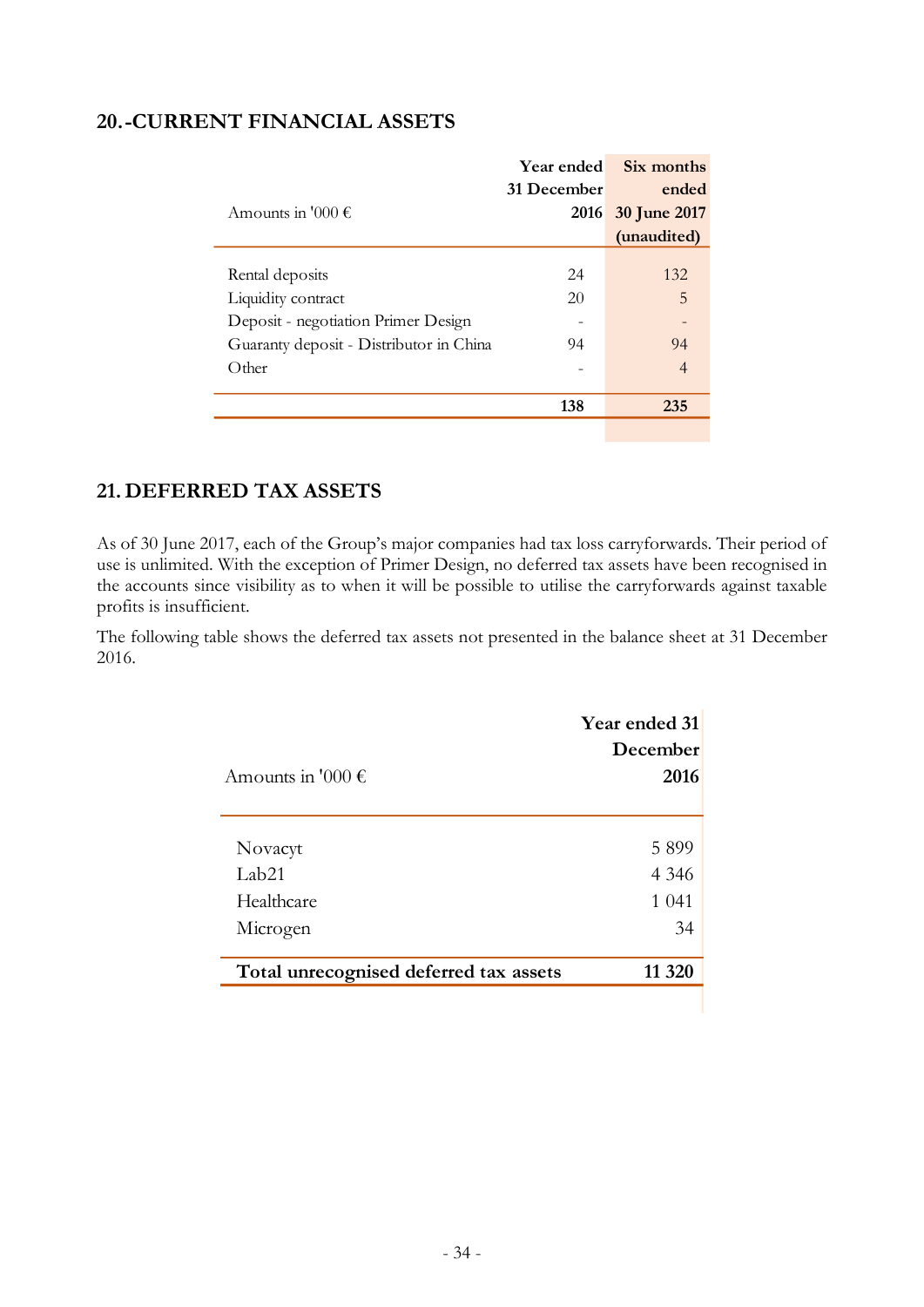### **22.OTHER LONG-TERM ASSETS**

|                                                   | <b>Year ended 31</b> | Six months             |
|---------------------------------------------------|----------------------|------------------------|
|                                                   |                      | December ended 30 June |
| Amounts in '000 $\epsilon$                        | 2016                 | 2017                   |
|                                                   |                      | (unaudited)            |
|                                                   |                      |                        |
| Borrowing issuance costs                          | 39                   |                        |
| Prepayments - long term part<br>Other receivables | 9                    |                        |
|                                                   |                      |                        |
|                                                   | 48                   |                        |
|                                                   |                      |                        |

## **23.INVENTORIES**

| <b>Year ended</b> | Six months          |
|-------------------|---------------------|
| 31 December       | ended               |
| 2016              | <b>30 June 2017</b> |
|                   | (unaudited)         |
|                   |                     |
|                   | 1 0 3 0             |
| 173               | 159                 |
| 489               | 432                 |
| 152               | 189                 |
|                   |                     |
| 1 634             | 1810                |
|                   | 820                 |

The cost of inventories recognised as an expense includes €1 thousand (Dec. 2016: €20 thousand,) in respect of write-downs of inventory to net realisable value, and has been reduced by  $\epsilon$ 20 thousand (Dec. 2016: €6 thousand) in respect of the reversal of such write-downs.

## **24.TRADE AND OTHER RECEIVABLES**

Trade and other receivables

|                                        | Year ended<br>31 December | Six months<br>ended                |
|----------------------------------------|---------------------------|------------------------------------|
| Amounts in '000 $\epsilon$             | 2016                      | <b>30 June 2017</b><br>(unaudited) |
|                                        |                           |                                    |
| Trade and other receivables            | 2 0 7 2                   | 2419                               |
| Allowance for doubtful debts           | 139                       | 135                                |
| Clients - invoices to raise            | 89                        | 113                                |
| Tax receivables (excluding income tax) | 284                       | 410                                |
| Other receivables                      | 155                       | 176                                |
| Impairment of other receivables        | 105                       |                                    |
| Total Trade and other receivables      | 2 3 5 6                   | 2983                               |
|                                        |                           |                                    |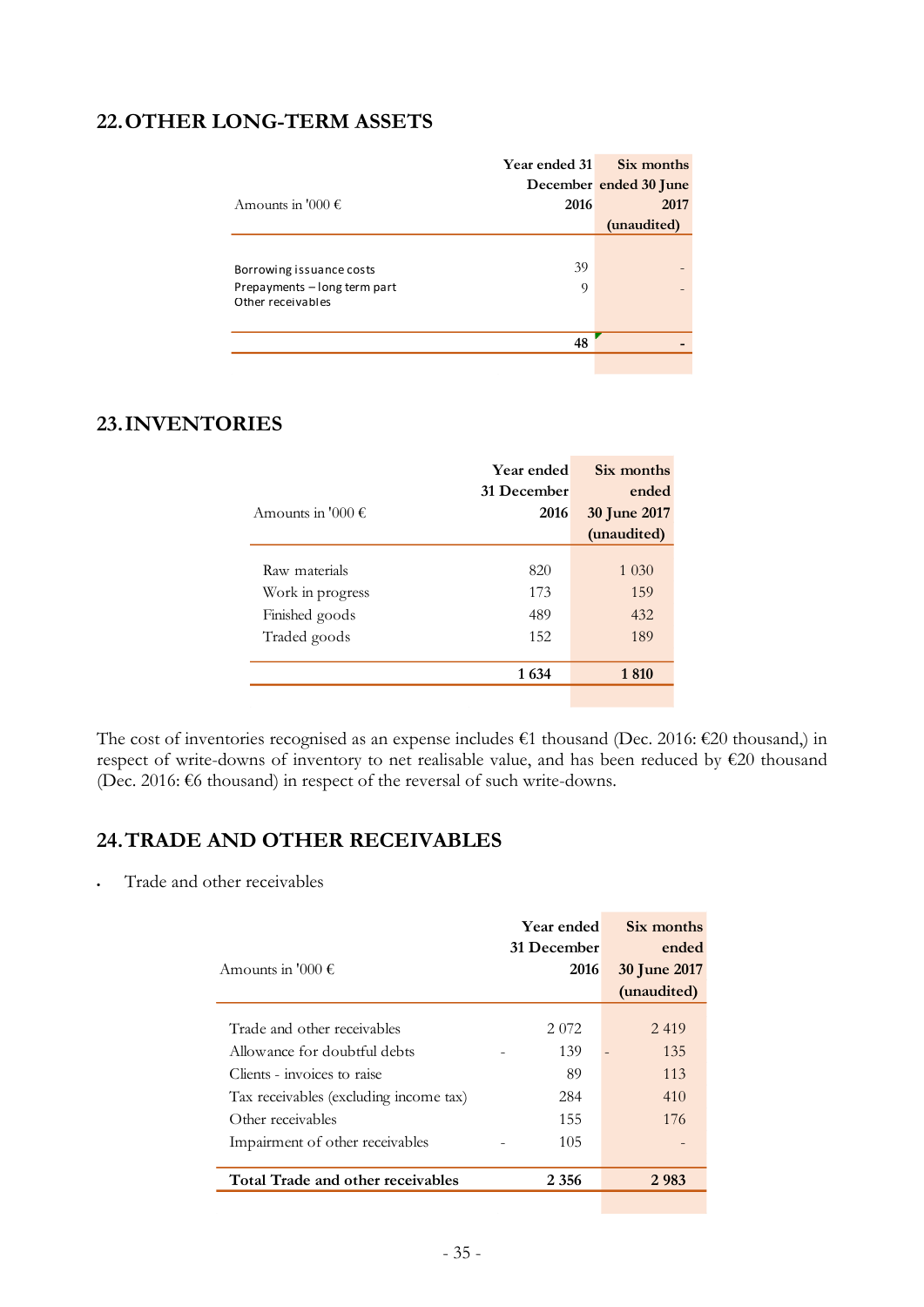Amount receivable from the sale of goods can be analysed as follows:

|                                            | Year ended  | Six months   |
|--------------------------------------------|-------------|--------------|
|                                            | 31 December | ended        |
| Amounts in '000 $\epsilon$                 | 2016        | 30 June 2017 |
|                                            |             | (unaudited)  |
| Amount receivable not past due             | 1 1 2 2     | 1 4 3 8      |
| Amount receivable past due but not impaire | 811         | 845          |
| Amount receivable impaired (gross)         | 140         | 136          |
| Less impairment                            | 140         | 136          |
| Total                                      | 1933        | 2 2 8 3      |
|                                            |             |              |

Ageing of past due but not impaired receivables

|                                        | Year ended  | Six months   |
|----------------------------------------|-------------|--------------|
|                                        | 31 December | ended        |
| Amounts in '000 $\epsilon$             | 2016        | 30 June 2017 |
|                                        |             | (unaudited)  |
| Not more than 3 months                 | 580         | 515          |
| More than 3 months but not more than 6 |             |              |
| months                                 | 97          | 138          |
| More than 6 months but not more than 1 |             |              |
| year                                   | 80          | 93           |
| More than 1 year                       | 55          | 100          |
|                                        | 811         | 845          |
|                                        |             |              |

Ageing of past due and impaired receivables

|                                                      | Year-ended 31 | Six months             |
|------------------------------------------------------|---------------|------------------------|
|                                                      |               | December ended 30 June |
| Amounts in '000 $\epsilon$                           | 2016          | 2017                   |
|                                                      |               | (Unaudited)            |
| Balance at the beginning of the period               | 174           | 140                    |
| Impairment losses recognised                         | 3             |                        |
| Amounts written off during the year as uncollectible |               |                        |
| Amounts recovered during the year                    |               |                        |
| Impairment losses reversed                           | 15            |                        |
| Foreign exchange translation gains and losses -      | 22            | $\overline{4}$         |
| Balance at the end of the period                     | 140           | 136                    |
|                                                      |               |                        |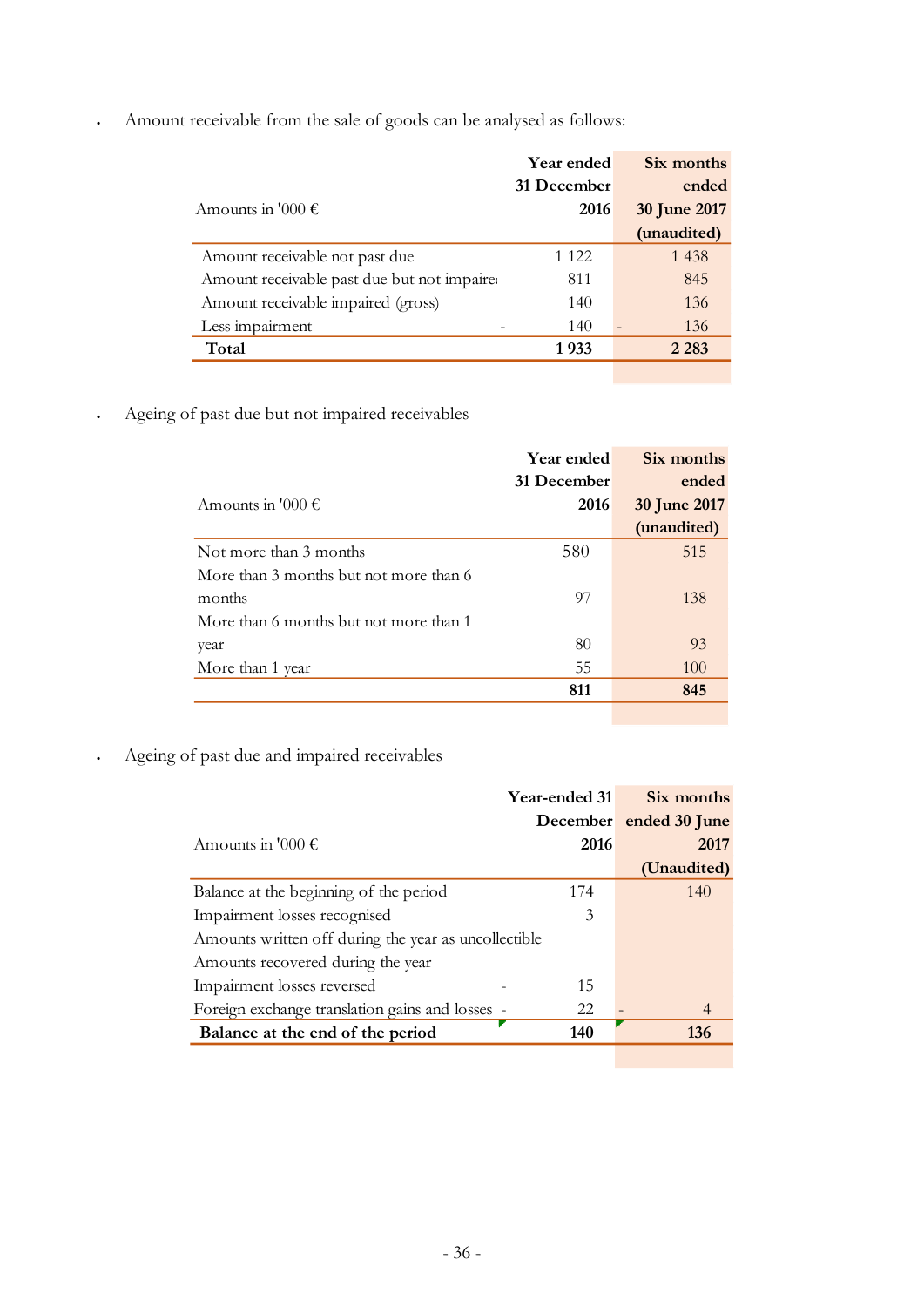## **25.PREPAYMENTS**

"Other current assets" consists of prepaid expenses and borrowing costs that are not included in the cost of the corresponding loans.

|                            | <b>Year ended</b> | Six months   |
|----------------------------|-------------------|--------------|
|                            | 31 December       | ended        |
| Amounts in '000 $\epsilon$ | 2016              | 30 June 2017 |
|                            |                   | (unaudited)  |
|                            |                   |              |
| Issuance costs-current     | 53                | 76           |
| Prepaid expenses           | 260               | 751          |
|                            | 313               | 827          |
|                            |                   |              |

## **26.CASH AND CASH EQUIVALENTS**

The net cash available to the Group includes the following items:

|                                            | Year ended 31 | Six months             |
|--------------------------------------------|---------------|------------------------|
|                                            |               | December ended 30 June |
| Amounts in '000 $\epsilon$                 | 2016          | 2017                   |
|                                            |               | (unaudited)            |
| Money market deposits                      | 13            | 13                     |
| Accrued interests on marketable securities |               |                        |
| Available cash                             | 2 8 4 3       | 2 5 6 4                |
|                                            | 2856          | 2 5 7 7                |
| Bank overdrafts<br>Accrued bank interest   |               |                        |
|                                            |               |                        |
| Cash and cash equivalents                  | 2856          | 2 5 7 7                |
|                                            |               |                        |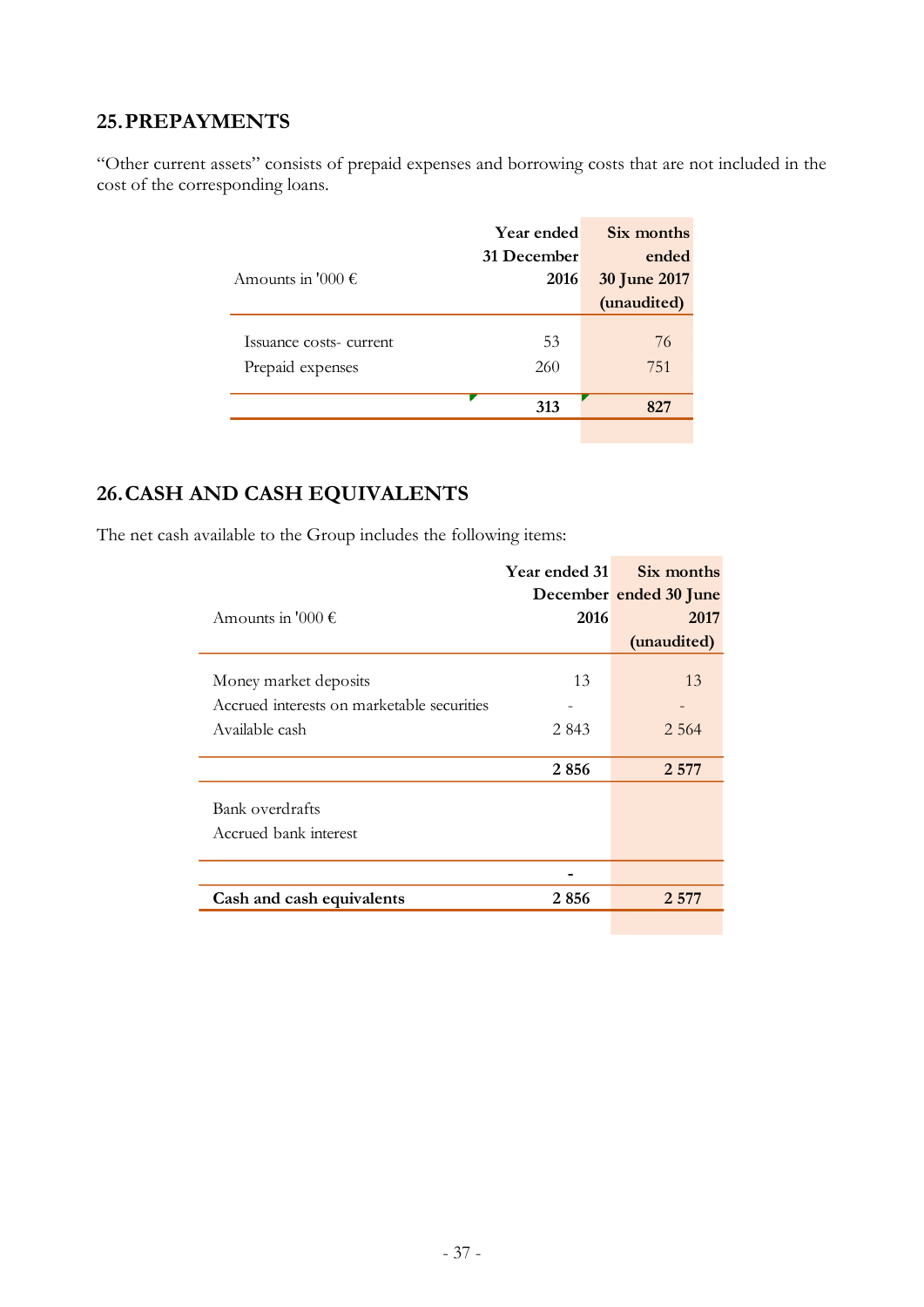## **27.BORROWINGS**

The following tables show borrowings and financial liabilities carried at amortised cost.

Maturities as of 30 June 2017

| Amounts in '000 $\epsilon$         | within 12<br>months | Amount due Amount due<br>for settlement for settlement<br>after 12<br>months | Total   |
|------------------------------------|---------------------|------------------------------------------------------------------------------|---------|
| Bond notes                         | 2.919               | 2 2 0 4                                                                      | 5 1 2 3 |
| Bank borrowings                    | 66                  | 120                                                                          | 186     |
| Accrued interest on borrowings     | 76                  | -                                                                            | 76      |
| Contingent consideration liability | 1 665               | 1 000                                                                        | 2.665   |
| Total financial liabilities        | 4 7 2 6             | 3 3 2 4                                                                      | 8 0 5 0 |

### Maturities as of 31 December 2016

| Amounts in '000 $\epsilon$         | Amount due<br>within 12<br>months | - Amount due<br>for settlement for settlement<br>after 12<br>months | Total |
|------------------------------------|-----------------------------------|---------------------------------------------------------------------|-------|
|                                    |                                   |                                                                     |       |
| Bond notes                         | 3 0 1 7                           | 2.603                                                               | 5.620 |
| Bank borrowings                    | 67                                | 153                                                                 | 220   |
| Accrued interest on borrowings     | 414                               |                                                                     | 414   |
| Contingent consideration liability | 1 647                             | 946                                                                 | 2.593 |
| Total financial liabilities        | 5 1 4 5                           | 3 702                                                               | 8848  |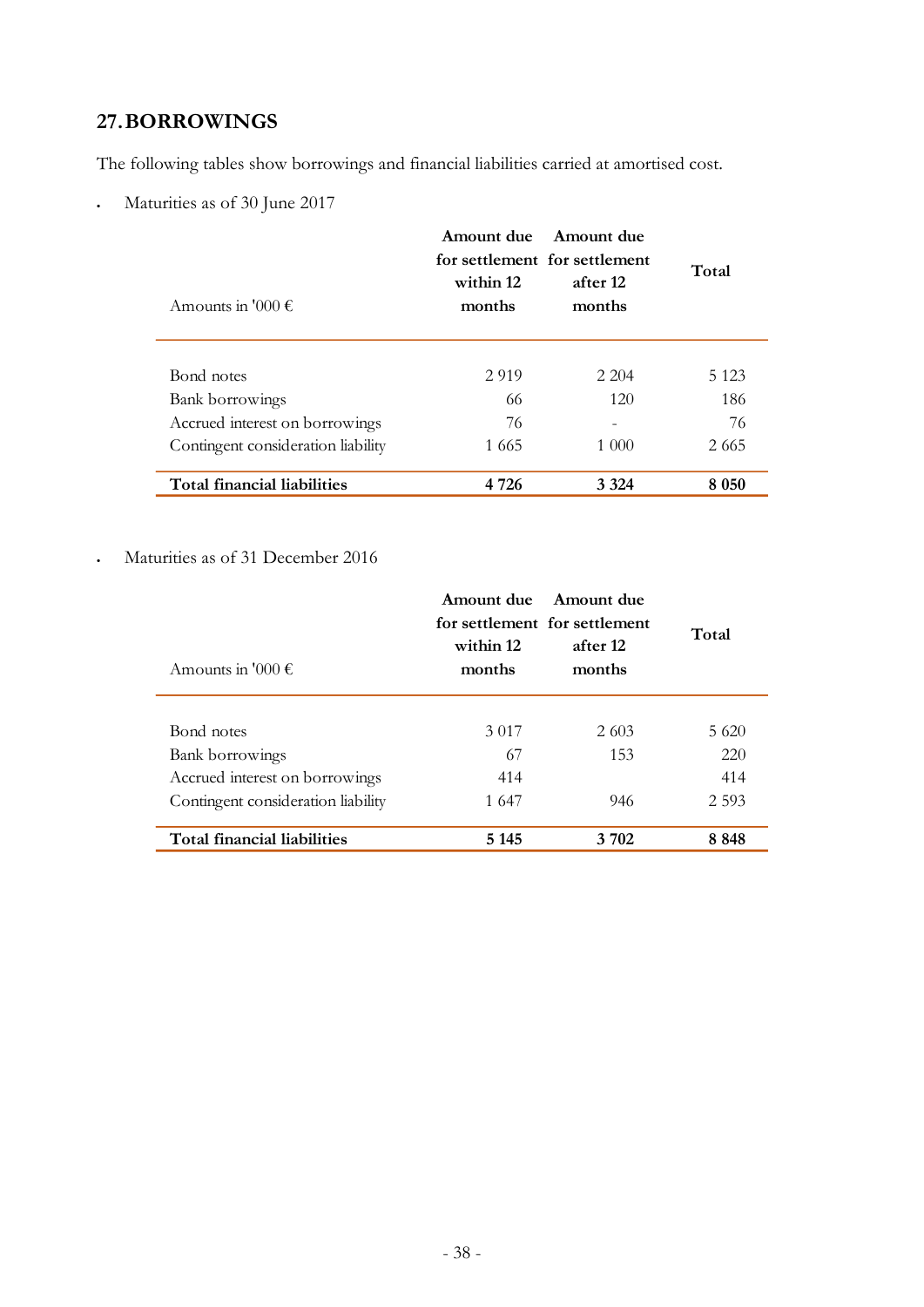Change in borrowings and financial liabilities in 2017

| Amounts in '000 $\epsilon$         | At 31<br>December<br>2016 | <b>Increase</b> | Repayment /<br>conversion |         | Fair value<br>adjust. | At 30 June<br>2017 |
|------------------------------------|---------------------------|-----------------|---------------------------|---------|-----------------------|--------------------|
| Bond notes                         | 5620                      | 1 843           | $\blacksquare$            | 2 3 4 0 |                       | 5 1 2 3            |
| Bank borrowings                    | 220                       |                 |                           | 34      |                       | 186                |
| Accrued interest on borrowings     | 414                       | 76              | $\sim$                    | 414     |                       | 76                 |
| Contingent consideration liability | 2 5 9 3                   |                 |                           |         | 72                    | 2 6 6 5            |
| Total financial liabilities        | 8 8 4 7                   | 1919            | $\overline{\phantom{a}}$  | 2 7 8 8 | 72                    | 8 0 5 0            |

Change in borrowings and financial liabilities in 2016

| Amounts in 000' $\epsilon$         | At $31$<br>December<br>2015 | <b>Increase</b> |                          | Repayment /<br>conversion | At 31<br>December<br>2016 |
|------------------------------------|-----------------------------|-----------------|--------------------------|---------------------------|---------------------------|
|                                    |                             |                 |                          |                           |                           |
| Bond notes                         | 3 2 8 4                     | 4 2 2 1         |                          | 1885                      | 5 6 2 0                   |
| Bank borrowings                    | 32                          | 250             | $\overline{\phantom{a}}$ | 62                        | 220                       |
| Accrued interest on borrowings     | 57                          | 429             |                          | 72                        | 414                       |
| Contingent consideration liability |                             | 2 8 4 5         |                          | 252                       | 2.593                     |
| <b>Total financial liabilities</b> | 3 3 7 3                     | 7 745           |                          | 2 2 7 1                   | 8 8 4 7                   |

As of 31 December 2016, the Group's financing primarily comprised:

- The bond subscribed by Kreos Capital IV Ltd in the amount of  $€3.5$  million;
- A second bond subscribed by Kreos Capital V Ltd in the amount of  $\epsilon$ 3.0 million issued on 12 May 2016, with an interest rate of 12.5% for a term of three years, with a first redemption due on 1 November 2016.

As of 30 June 2017, the Group's financing primarily comprised:

- A bond subscribed by Kreos Capital IV Ltd in the amount of €3.5 million on 15 July 2015;
- A bond subscribed by Kreos Capital V Ltd in the amount of €3 million issued on 12 May 2016;
- A convertible bond subscribed by Vatel in the amount of  $\epsilon$ 1.5 million issued on 31 March 2017, with an interest rate of 7.9 % for a term of 3 years.

In addition to the loans above, the Group financed its short term working capital needs through convertible notes issued with warrants. The paragraphs below describe the related movements.

On 31 July 2015, the Board of Directors, making use of the delegation of powers and authorisations granted at the Annual General Meeting of 29 June 2015, approved the principle of the issue of 20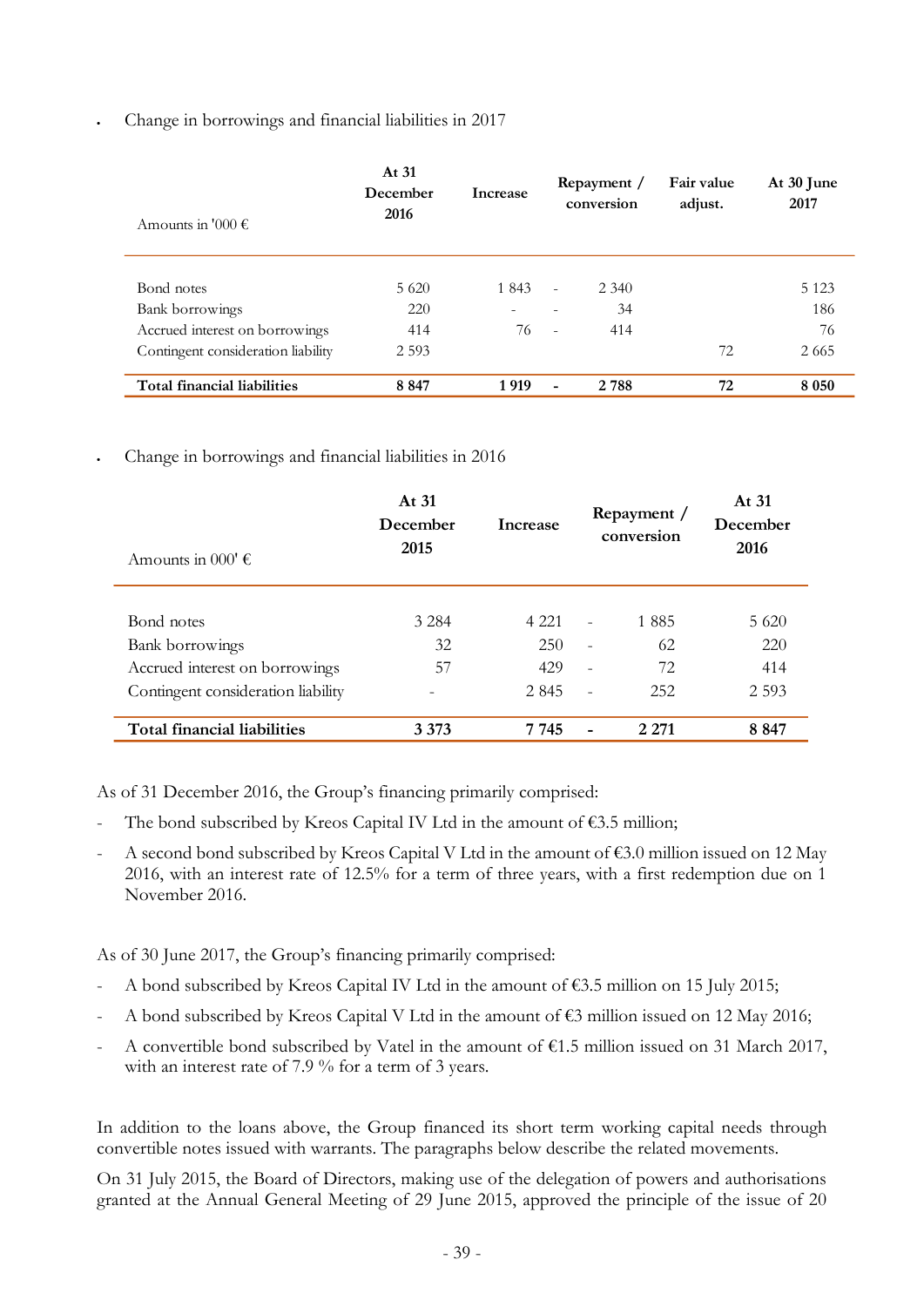OCABSA warrants (the "Warrants") exercisable at the discretion of Novacyt over the subsequent 36 months, in several successive tranches representing bond debt in a maximum amount of €5 million, as part of a private placement subscribed by the YA Global Master SPV Ltd private equity fund.

Novacyt immediately exercised (1) Warrant, resulting in the subscription of 25 OCABSAs, i.e. bond debt of  $\epsilon$ 250,000. The 475 remaining convertible bonds may be issued during the subsequent 36 months through the exercise of the 19 remaining Warrants, it being stipulated that Novacyt is under no obligation to exercise these Warrants.

The convertible bonds (OCA) issued on 31 July 2015, and which will subsequently be issued upon exercise of the Warrants, have the same characteristics.

OCAs are issued at par, i.e.  $\epsilon$ 10,000 each, with an interest rate of 2% per annum, and have a maturity of nine months from issue. Novacyt must redeem unconverted OCAs upon maturity.

The bond debt represented by the OCAs (par value of an OCA taking into account, if applicable, the corresponding interest) can be converted into shares at the request of the holder, on the basis of the following conversion rate: 95% of the lowest of the five (5) average daily prices of the Novacyt share weighted by volume (as reported by Bloomberg) immediately preceding the request for the conversion of the relevant OCA, without its being possible for this amount to be lower than the par value of the Novacyt share, i.e. 1/15th of a euro. The OCAs are transferable subject to Novacyt's prior written consent.

The number of equity warrants to be issued upon each issuance of OCABSAs is that which will be multiplied by the exercise price of the equity warrants (determined under the terms set out below). The amount received will be equal to half of the par value of the 25 OCAs issued, i.e.  $£125,000$ .

The equity warrants will be immediately detached from the OCAs and will be transferable from issue. They may be exercised from issue until the 36th month inclusive following their issue date (the "Exercise Period"). Each equity warrant will entitle the holder thereof, during the Exercise Period, to subscribe for one (1) new Novacyt share.

The exercise price of the equity warrants will be equal to 110% of the closing price of the Novacyt share on the day immediately preceding the Warrant exercise request date giving rise to the issuance of the OCAs from which the equity warrants will be detached (or the issue date of the OCAs for the first tranche of OCAs, i.e. 31 July 2015).

The OCAs and the warrants will not be the subject of a request for admission to trading on Alternext Paris, and as such will not be listed.

In accordance with IAS 32, the first tranche of the bond issued on 31 July in the amount of €250,000 (tranche 1) breaks down as follows:

the conversion option, treated in this case as an embedded derivative under IAS 32, worth €13,158, was recorded at "fair value through profit or loss" in current borrowings,

the equity warrants, valued at  $\epsilon$ 9,831 overall, were treated as equity instruments and accounted for net of tax, i.e. €6,554,

lastly, the residual amount,  $\epsilon$ 227,011, was recognised at amortised cost under current financial liabilities.

As of 31 December 2015, all OCAs had been converted, 5 OCAs on 31 July 2015, 15 OCAs on 9 October 2015 and the remaining 5 OCAs on 3 December 2015.

Between 1 January 2016 and 31 December 2016, Novacyt exercised 8 Warrants (OCABSA warrants), each resulting in the issuance of 25 OCABSAs in a total amount of €250,000. In accordance with IAS 32, each tranche of bonds issued during the year has been broken down in the same way as the first instalment and in identical amounts. Issuance is as follows: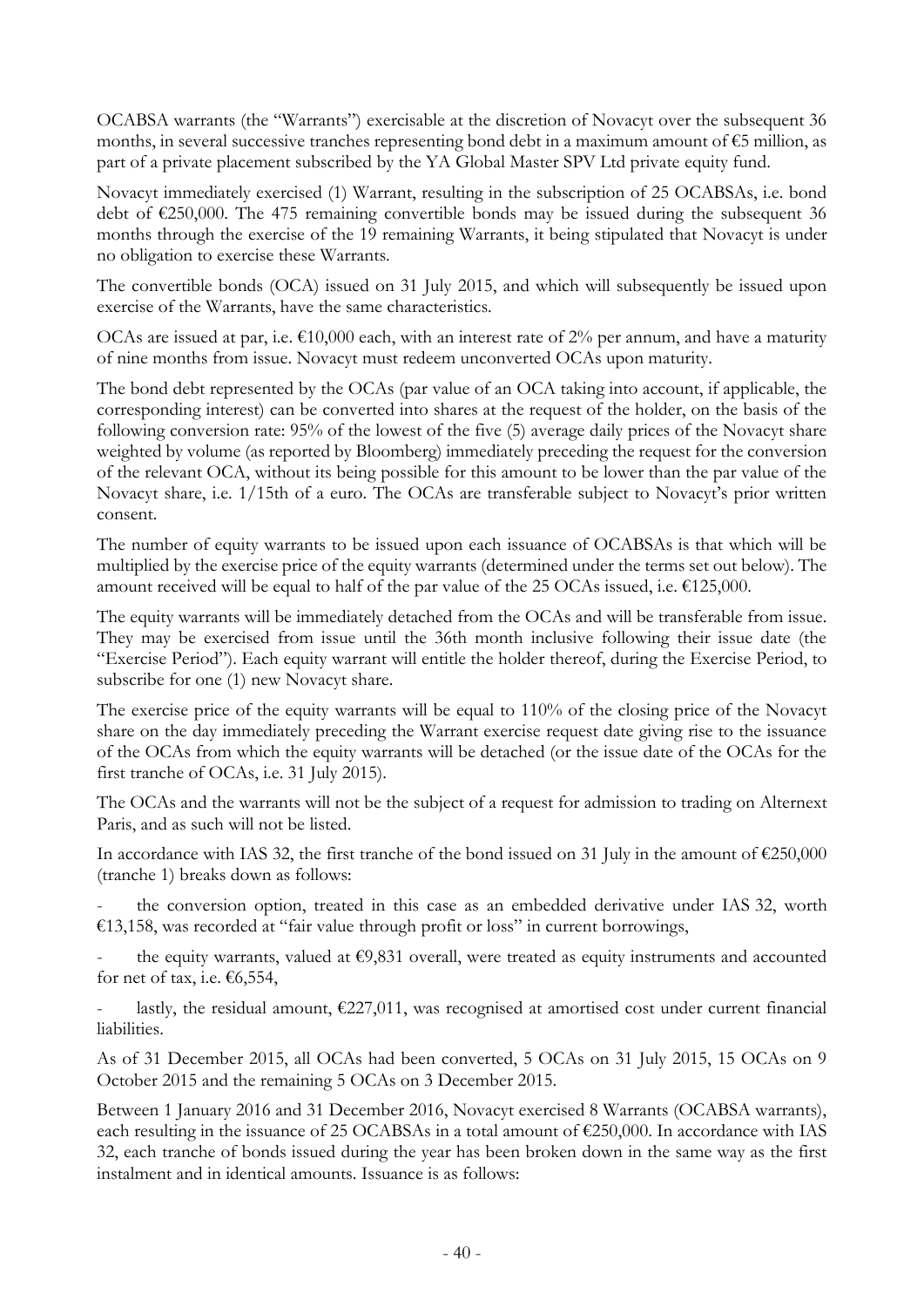Issuance of the second tranche on 1 March 2016 (tranche 2): all OCABSAs were converted during the year;

- Concurrent issuance of the third and fourth tranches on 18 April 2016 (tranches 3 and 4): all OCABSAs were converted during the year;

- Concurrent issuance of the fifth and sixth tranches on 2 August 2016 (tranches 5 and 6): all OCABSAs were converted during the year;

- Concurrent issuance of the seventh, eighth and ninth tranches on 26 September 2016 (tranches 7, 8 and 9): only the tranche 7 OCABSAs were converted during the year. (It should nevertheless be noted that 20 tranche 8 OCABSAs were converted on 4 January 2017, i.e. after the reporting date.)

Between 1 January 2017 and 30 June 2017, Novacyt has converted all OCABSA bonds issued in the eighth and ninth tranches: 20 OCABSAs on 4 January 2017 and 5 OCABSAs on 23 February 2017 for tranche 8, and 10 OCABSAs on 23 February 2017 and 15 OCABSAs on 13 April 2017 for tranche 9.

Novacyt also exercised 2 OCABSA warrants on 17 February 2017, each giving rise to the issuance of a tranche of 25 OCABSAs totalling  $\epsilon$ 250,000 (tranches 10 and 11), all 50 OCABSAs having been converted on 15 May 2017.

Since 1 July 2017, Novacyt exercised the tranches 12, 13, 14, and 15 of the contract, representing 4 Warrants (OCABSA warrants) each resulting in the issuance of 25 OCABSAs in a total amount of €.1,000,000. All OCABSAs were converted.

Contingent liabilities

The Contingent liabilities related to the acquisition of the Primer Design Shares amounts to  $\epsilon$ .2,665 thousand at 30 June 2017 and €.2,593 thousand at 31 December 2016. The liability between the two dates is explained as follows:

- A decrease by  $\epsilon$ .68 thousand as a result of the variation of the foreign exchange rate (the contingent liability is denominated in sterling pounds);
- An increase by  $\epsilon$ .140 thousand resulting from the accreation of the non-current portion of the liability.

## **28.PROVISIONS**

 Nature of and change in provisions for risks and charges for the period from 1 January 2016 to 30 June 2017

|                                        |              |                 |                          | Change in                |                         |             |
|----------------------------------------|--------------|-----------------|--------------------------|--------------------------|-------------------------|-------------|
|                                        | At 1 January |                 |                          |                          | exchange Acquisition of | At 30 June  |
| Amounts in 000' $\epsilon$             | 2017         | <b>Increase</b> | Reduction                | rates                    | subsidiary              | 2017        |
|                                        |              |                 |                          |                          |                         | (unaudited) |
|                                        |              |                 |                          |                          |                         |             |
| Retirement benefit obligations         | 14           | 2               |                          |                          |                         | 16          |
| Provisions for restoration of premises | 89           |                 | $\overline{\phantom{a}}$ | 3                        |                         | 86          |
|                                        |              |                 |                          |                          |                         |             |
| Long-term provision                    | 103          | 2               | $\overline{\phantom{0}}$ | 3                        |                         | 102         |
|                                        |              |                 |                          |                          |                         |             |
| Provisions for litigation              | 66           |                 |                          |                          |                         | 66          |
|                                        |              |                 |                          |                          |                         |             |
| Provisions (current portion)           | 66           |                 | -                        | $\overline{\phantom{a}}$ |                         | 66          |
|                                        |              |                 |                          |                          |                         |             |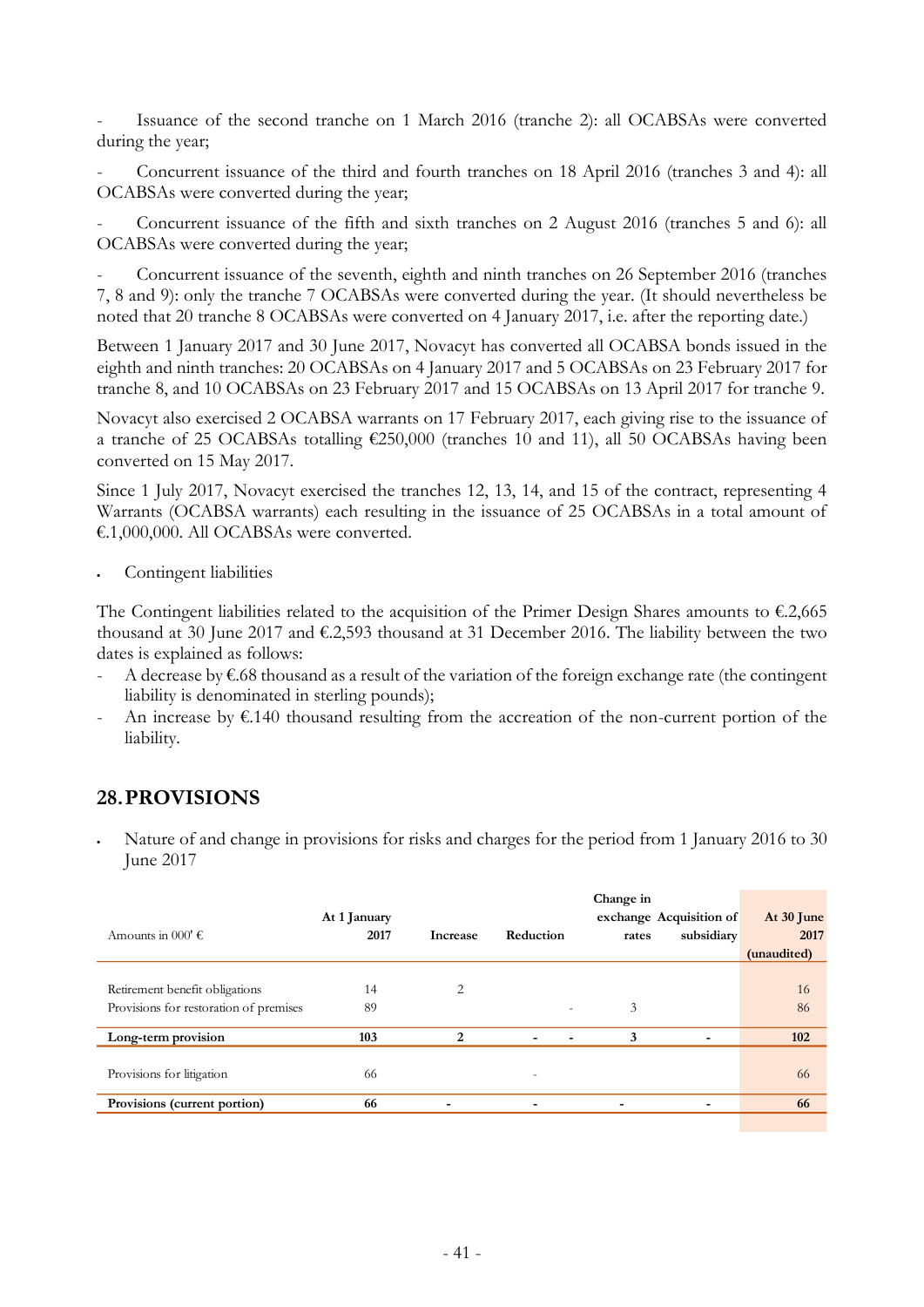|                                        |              |                              |                                | Change in                |                         | At 31    |
|----------------------------------------|--------------|------------------------------|--------------------------------|--------------------------|-------------------------|----------|
|                                        | At 1 January |                              |                                |                          | exchange Acquisition of | December |
| Amounts in 000' $\epsilon$             | 2016         | <b>Increase</b>              | Reduction                      | rates                    | subsidiary              | 2016     |
|                                        |              |                              |                                |                          |                         |          |
|                                        |              |                              |                                |                          |                         |          |
| Retirement benefit obligations         | 40           | $\sim$<br>г                  | 27                             |                          |                         | 14       |
| Provisions for restoration of premises | 103          |                              |                                | 14                       | ۰                       | 89       |
| Long-term provision                    | 143          | $\qquad \qquad \blacksquare$ | 27<br>$\overline{\phantom{a}}$ | 14                       |                         | 103      |
|                                        |              |                              |                                |                          |                         |          |
| Provisions for litigation              | -66          |                              |                                |                          |                         | 66       |
|                                        |              |                              |                                |                          |                         |          |
| Provisions (current portion)           | 66           |                              | -                              | $\overline{\phantom{a}}$ | $\blacksquare$          | 66       |
|                                        |              |                              |                                |                          |                         |          |

Provisions chiefly cover:

- Provision for retirements benefits payable to Novacyt employees, the calculation of which is described in section 5.1;
- A provision for litigation with personnel;
- And provisions for the restoration of the premises as per the lease agreements.

The provisions for the restoration of the premises should generate a cash payment at the end of the rental periods, thus at the following dates:

- Lab21 Ltd : March April 2019,
- Lab21 Healthcare Ltd : September 2018,
- Microgen Ltd : September 2017.

The provision for litigation may generate a cash payment in December 2017.

## **29.TRADE AND OTHER PAYABLES**

|                                   | <b>Year ended 31</b> | Six months             |
|-----------------------------------|----------------------|------------------------|
|                                   |                      | December ended 30 June |
| Amounts in '000 $\epsilon$        | 2016                 | 2017                   |
|                                   |                      | (unaudited)            |
|                                   |                      |                        |
| Trade payables                    | 2 0 8 7              | 1922                   |
| Accrued invoices                  | 694                  | 793                    |
| Social security liabilities       | 348                  | 336                    |
| Tax liabilities                   | 53                   | 143                    |
| Other liabilities                 | 29                   | 5                      |
| Debts with sharesholders          |                      |                        |
| Options classified as liabilities | 293                  | 84                     |
|                                   |                      |                        |
|                                   | 3 5 0 4              | 3 2 8 3                |
|                                   |                      |                        |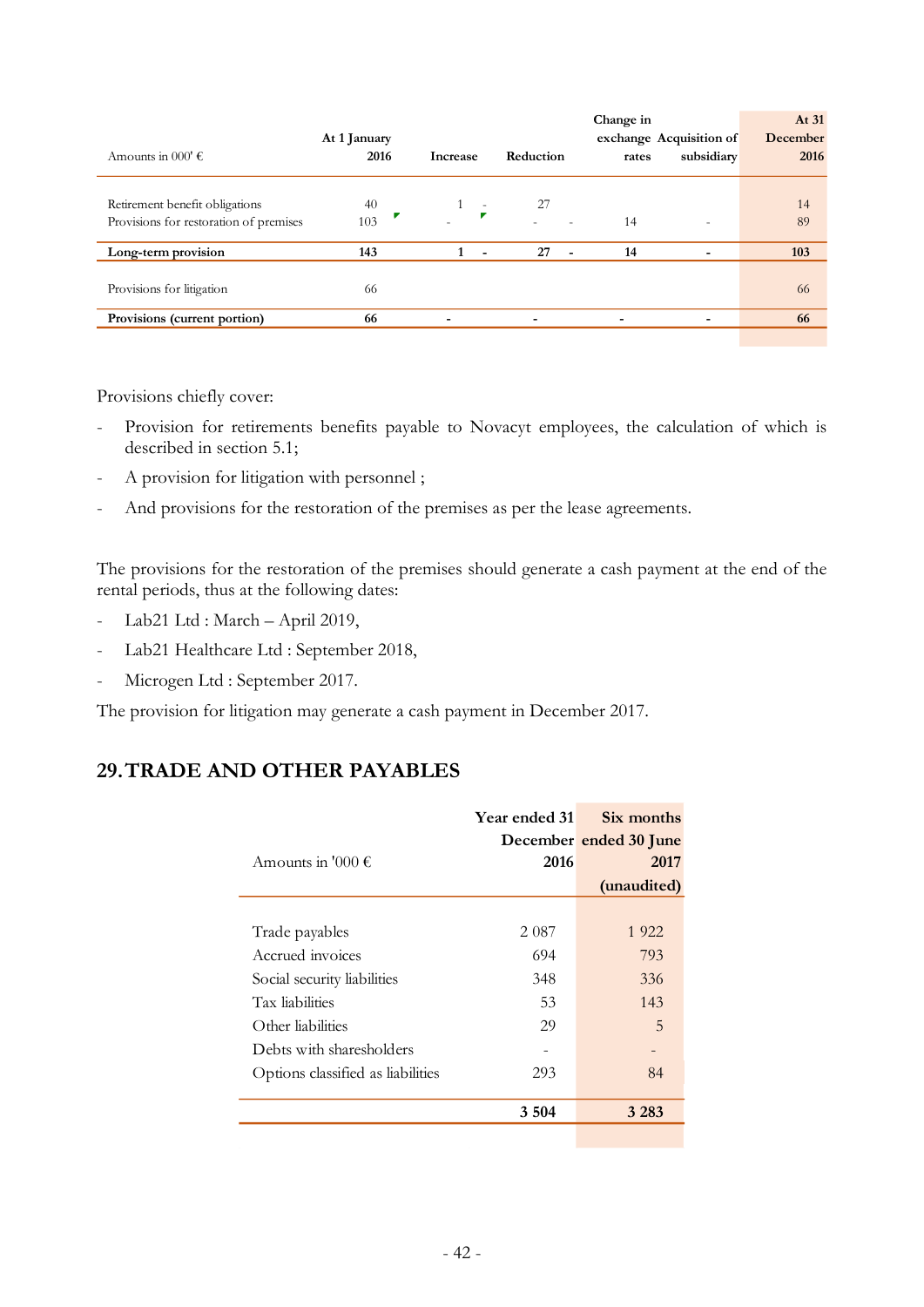Options treated as liabilities relate to:

- Novacyt equity warrants granted to former Primer Design shareholders in the amount of  $\epsilon$ 266 thousand as of end-December 2016 and  $\epsilon$ 84 thousand as of end-June 2017. This is a component of the purchase price of Primer Design;
- the conversion option attached to tranches 8 and 9 of the OCABSAs unconverted as of 31 December 2016, in the amount of €27 thousand.

## **30.OTHER CURRENT LIABILITIES**

|                                                               | <b>Year ended</b> | Six months       |
|---------------------------------------------------------------|-------------------|------------------|
|                                                               | 31 December       | ended 30         |
| Amounts in '000 $\epsilon$                                    | 2016              | <b>June 2017</b> |
|                                                               |                   | (unaudited)      |
|                                                               |                   |                  |
| Customers – advances and down payments received               |                   | 3                |
| Payables on the acquisition of tangible and intangible assets |                   |                  |
| Deferred income                                               | 24                | 17               |
|                                                               |                   |                  |
|                                                               | 24                | 20               |
|                                                               |                   |                  |

## **31. SHARE CAPITAL**

As of 1 January 2014, Novacyt's share capital of €197,457 was divided into 2,961,851 shares with a par value of 1/15th of a euro each.

The transactions on share capital from this date are summarised below:

- The General Meeting of 13 June 2014 approved the contribution to Novacyt of 100% of the shares of British company Lab21 Ltd, paid for exclusively by Novacyt securities. The Lab21 Ltd shares were contributed at a value of €18,846,745.90. The contribution resulted in a capital increase of €168,203.93 and a contribution premium of €18,678,550.97.
- The General Meeting of 13 June 2014 approved the terms of the Company's capital increase from €365,660.65 to €368,447.85 through the issue of 41,808 shares at a price of €7.4 per share, or a share premium of €306,592.
- On 10 April 2015, the Company completed a capital increase from  $\epsilon$ 418,040 to  $\epsilon$ 445,381.53 through the issue of 410,000 shares at a price of  $\epsilon$ 5 per share, or a share premium of  $\epsilon$ 2,022,666.67.
- On 13 April 2015, the Company completed a capital increase from  $\epsilon$ 445,381.53 to  $\epsilon$ 447,514.86 through the issue of 32,000 shares at a price of  $\epsilon$ 5 per share, or a share premium of  $\epsilon$ 157,866.67.
- On 20 July 2015, the Company completed a capital increase from  $\epsilon$ 447,514.86 to  $\epsilon$ 474,148.20 through the issue of 399,500 shares at a price of €5 per share, or a share premium of €1,970,866.67.
- On 26 August 2015, the Company completed a capital increase from  $\epsilon$ 474,148.20 to  $\epsilon$ 474,983.33 through the issue of 12,527 shares at a price of  $\epsilon$ 4 per share, or a share premium of  $\epsilon$ 49,272.45.
- On 6 October 2015, the Company completed a capital increase from  $\epsilon$ 474,983.33 to  $\epsilon$ 478,128 through the issue of 47,170 shares at a price of  $\epsilon$ 3.19 per share, or a share premium of  $\epsilon$ 147,453.42.
- On 1 December 2015, the Company completed a capital increase from  $\epsilon$ 478,128 to  $\epsilon$ 479,280.87 through the issue of 17,293 shares at a price of  $\epsilon$ 2.91 per share, or a share premium of  $\epsilon$ 49,188.80.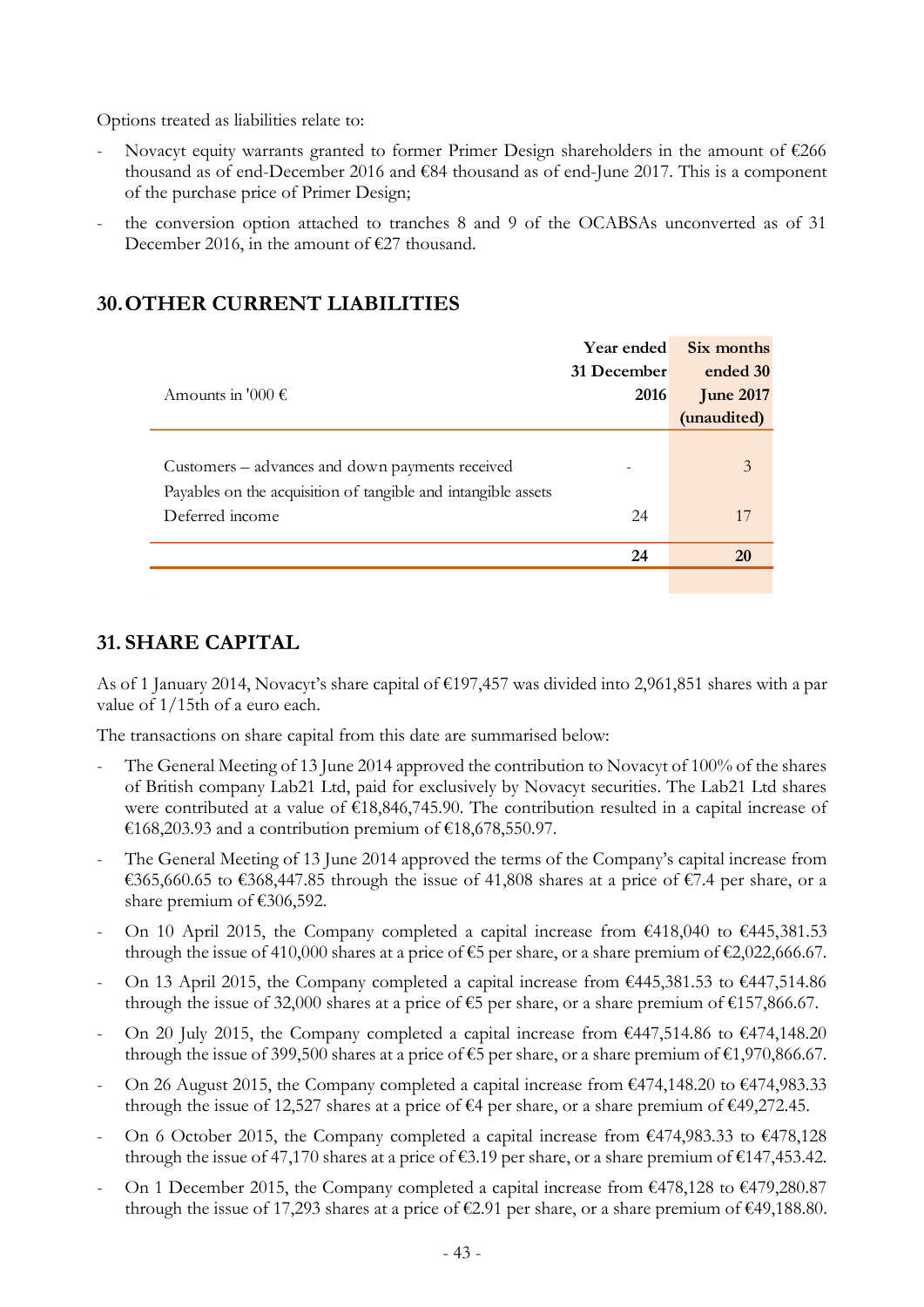- On 22 February 2016, the company decided to increase its capital through the issue of 2,365,815 shares subject to one or more capital increases in a total amount of at least 7,000,000 euros or the receipt of an equivalent amount. This transaction subject to a condition precedent is consideration for the contribution of 59,893 shares of Primer Design Limited by its shareholders.
- On 29 March 2016, the Company completed a capital increase from  $\epsilon$ 479,280.87 to  $\epsilon$ 569,423.20 through the issue of 1,352,135 shares at a price of  $\epsilon$ 1.40 per share, with a share premium of €1,802,846.67.
- On 29 March 2016, the Company completed a capital increase from  $\epsilon$ 569,423.20 to  $\epsilon$ 574,089.87 through the issue of 70,000 shares at a price of  $\epsilon$ 1.40 per share, with a share premium of  $\epsilon$ 93,333.33.
- On 21 April 2016, the Company completed a capital increase from  $\epsilon$ 574,089.87 to  $\epsilon$ 669,328 through the issue of 1,428,572 shares at a price of  $\epsilon$ 1.40 per share, with a share premium of €1,904,762.67.
- On 26 April 2016, the Company completed a capital increase from  $€669,328$  to  $€674,101.27$ through the issue of 71,599 shares at a price of  $\epsilon$ 1.401 per share, with a share premium of €95,537.84.
- On 3 May 2016, the Company completed a capital increase from  $\epsilon$ 674,101.27 to  $\epsilon$ 678,963.40 through the issue of 72,932 shares at a price of  $\epsilon$ 1.376 per share, with a share premium of €95,493.43.
- On 11 May 2016, the Company noted that the condition precedent on the capital increase through a contribution in kind approved on 22 February 2016 had been lifted. Share capital was consequently increased from  $\epsilon$ 678,963.40 to  $\epsilon$ 836,684.40 through the issue of 2,365,815 shares at a price of  $\text{\textsterling}2.696$  per share, or a share premium of  $\text{\textsterling}6,220,514$ .
- On 19 May 2016, the Company completed a capital increase from  $\epsilon$ 836,684.40 to  $\epsilon$ 842,372.20 through the issue of 85,317 shares at a price of  $£1.176$  per share, with a share premium of €94,645.53.
- On 23 May 2016, the Company completed a capital increase from €842,372.20 to €867,933.40 through the issue of 383,418 shares at a price of  $£1.176$  per share, with a share premium of €425,338.80.
- On 1 June 2016, the Company completed a capital increase from  $\epsilon$ 867,933.40 to  $\epsilon$ 935,650.53 through the issue of 1,015,757 shares at a price of  $\epsilon$ 1.40 per share, with a share premium of €1,354,342.67.
- On 25 August 2016, the Company completed a capital increase from €935,650.53 to €943,967.66 through the issue of 124,757 shares at a price of €1.20 per share, with a share premium of €141,766.20.
- On 7 September 2016, the Company completed a capital increase from  $\epsilon$ 943,967.66 to  $\epsilon$ 949,438.26 through the issue of 82,059 shares at a price of  $\epsilon$ 1.22 per share, with a share premium of  $\epsilon$ 94,723 84.
- On 21 September 2016, the Company completed a capital increase from  $\epsilon$ 949,438.26 to €957,421.66 through the issue of 119,751 shares at a price of €1.26 per share, with a share premium of €150,408.33.
- On 5 October 2016, the Company completed a capital increase from €957,421.66 to €962,942.86 through the issue of 82,818 shares at a price of  $\epsilon$ 1.21 per share, with a share premium of €100,458.34.
- On 1 December 2016, the Company completed a capital increase from €962,942.86 to €969,517.06 through the issue of 98,613 shares at a price of  $\epsilon$ 1.02 per share, with a share premium of €100,388.89.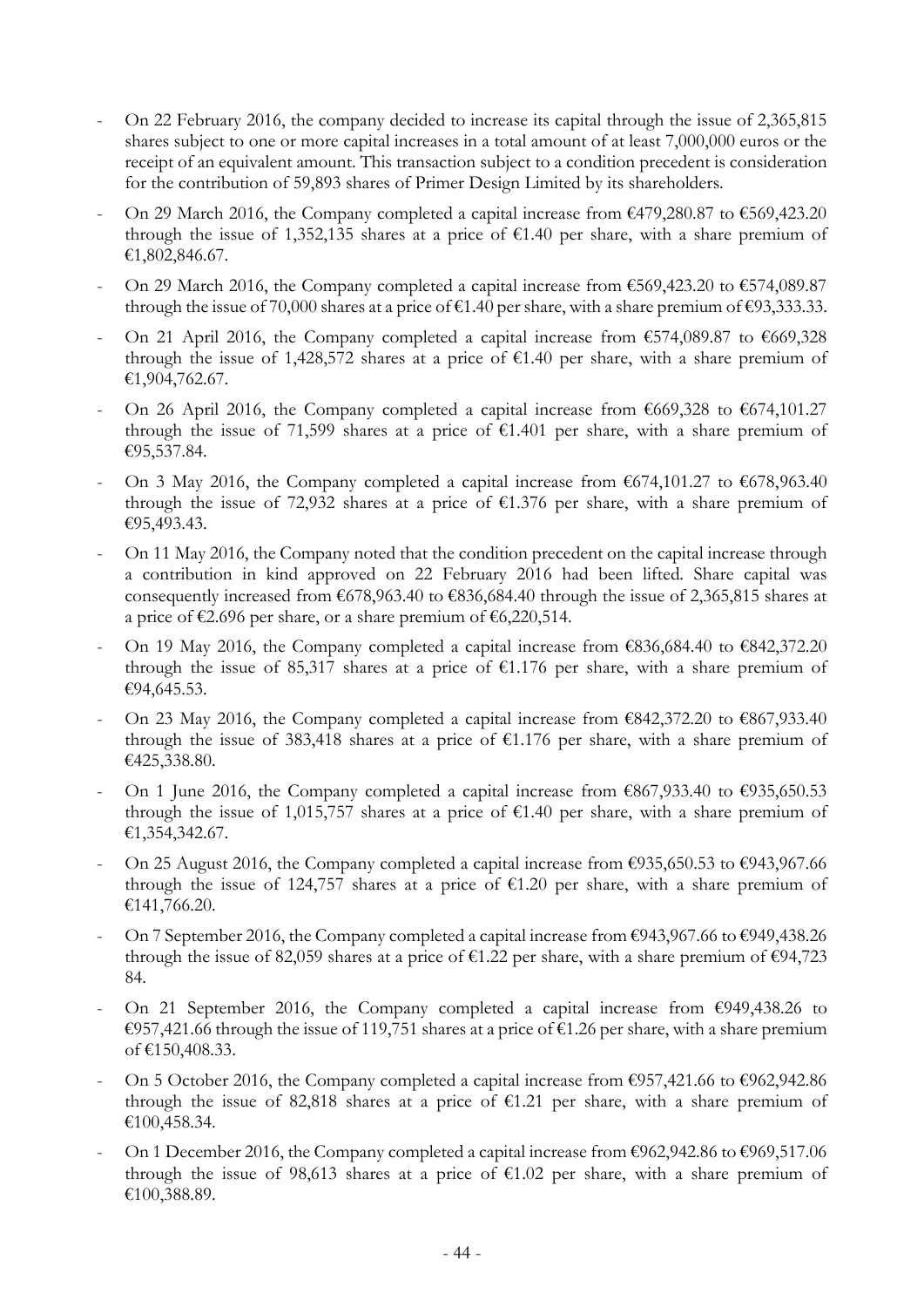- On 15 December 2016, the Company completed a capital increase from  $\epsilon$ 969,517.06 to €1,151,183.73 through the issue of 2,725,000 shares at a price of €1.00 per share, with a share premium of €2,543,333.33.
- On 21 December 2016, the Company completed a capital increase from  $\epsilon$ 1,151,183.73 to €1,161,134,20 through the issue of 149,257 shares at a price of €1.01 per share, with a share premium of €140,799.53.
- On 4 January 2017, the Company completed a capital increase from  $\epsilon$ 1,161,134,20 to  $\epsilon$ 1,173,905.27 through the issue of 191,566 shares at a price of  $\epsilon$ 1.05 per share, with a share premium of €188,373.37.
- On 23 February 2017, the Company completed a capital increase from  $\epsilon$ 1,173,905.27 to  $\epsilon$ 1,184,487 through the issue of 158,726 shares at a price of  $\epsilon$ 0.953 per share, with a share premium of €140,684.94.
- On 13 April 2017, the Company completed a capital increase from  $\epsilon$ 1,184,487 to  $\epsilon$ 1,196,713.87 through the issue of 183,403 shares at a price of  $\epsilon$ 0.827 per share, with a share premium of €139,448.13.
- On 15 May 2017, the Company completed a capital increase from  $\epsilon$ 1,196,713.87 to  $\epsilon$ 1,237,170.53 through the issue of 606,850 shares at a price of  $\epsilon$ 0.828 per share, with a share premium of €462,015.56.
- On 12 June 2017, the Company completed a capital increase from  $\epsilon$ 1,237,170.53 to  $\epsilon$ 1,384,874.73 through the issue of 2,215,563 shares at a price of  $\epsilon$ 0.85 per share, with a share premium of €1,735,524.35.
- On 19 June 2017, the Company completed a capital increase from  $\epsilon$ 1,384,874.73 to  $\epsilon$ 1,472,482.46 through the issue of 1,314,116 shares at a price of  $\epsilon$ 0.85 per share, with a share premium of €1,029,390.87.

| Amounts in '000 $\epsilon$               | Amount of<br>share capital | Unit value<br>per share | Number of<br>shares issued |
|------------------------------------------|----------------------------|-------------------------|----------------------------|
|                                          |                            |                         |                            |
| At 1 January 2014                        | 197                        | 0,07                    | 2 961 851                  |
| Contribution of Lab21 securities         | 168                        | 0,07                    | 2 523 059                  |
| Capital increases                        | 52                         | 0,07                    | 785 813                    |
| At 31 December 2014                      | 418                        | 0,07                    | 6 270 723                  |
|                                          |                            |                         |                            |
| Capital increases                        | 56                         | 0,07                    | 841 500                    |
| Capital increase by conversion of OCABSA | 5                          | 0,07                    | 76 991                     |
| At 31 December 2015                      | 479                        | 0,07                    | 7 189 213                  |
|                                          |                            |                         |                            |
| Capital increases                        | 439                        | 0,07                    | 6 591 464                  |
| Contribution of Primer Design securities | 158                        | 0,07                    | 2 3 6 5 8 1 5              |
| Capital increase by conversion of OCABSA | 85                         | 0,07                    | 1 270 521                  |
| At 31 December 2016                      | 1 1 6 1                    | 0,07                    | 17 417 013                 |
|                                          |                            |                         |                            |
| Capital increases                        | 235                        | 0,07                    | 3 529 679                  |
| Capital increase by conversion of OCABSA | 76                         | 0,07                    | 1 140 545                  |
| At 30 June 2017 (unaudited)              | 1 472                      | 0,07                    | 22 087 237                 |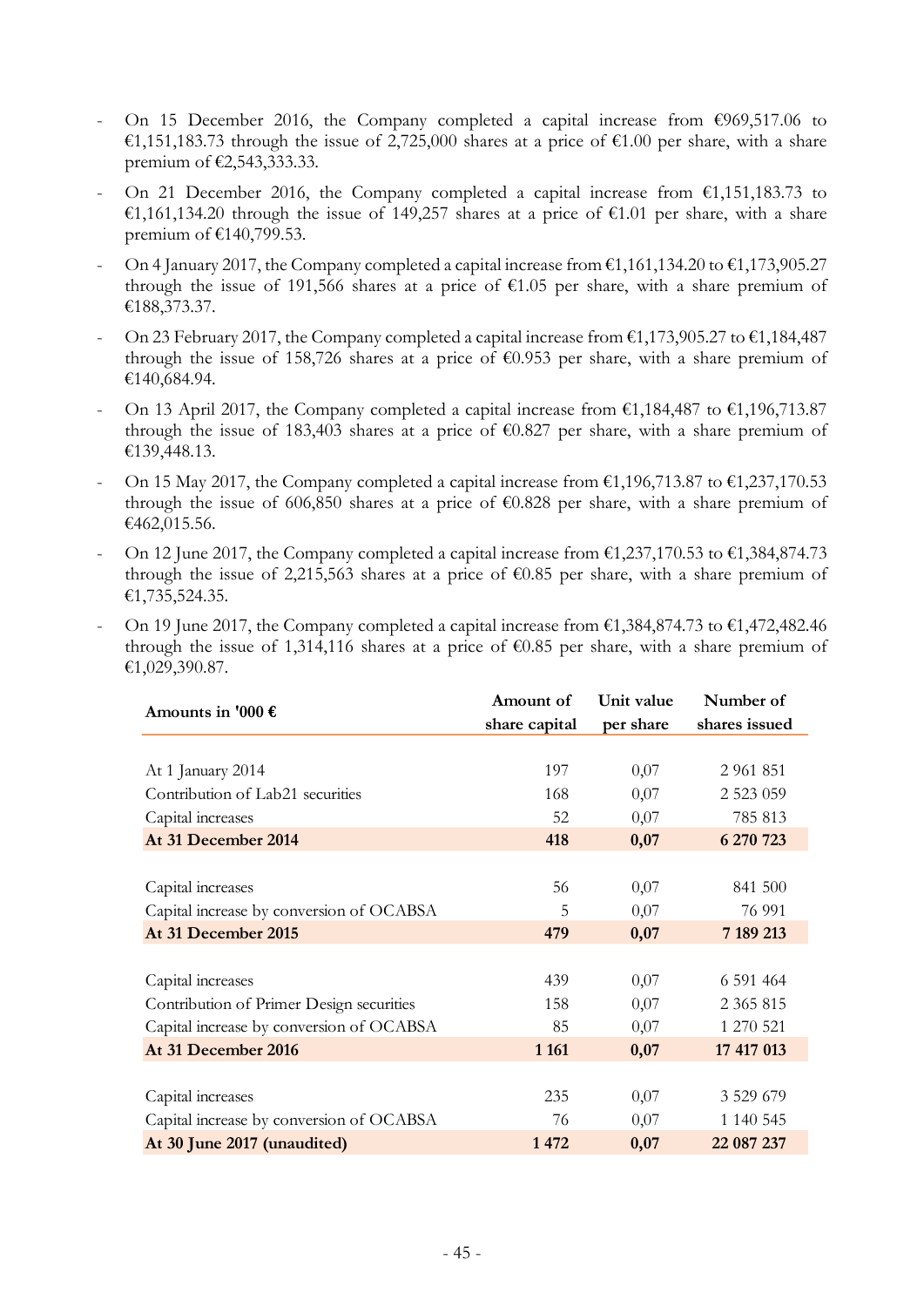As of 30 June 2017, Novacyt's share capital of €1,472,482.46 was divided into 22,087,237 shares with a par value of 1/15th of a euro each.

Capital increases over the period can be classified in two categories:

The Company's share capital consists of one class of share.

All outstanding shares have been subscribed, called and paid.

## **32.SHARE PREMIUM**

| Amounts in '000 $\epsilon$                | Share<br>premium |
|-------------------------------------------|------------------|
|                                           |                  |
| <b>Balance at 1 January 2014</b>          | 6405             |
| Premium arising on issue of equity shares | 22 022           |
| Expenses of issue of equity shares        | $-243$           |
| Balance at 31 December 2014               | 28 184           |
| Premium arising on issue of equity shares | 4 3 9 7          |
| Expenses of issue of equity shares        | $-197$           |
| <b>Balance at 31 December 2015</b>        | 32 384           |
| Premium arising on issue of equity shares | 15 338           |
| Expenses of issue of equity shares        | $-602$           |
| <b>Balance at 31 December 2016</b>        | 47 120           |
| Premium arising on issue of equity shares | 3695             |
| Expenses of issue of equity shares        | - 231            |
| Balance at 30 June 2017 (unaudited)       | 50 585           |

## **33.RETAINED EARNINGS AND OTHER RESERVES**

| Amounts in '000 $\epsilon$                                     |          |
|----------------------------------------------------------------|----------|
| Balance at 1 January 2014                                      | $-4302$  |
| Net loss for the year                                          | $-3912$  |
| Other comprehensive income arising from measurement of defined |          |
| benefit obligation net of income tax                           | $-10$    |
| Translation reserves                                           | $-21$    |
| Other variations                                               | 2        |
| Balance at 31 December 2014                                    | $-8243$  |
| Net loss for the year                                          | $-13908$ |
| Other comprehensive income arising from measurement of defined |          |
| benefit obligation net of income tax                           | $-3$     |
| Translation reserves                                           | $-48$    |
| Other variations                                               | $-36$    |
| Balance at 31 December 2015                                    | $-22238$ |
| Net loss for the period                                        | $-5711$  |
| Other comprehensive income arising from measurement of defined | - 1      |
| benefit obligation net of income tax                           |          |
| <b>Translation reserves</b>                                    | 206      |
| Acquisition of the shares of Primer Design                     | $-2948$  |
| Grant to Kreos Capital of Novacyt warrants                     | 283      |
| Conversion of the OCABSA Yorkville                             | 62       |
| Balance at 31 December 2016                                    | $-30347$ |
| Net loss for the period                                        | $-1712$  |
| Translation reserves                                           | $-7$     |
| Other variations                                               | 9        |
| Balance at 30 June 2017 (unaudited)                            | $-32058$ |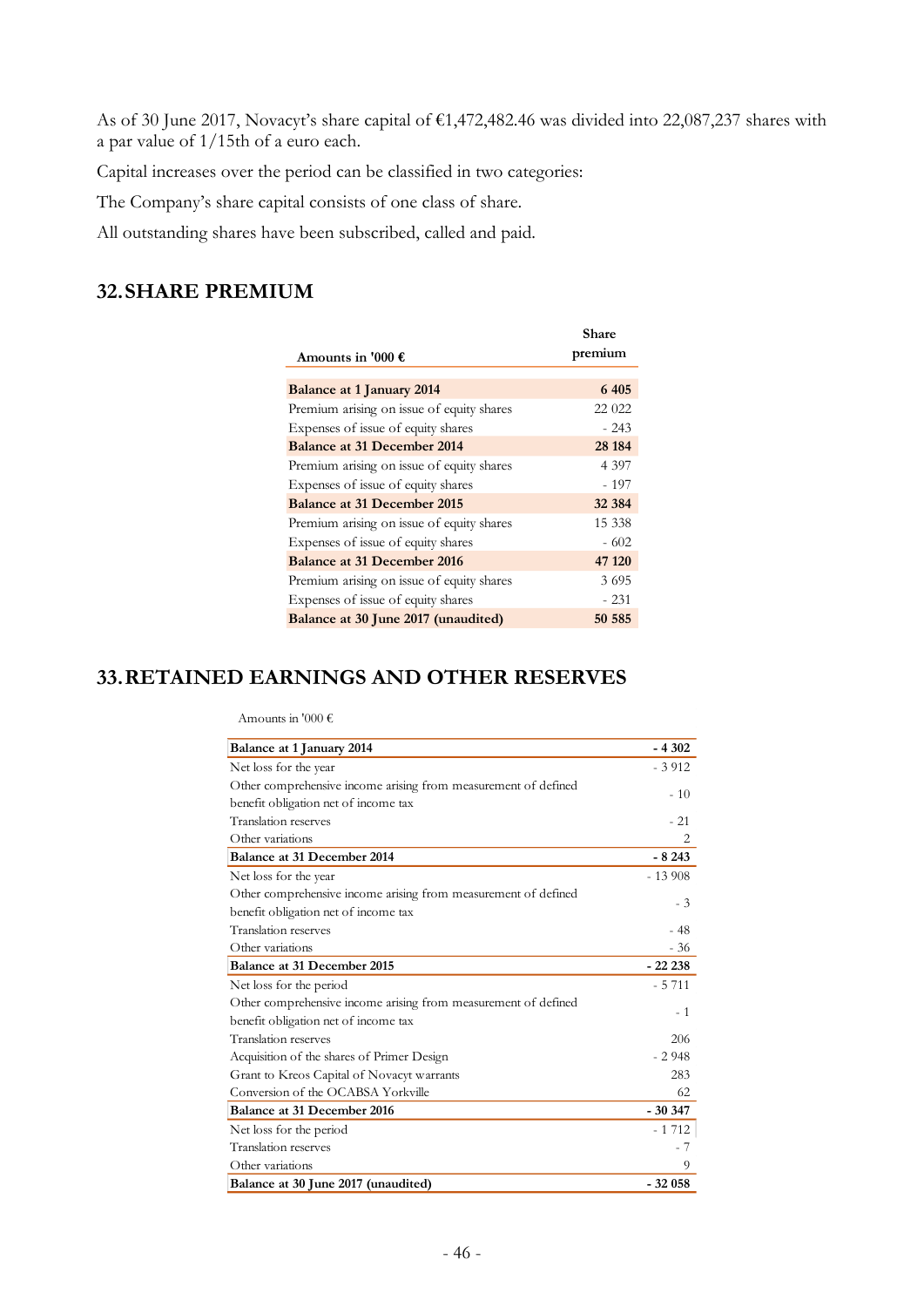## **34.ACQUISITION OF SUBSIDIARIES**

#### **Acquisition of Primer Design**

On 12 May 2016, the Group took control of British company Primer Design, through the acquisition of 100% of its shares by Novacyt SA. For the purpose of simplification, the initial consolidation is deemed to have taken place on 1 May 2016.

Primer Design specialises in the design, manufacture and sale of molecular diagnostic kits. It also markets a molecular biology technology platform.

This acquisition offers the Group scope to extract synergies derived from the commercialisation of the Primer Design offering via the Novacyt network and from the complementary technological nature of the cytology and molecular biology sectors.

The purchase price was  $£13,566$  thousand, breaking down as follows:

| Value of Novacyt securities tendered                                   | €3,430 $k$           |
|------------------------------------------------------------------------|----------------------|
| Option to purchase Novacyt securities                                  | €445k                |
| Cash disbursed                                                         | €7,081 $k$           |
| Contingent consideration payable in 2017 and 2018                      | €2,610 $k$           |
| Total purchase price                                                   | €13,566 $k$          |
| The assets acquired and the liabilities assumed are as follows:        |                      |
| Net property, plant and equipment and intangible assets                | €473 $k$             |
| Customer relationships                                                 | €3,676k              |
| Trademark                                                              | €660k                |
| Inventories                                                            | €462 $k$             |
| Trade receivables                                                      | €531 $k$             |
| Other receivables                                                      | €487 $k$             |
| Net cash and cash equivalents                                          | €764 $k$             |
| Trade payables                                                         | $\epsilon$ (281)k    |
| Other liabilities                                                      | $\epsilon$ (415) $k$ |
| Fair value of assets acquired and liabilities assumed                  | €6,357k              |
| Goodwill                                                               | €7,210 $k$           |
| The net cash impact of the acquisition of Primer Design is as follows: |                      |
| Cash disbursed                                                         | € $(9,691)$ k        |
| Cash acquired                                                          | €749 $\bf k$         |
| Net cash impact                                                        | € $(8,942)$ k        |

The fair value of assets includes unimpaired trade receivables with a net value of €531 thousand.

Goodwill is a residual component calculated as the difference between the purchase price for the acquisition of control and the fair value of the assets acquired and liabilities assumed. It includes unrecognised assets such as the value of the personnel and know-how of the acquiree.

The fair value of the Novacyt securities tendered as consideration for the acquisition of the Primer Design securities was determined on the basis of the market price on the date of the transaction.

The contingent consideration was estimated at the sum of  $f(2.5)$  million payable in the event of achievement of sales targets in the three years following the acquisition. The contingent consideration was estimated on the basis of estimated revenue and has been discounted.

The acquisition costs amounted to €508 thousand. They are included in "Other operating income and expenses".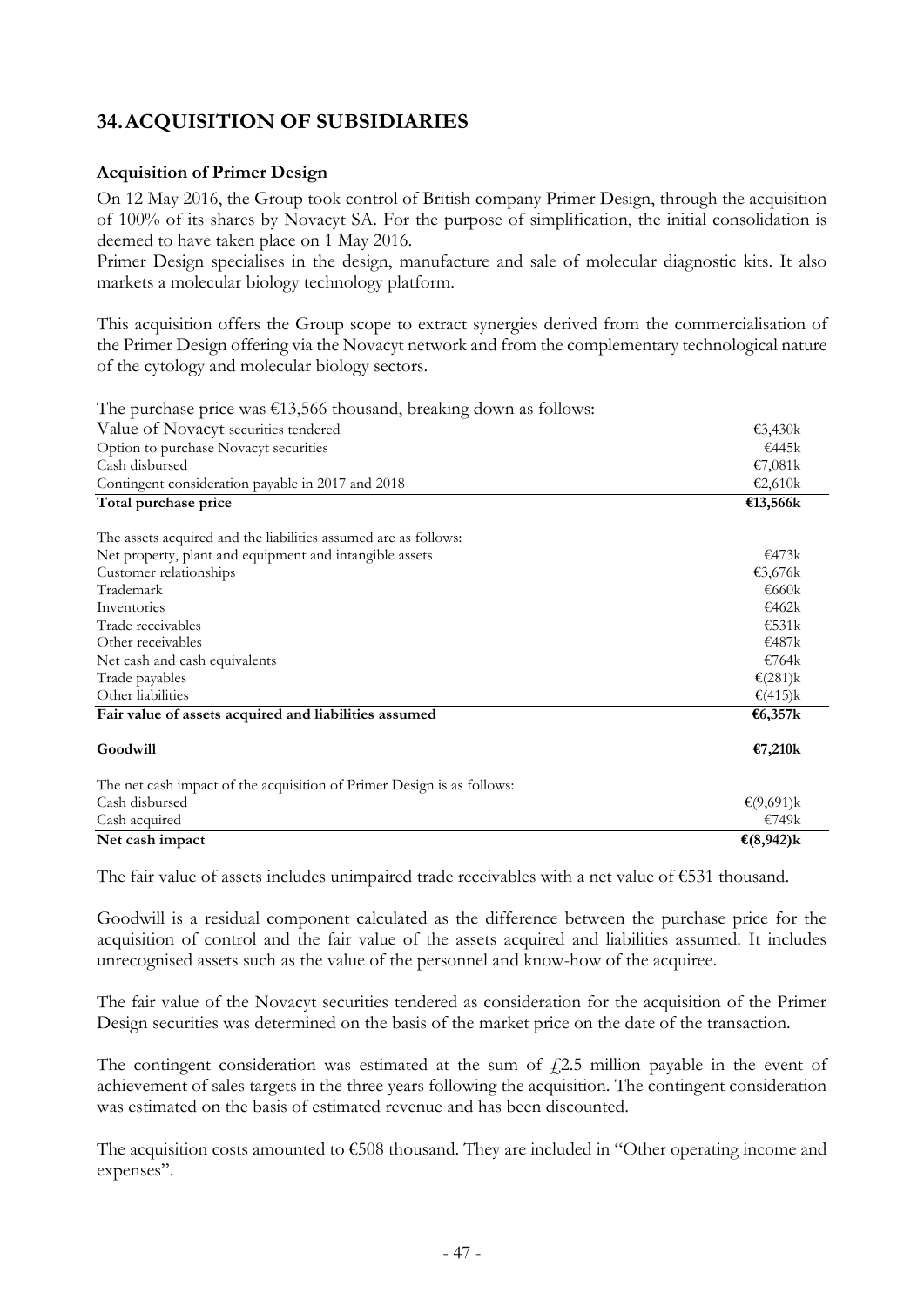Primer Design contributed €3,288 thousand to consolidated revenue in the year ended 31 December 2016 and €971 thousand to net profit or loss attributable to owners of the company between its consolidation on 1 May 2016 and 31 December 2016.

If the acquisition of Primer Design were deemed to have been completed on 1 January 2016, the opening date of the Group's 2016 financial year, consolidated revenue would have amounted to €12,925 thousand and net profit or loss attributable to owners of the company to a loss of €5,424 thousand.

The table below presents the group income statement for the 12 months period ended on 31 December 2016 as if the acquisition of Primer Design had been completed on 1st January 2016.

 $\mathcal{L}_{\mathcal{A}}$ 

÷,

| Amounts in 000' $\epsilon$                                                              | 2016.12<br>Proforma       |
|-----------------------------------------------------------------------------------------|---------------------------|
| Revenue                                                                                 | 12 9 25                   |
| Cost of sales                                                                           | 5 2 9 7                   |
| Gross profit                                                                            | 7628                      |
| Sales and marketing costs<br>Research and development<br>General & administrative costs | 3 4 5 1<br>895<br>6 4 1 0 |
| Governmental subsidies                                                                  | 372                       |
| <b>Recurring operating loss</b>                                                         | 2755                      |
| Costs related to acquisitions<br>Other operating income<br>Other operating expenses     | 508<br>20<br>935          |
| <b>Operating loss</b>                                                                   | $-4178$                   |
| Financial income<br>Financial expenses                                                  | 781<br>1983               |
| Loss before tax                                                                         | $-5380$                   |
| Tax expense                                                                             | 44                        |
| Loss after tax                                                                          | 5 4 2 4                   |
| Total net loss                                                                          | 5 4 2 4<br>$\overline{a}$ |
| Attributable to owners of the company                                                   | 5 4 2 4                   |
| Attributable to non-controlling interests                                               |                           |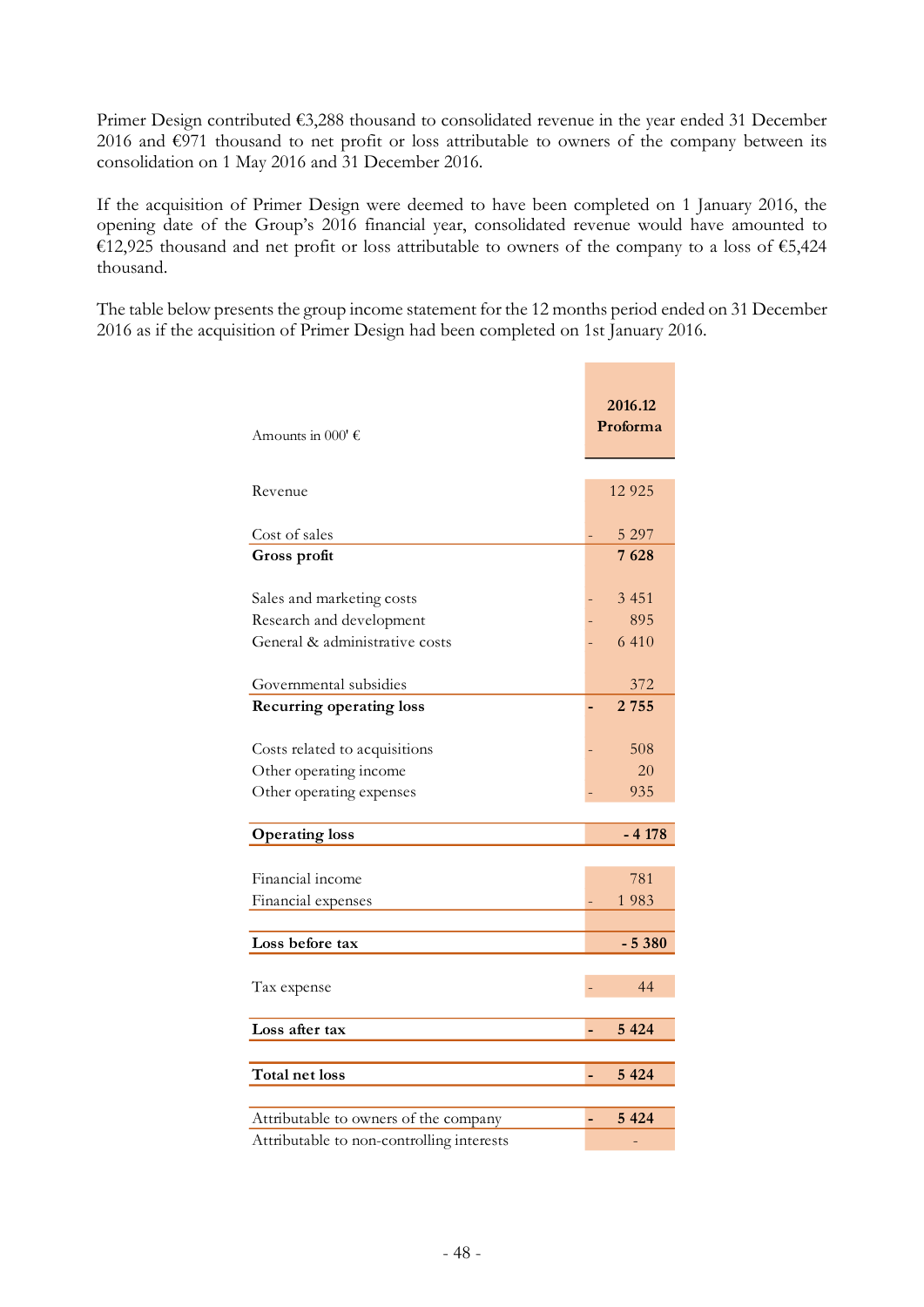The table below presents the group income statement for the 6 months period ended on 30 June 2016 as if the acquisition of Primer Design had been completed on 1st January 2016.

| Amounts in 000' $\epsilon$                            | 2016.06<br>Proforma |
|-------------------------------------------------------|---------------------|
| Revenue                                               | 6795                |
| Cost of sales                                         | $-2642$             |
| Gross profit                                          | 4 1 5 4             |
| Sales and marketing costs<br>Research and development | $-1762$<br>$-527$   |
| General & administrative costs                        | $-3449$             |
| Governmental subsidies                                | 88                  |
| <b>Recurring operating loss</b>                       | $-1497$             |
| Other operating income<br>Other operating expenses    | 22<br>$-876$        |
| <b>Operating loss</b>                                 | $-2350$             |
|                                                       |                     |
| Cost of net financial debt                            | 138                 |
| Other financial income and expenses                   | $-982$              |
| Loss before tax                                       | $-3194$             |
| Tax expense                                           | $-105$              |
| Loss after tax                                        | $-3299$             |
|                                                       |                     |
| Total net loss                                        | $-3299$             |
|                                                       |                     |
| Attributable to owners of the company                 | $-3299$             |
| $\Lambda$ the butchle to non-gentualling interests    |                     |

Attributable to non-controlling interests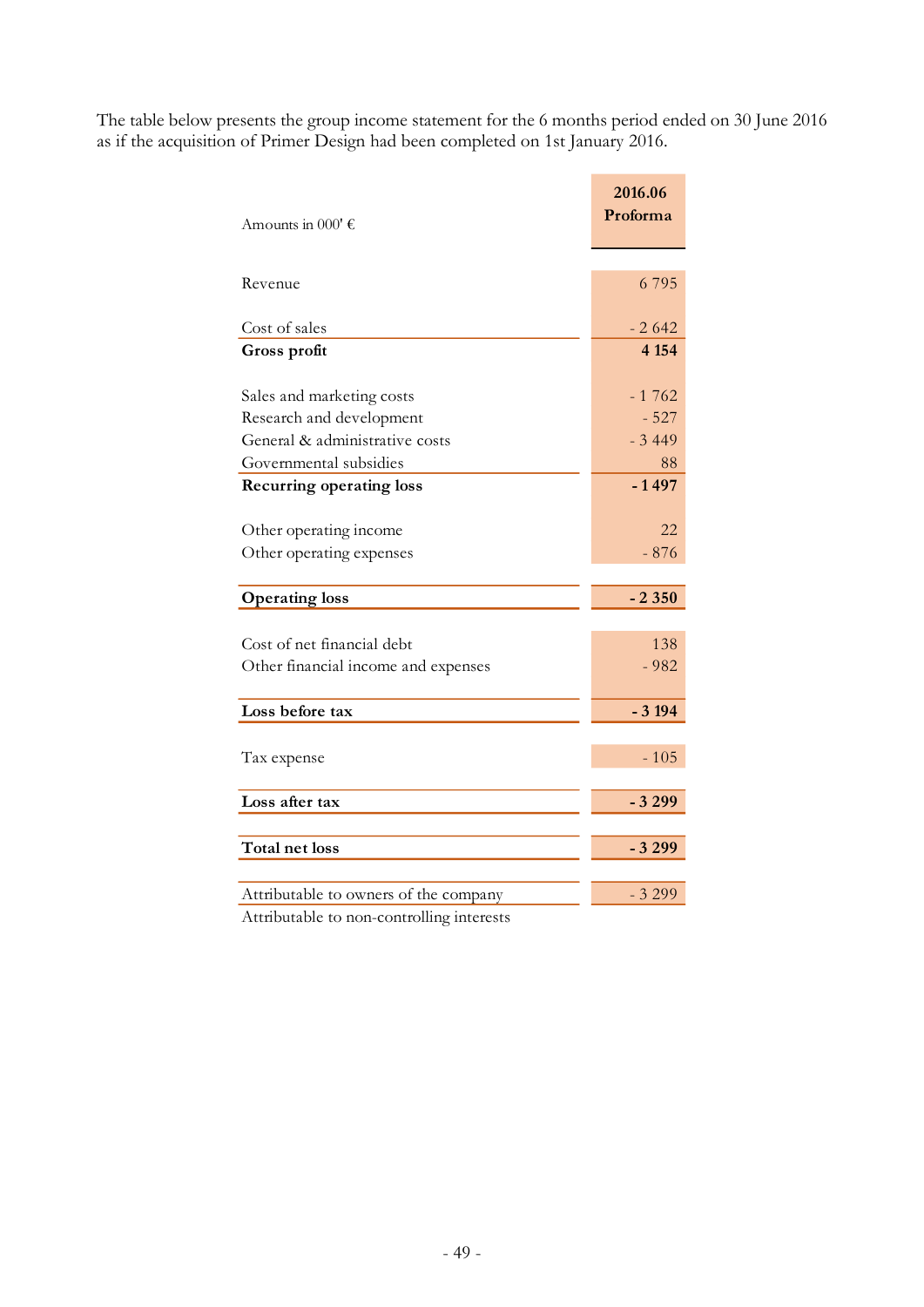#### **Acquisition of the Lab21 subgroup**

On 13 June 2014, the Group took control of the Lab21 subgroup through the acquisition by Novacyt SA of 100% of Lab21, which wholly owns Lab21 Healthcare, Biotec Laboratories, Microgen Bioproducts and Selah Technologies. For the purpose of simplification, the subgroup is deemed to have entered the scope of consolidation on 30 June 2014.

Lab21 and its subsidiaries have the following activities:

- the provision of specialised and routine clinical laboratory testing services to clinicians, healthcare providers and patients;

- the manufacture and distribution of high-quality diagnostic products for clinical and food laboratories (through Microgen Bioproducts).

This acquisition places the Group at the forefront of the diagnostics sector, with a diversified portfolio of cancer and infectious disease tests. The Group now intends to develop synergies resulting from Novacyt's research and development capabilities, and Lab21's commercial infrastructure, production units and network of partnerships and cooperation agreements.

The purchase price was  $£18,847$  thousand, breaking down as follows:

| Value of Novacyt securities tendered                                                | €18,847 $k$   |
|-------------------------------------------------------------------------------------|---------------|
| Total purchase price                                                                | €18,847 $k$   |
| The assets acquired and the liabilities assumed are as follows:                     |               |
| Net property, plant and equipment and intangible assets                             | £123k         |
| Inventories                                                                         | €917 $k$      |
| Trade receivables                                                                   | €1,031k       |
| Other receivables                                                                   | €243k         |
| Net cash and cash equivalents                                                       | €979 $k$      |
| Trade payables                                                                      | € $(1,537)$ k |
| Other liabilities                                                                   | € $(1,951)$ k |
| Fair value of assets acquired and liabilities assumed                               | €(195) $k$    |
| Goodwill                                                                            | €19,042 $k$   |
| The net cash impact of the acquisition of Lab21 and its subsidiaries is as follows: |               |

| Cash disbursed | €0 $k$   |
|----------------|----------|
| Cash acquired  | €873 $k$ |

| Net cash impact | €873 $k$ |
|-----------------|----------|

The fair value of assets includes trade receivables with a net value of  $\epsilon$ 1,031 thousand, after impairment of €342 thousand

Goodwill is a residual component calculated as the difference between the purchase price for the acquisition of control and the fair value of the assets acquired and liabilities assumed. It includes unrecognised assets such as the value of the personnel and know-how of the acquiree.

The fair value of the Novacyt securities tendered as consideration for the acquisition of the Lab21 securities was determined on the basis of the market price on the date of the transaction.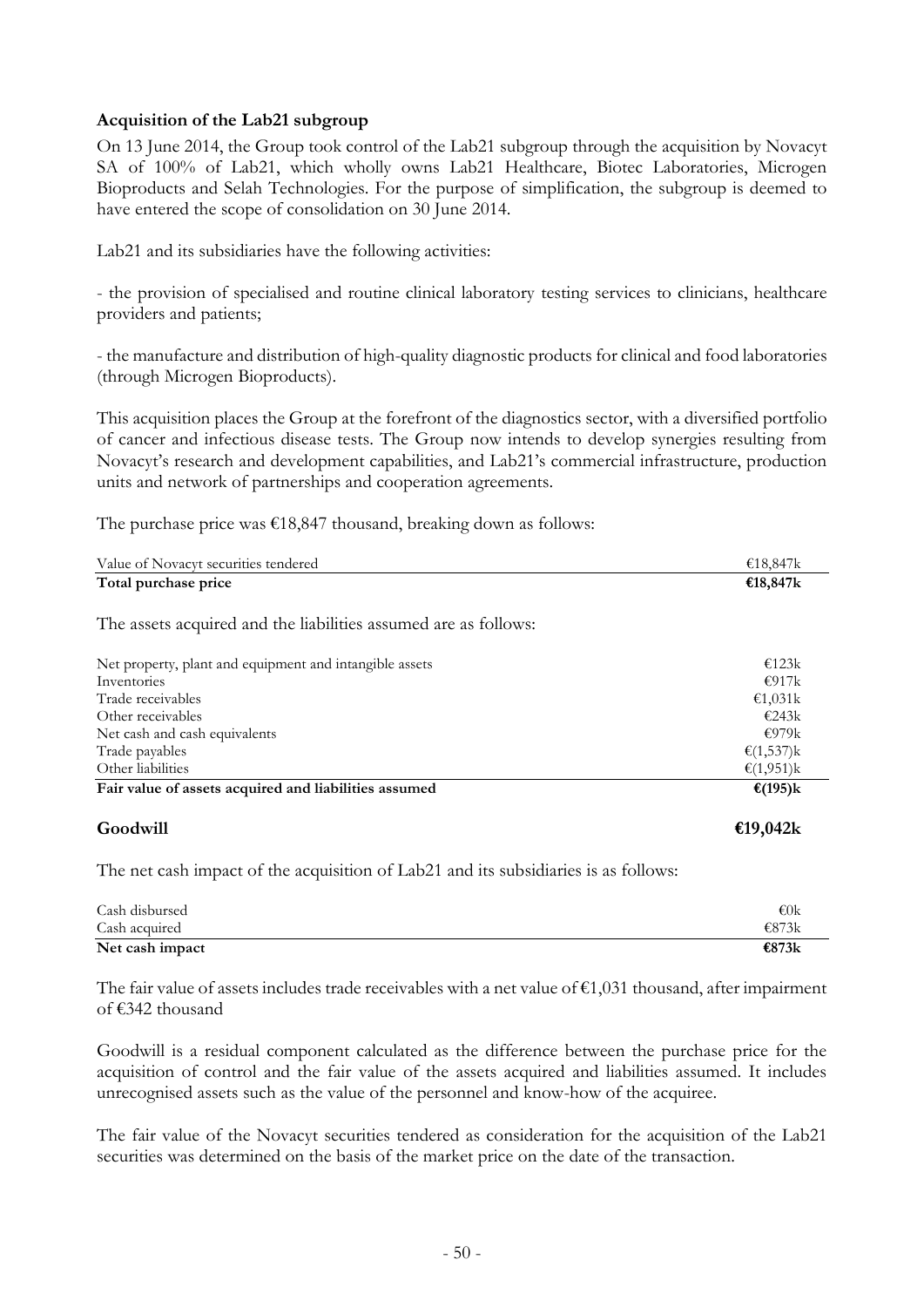The acquisition costs amounted to  $\epsilon$ 1,297 thousand. They are included in "Other operating income and expenses".

The Lab21 subgroup contributed  $63,520$  thousand to consolidated revenue in the year ended 31 December 2014 and  $\epsilon$  96 thousand to net profit or loss attributable to owners of the company between its consolidation on 1 July 2014 and 31 December 2014.

If the acquisition of the Lab21 subgroup were deemed to have been completed on 1 January 2014, the opening date of the Group's 2014 financial year, consolidated revenue would have amounted to  $\epsilon$ 12,925 thousand and net profit or loss attributable to owners of the company to a loss of  $\epsilon$ 4,406 thousand.

The table below presents the group income statement for the 12 months period ended on 31 December 2014 as if the acquisition of the Lab21 group of companies had been completed on 1st January 2014.

|                            | Proforma           |
|----------------------------|--------------------|
|                            | Year ended         |
|                            | 31 December        |
| Amounts in '000 $\epsilon$ | 2014               |
|                            | $000 \text{ } \in$ |
|                            |                    |
| Revenue                    | 7 7 6 1            |
|                            |                    |
| Cost of sales              | $-4300$            |
| Gross profit               | 6955               |
|                            |                    |
| <b>Operating loss</b>      | - 3 577            |
|                            |                    |
| Loss before tax            | $-4406$            |
|                            |                    |
| Tax expense                |                    |
|                            |                    |
| Loss after tax             | - 4 406            |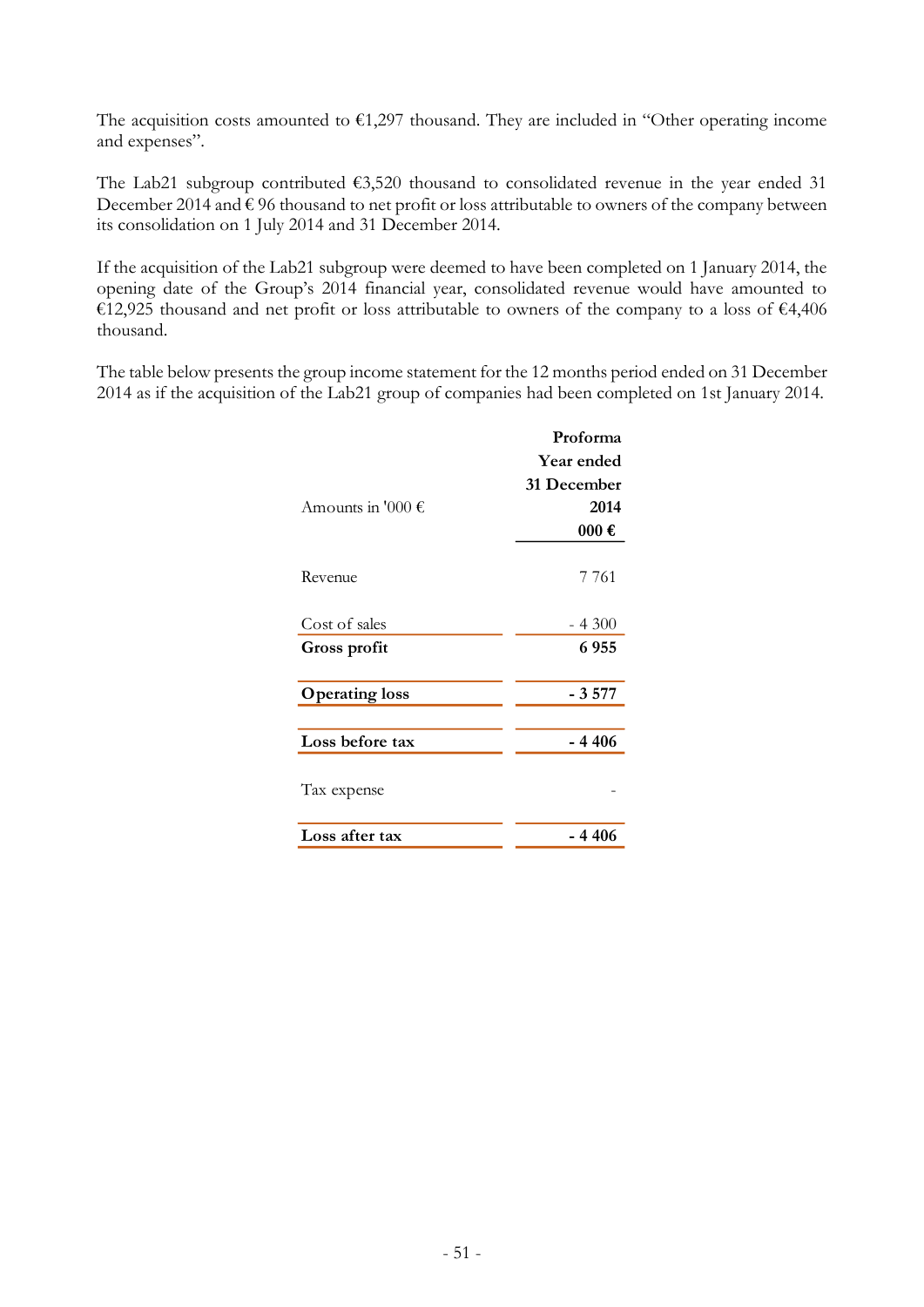## **35.NOTES TO THE CASH FLOW STATEMENT**

| Amounts in '000 $\epsilon$<br><b>Notes</b>                  | Six months<br>ended 30<br><b>June 2017</b><br>(unaudited) | Six months<br>ended 30<br><b>June 2016</b><br>(unaudited) |
|-------------------------------------------------------------|-----------------------------------------------------------|-----------------------------------------------------------|
| Loss for the year                                           | $-1712$                                                   | $-3525$                                                   |
| Adjustments for:                                            |                                                           |                                                           |
| Elim. du résultat des mises en équivalence                  |                                                           |                                                           |
| Depreciation, amortisation and impairment loss              | 561                                                       | 205                                                       |
| Accretion expenses                                          | 140                                                       |                                                           |
| (Increase) / decrease of fair value                         | $-182$                                                    |                                                           |
| Gains on disposal of fixed assets                           |                                                           | 17                                                        |
| Elim. des produits de dividendes                            |                                                           |                                                           |
| Autres prod. et chges sans incidence trésorerie             |                                                           |                                                           |
| Charges et produits calculés liés aux paiements en actions  |                                                           |                                                           |
| Operating cash flows before movements of<br>working capital | $-1193$                                                   | $-3303$                                                   |
| Decrease / (increase) in inventories                        | $-236$                                                    | 1                                                         |
| Decrease / (increase) in receivables                        | $-1174$                                                   | 232                                                       |
| Decrease / (increase) in payables                           | 127                                                       | 1 2 8 2                                                   |
| Cash generated by operations                                | $-2477$                                                   | $-1788$                                                   |
| Changes in debt issues expenses                             | $-14$                                                     | $-12$                                                     |
| Income taxes paid                                           | $-191$                                                    | $-71$                                                     |
| Finance costs                                               | 560                                                       | 396                                                       |
| Net Cash from operating activites                           | $-2122$                                                   | - 1 475                                                   |

### **36.OPERATING LEASE**

|                                                                               | Six months  | Six months                  |
|-------------------------------------------------------------------------------|-------------|-----------------------------|
|                                                                               |             | ended 30 June ended 30 June |
| Amounts in '000 $\epsilon$                                                    | 2017        | 2016                        |
|                                                                               | (unaudited) | (unaudited)                 |
| Lease payments under operating leases<br>recognised as an expense in the year | 228         | 192                         |
|                                                                               |             |                             |

The Group has a number of operating leases, primarily for the rental of offices or premises intended for production.

Operating leases Rentals payable under operating leases are charged to the income statement on a straight-line basis over the term of the relevant lease except where another more systematic basis is more representative of the time pattern in which economic benefits from the lease asset are consumed.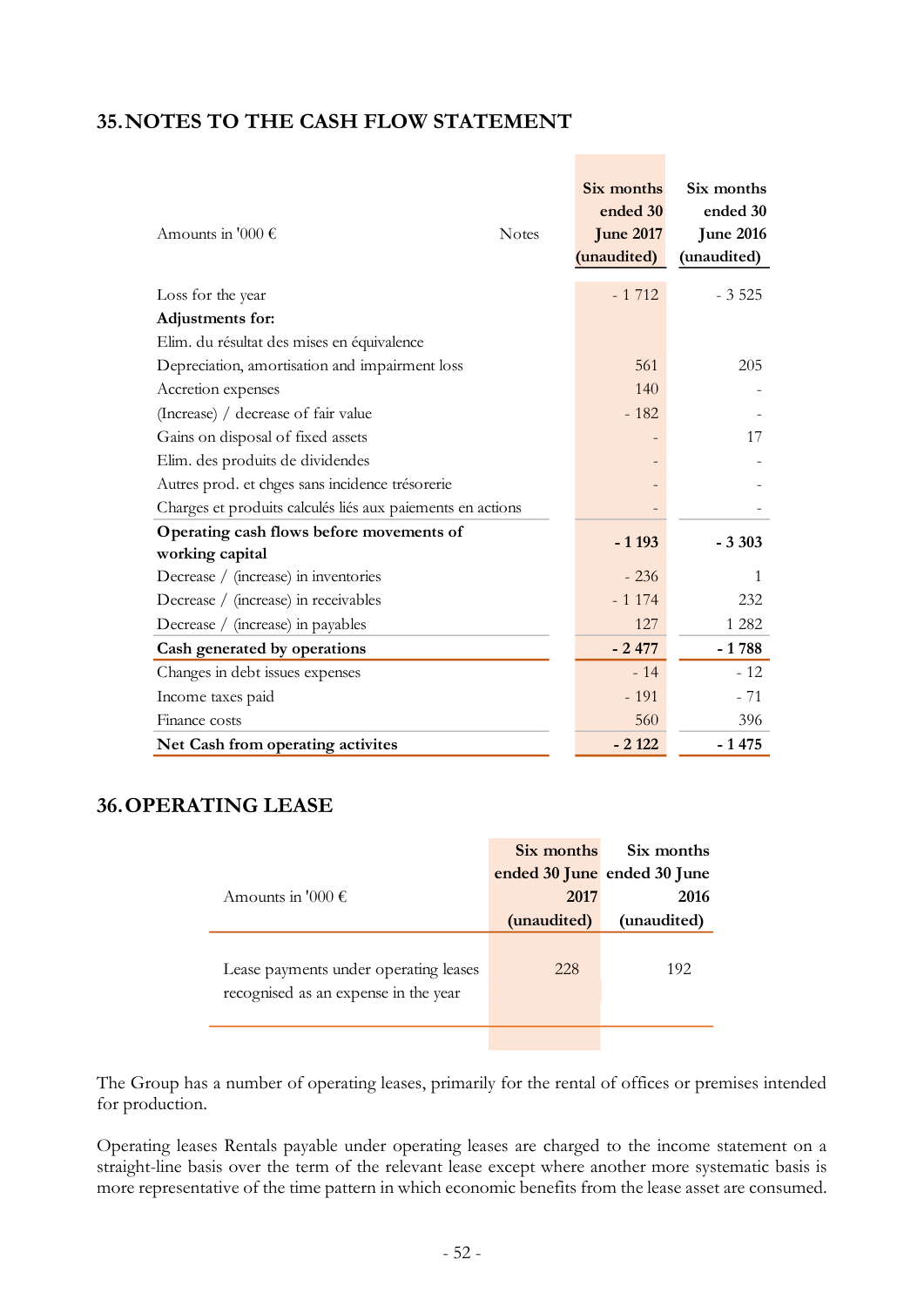#### **Novacyt**

In France, Novacyt has taken out a nine-year lease for its offices, with three periods ending on 14 February 2017, 2019 and 2022, each of which representing a firm commitment. The lease contract contains clauses relating to membership in the inter-company restaurant, the payment of insurance premiums and other rental charges. The rent is revised on each anniversary because it is indexed to the national cost of construction index.

#### **Primer Design ltd**

An operating lease currently exists for the York House site which is currently a mixed use for office, storage, and laboratory purposes. The lease originally commenced in November 2015 for a five-year period to November 2020. A variation to the lease was signed in March 2017 to enable increased capacity at the site and the use of all the upstairs of the York House site. This was led to an additional annual charge of  $f_{27,072}$  (including service charges). The annual charge for the site (service charges) is now  $\sqrt{111,672}$  per annum.

#### **Microgen Ltd**

An operating lease currently exists for the Admiralty Way site which is currently a mixed use for office, storage, and laboratory purposes. The lease originally commenced in October 2015 for a two-year period to September 2017. The annual charge is £93,539. The existing site is to be vacated due to redevelopment. As a consequence, a new lease has been signed for the Watchmoor Park site which will again be mixed use. This commenced in May 2017, and will run until May 2032. There are rent review clauses in May 2022 and 2027. The annual charge for the site is  $\ell$ 158,613 per annum.

#### **Healthcare ltd**

An operating lease currently exists for the Bridport site which is currently used for manufacturing, storage, and laboratory purposes. The lease originally commenced in October 2013 for a five-year period to September 2018. There is an option to extend. The annual charge for the site is  $\hat{\gamma}$ 38,903 per annum.

#### **Lab 21 ltd**

An operating lease currently exists for the Park House site which is currently a mixed use for office, storage, and laboratory purposes. The lease originally commenced in April 2014 for a five-year period to April 2019. The annual charge for the site including service charges is  $\frac{1}{6}63,700$  per annum (which includes a  $\text{\textsterling}4,550$  rent free period).

The transactions performed on assets received under operating leases are subject to contracts providing the following minimum future payments:

|                                                                 | Year ended 31 | Six months             |
|-----------------------------------------------------------------|---------------|------------------------|
|                                                                 |               | December ended 30 June |
| Amounts in '000 $\epsilon$                                      | 2016          | 2017                   |
|                                                                 |               | (unaudited)            |
| Future minimum payments in respect of non-cancellable contracts |               |                        |
| Payments due in less than 1 year                                | 334           | 481                    |
| Payment due in more than 1 year and less than 5 years           | 288           | 1 377                  |
|                                                                 |               |                        |
| Total                                                           | 623           | 1857                   |
|                                                                 |               |                        |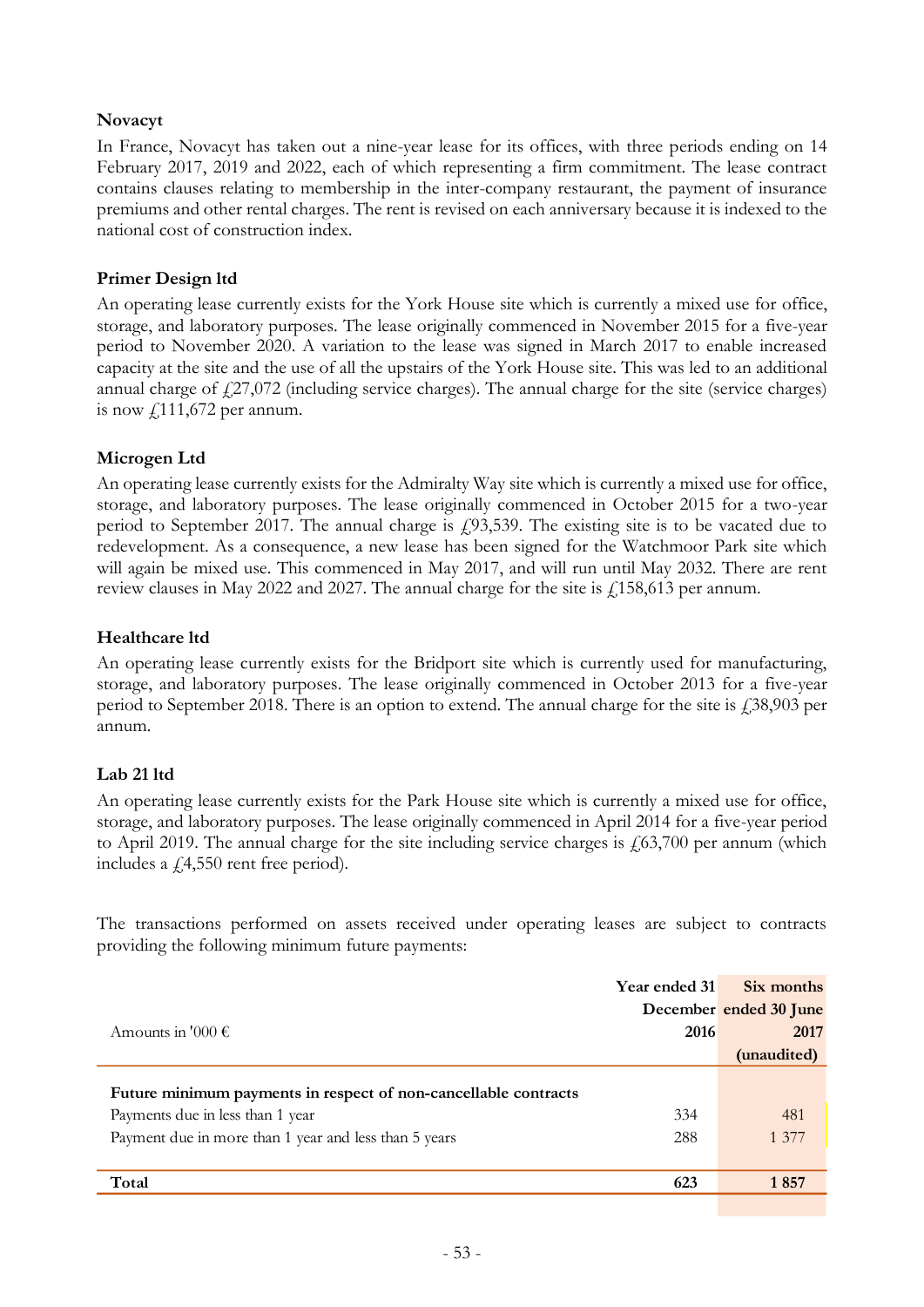## **37.POST-EMPLOYMENT BENEFITS**

The cost of defined-benefit plans is determined at the end of each year in accordance with the projected unit credit method. The calculation is based on an actuarial method using assumptions with regard to future salary and retirement age.

The Group's defined benefit plan relates to bonuses payable under collective agreements in a lump sum on retirement. Pursuant to the law and collective agreements, the Group gives a bonus to each employee upon retirement, expressed in number of months' salary (calculated on the basis of the wages paid during the 12 months preceding retirement) and seniority within the Group.

Net expense for the year

|                            | Year ended 31 | Six months             |
|----------------------------|---------------|------------------------|
|                            |               | December ended 30 June |
| Amounts in '000 $\epsilon$ | 2016          | 2017                   |
|                            |               | (unaudited)            |
|                            |               |                        |
| Service cost               | 3,7           | 2,0                    |
| Financial cost             | 0,2           |                        |
| Other items                | 31,1          |                        |
|                            |               |                        |
| Expense (income)           | 27,3          | 2,0                    |
|                            |               |                        |

Change in the actuarial liability

|                                      | Year ended 31 | Six months             |
|--------------------------------------|---------------|------------------------|
|                                      |               | December ended 30 June |
| Amounts in '000 $\epsilon$           | 2016          | 2017                   |
|                                      |               | (unaudited)            |
| Obligation – beginning of year       | 40,0          | 13,9                   |
|                                      |               |                        |
| Service cost                         | 3,7           | 2,0                    |
| Decreases/payments                   | 31,1          |                        |
| Financial cost                       | 0,2           |                        |
| Actuarial gains and losses           | 1,2           |                        |
| Change in the scope of consolidation |               |                        |
|                                      |               |                        |
| Obligation – end of year             | 13,9          | 15,9                   |
|                                      |               |                        |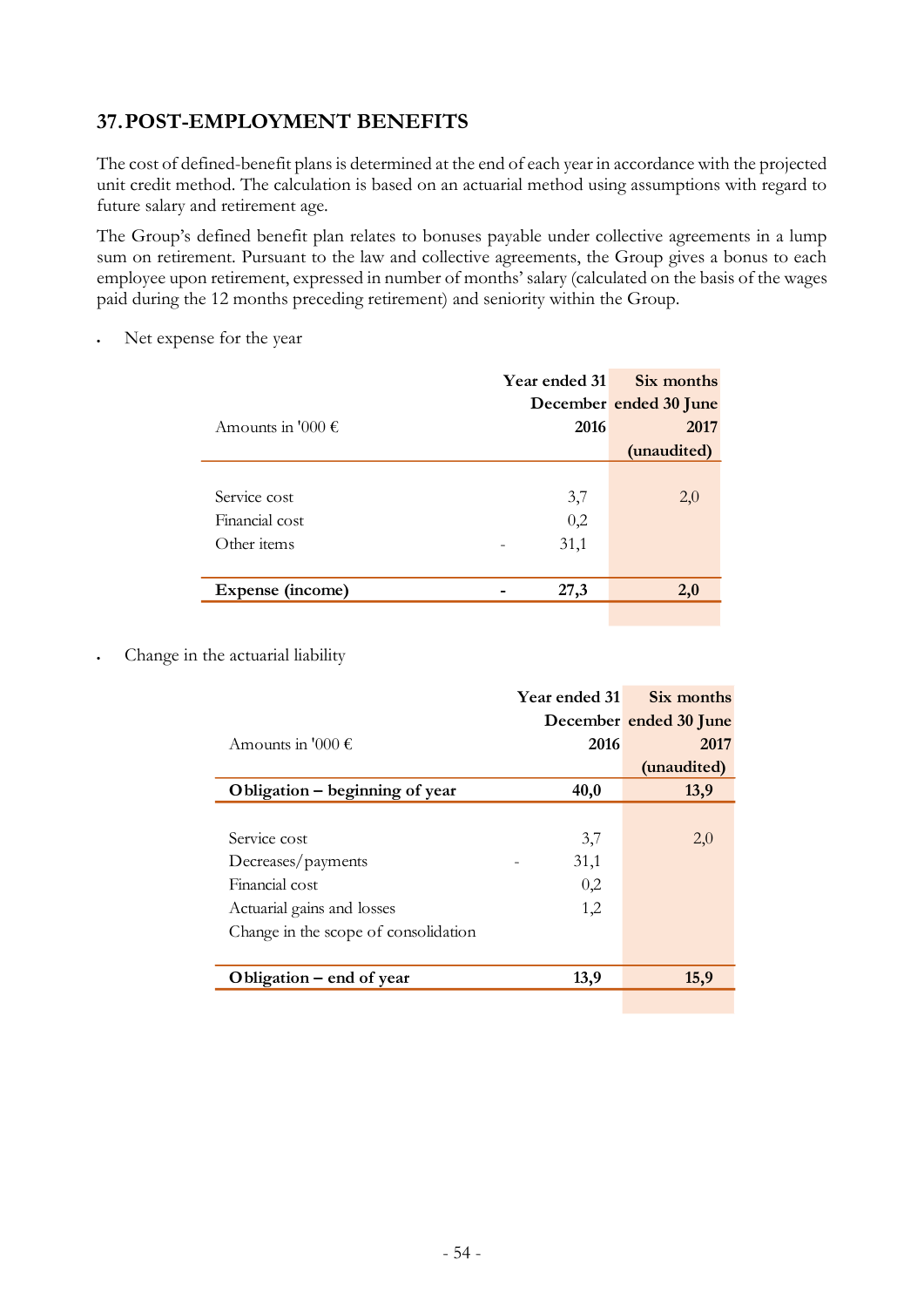• Breakdown of actuarial gains and losses

|                                     | <b>Year ended 31</b> | Six months             |
|-------------------------------------|----------------------|------------------------|
|                                     |                      | December ended 30 June |
| Amounts in '000 $\epsilon$          | 2016                 | 2017                   |
|                                     |                      | (unaudited)            |
|                                     |                      |                        |
| - Effect of experience              | 0,5                  |                        |
| - Change in demographic assumptions | 0,0                  |                        |
| - Change in financial assumptions   | 0,6                  |                        |
|                                     |                      |                        |
| Actuarial gains and losses          | 1,2                  |                        |
|                                     |                      |                        |

#### Actuarial assumptions

The assumptions used for measuring change in obligations in respect of retirement benefits are presented in the table below:

|                                       | <b>Year ended 31</b> | Six months             |
|---------------------------------------|----------------------|------------------------|
|                                       |                      | December ended 30 June |
| Amounts in '000 $\epsilon$            | 2016                 | 2017                   |
|                                       |                      | (unaudited)            |
|                                       |                      |                        |
| Retirement age – managers             | 64                   | 64                     |
| Retirement age – non-managers         | 62                   | 62                     |
| Wage increases                        | $3,00\%$             | $3,00\%$               |
| Rate of social security contributions | 41,10%               | 41,10%                 |
| Discount rate                         | $1,50\%$             | $2,00\%$               |
|                                       |                      |                        |

## **38.COMMITMENTS GIVEN AND RECEIVED**

The guarantees given by the Group are as follows:

Under the terms of the bond contracts subscribed by Kreos Capital IV Ltd and Kreos Capital V Ltd, and as a guarantee of perfect repayment of this loan and interest, fees, commissions or other amounts due, the Group has agreed to the following guarantees in favour of the two structures:

- Pledge of the business;
- Senior pledge on receivables;
- Non-possessory pledge of inventories;
- Senior and non-recourse pledge of bank accounts.

The amount of guaranteed loans is presented in section 3.8 "Borrowings".

The Company has also granted Primer Design shareholders a variable contingent consideration, settlement of which is scheduled for 2017 and 2018. As security for the payment of such sums, thirdline pledge on business assets and collateral subject to English law (mortgage debentures) have been implemented.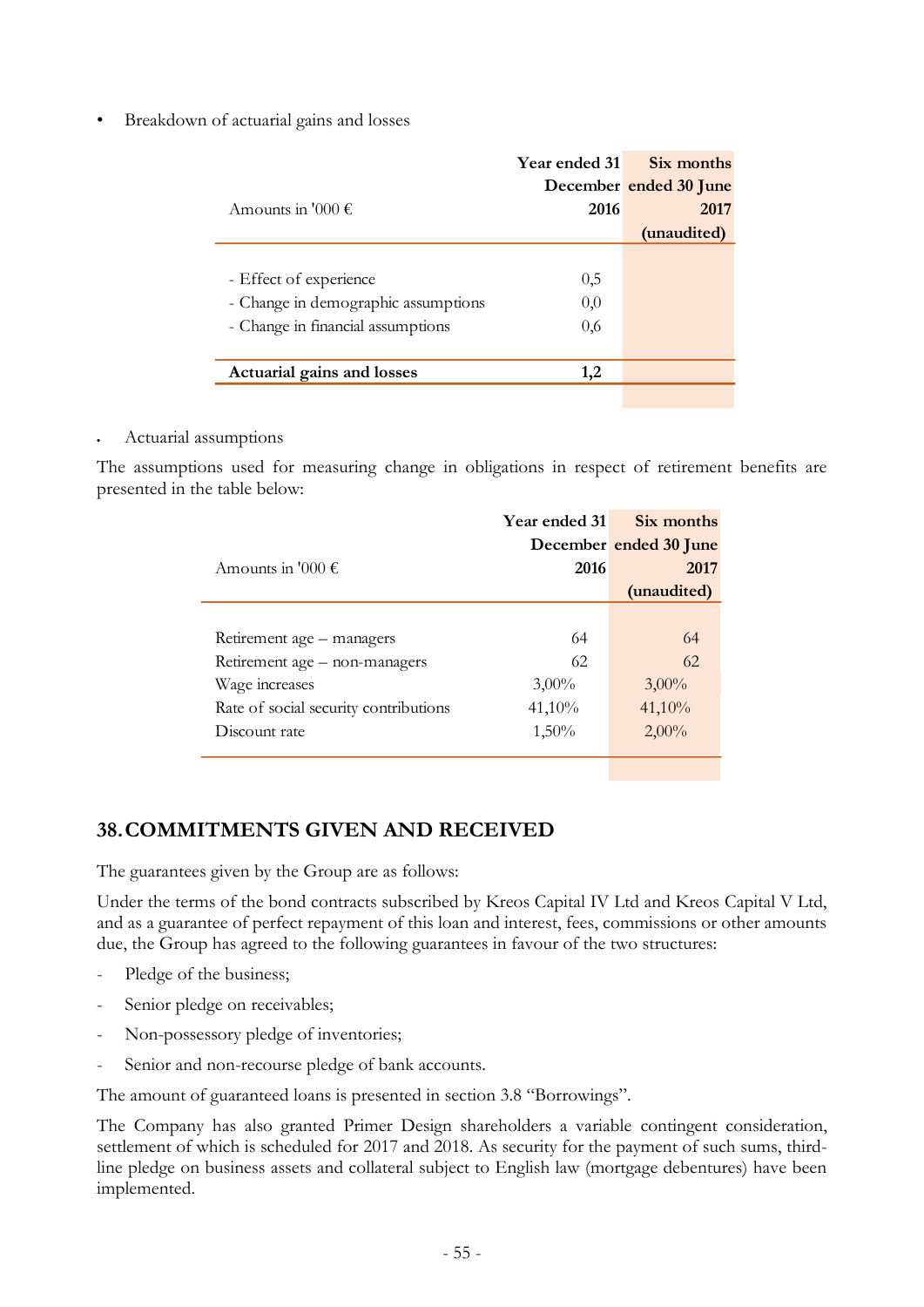## **39.RELATED PARTIES**

Parties related to Novacyt are:

- the managers, whose compensation is disclosed below,
- the directors of Novacyt and Lab21.

### **Executive compensation**

|                                              | Six months  | Six months                  |
|----------------------------------------------|-------------|-----------------------------|
|                                              |             | ended 30 June ended 30 June |
| Amounts in 000' $\epsilon$                   | 2017        | 2016                        |
|                                              | (unaudited) | (unaudited)                 |
|                                              |             |                             |
| Fixed compensation and company cars          | 128         | 138                         |
| Variable compensation                        | 29          | 83                          |
| Social security contributions                | 20          | 29                          |
| Contributions to supplementary pension plans | 6           | 6                           |
| Total                                        | 183         | 256                         |
|                                              |             |                             |
| Number of people concerned                   |             |                             |

### **Directors compensation**

|                                              | Six months  | Six months                  |
|----------------------------------------------|-------------|-----------------------------|
|                                              |             | ended 30 June ended 30 June |
| Amounts in 000' $\epsilon$                   | 2017        | 2016                        |
|                                              | (unaudited) | (unaudited)                 |
|                                              |             |                             |
| Fixed compensation and company cars          | 555         | 480                         |
| Variable compensation                        | 130         | 72                          |
| Social security contributions                | 130         | 70                          |
| Post-employment benefits                     |             |                             |
| Contributions to supplementary pension plans | 21          | 23                          |
| Total                                        | 836         | 645                         |
|                                              |             |                             |
| Number of people concerned                   | 7           | 6                           |